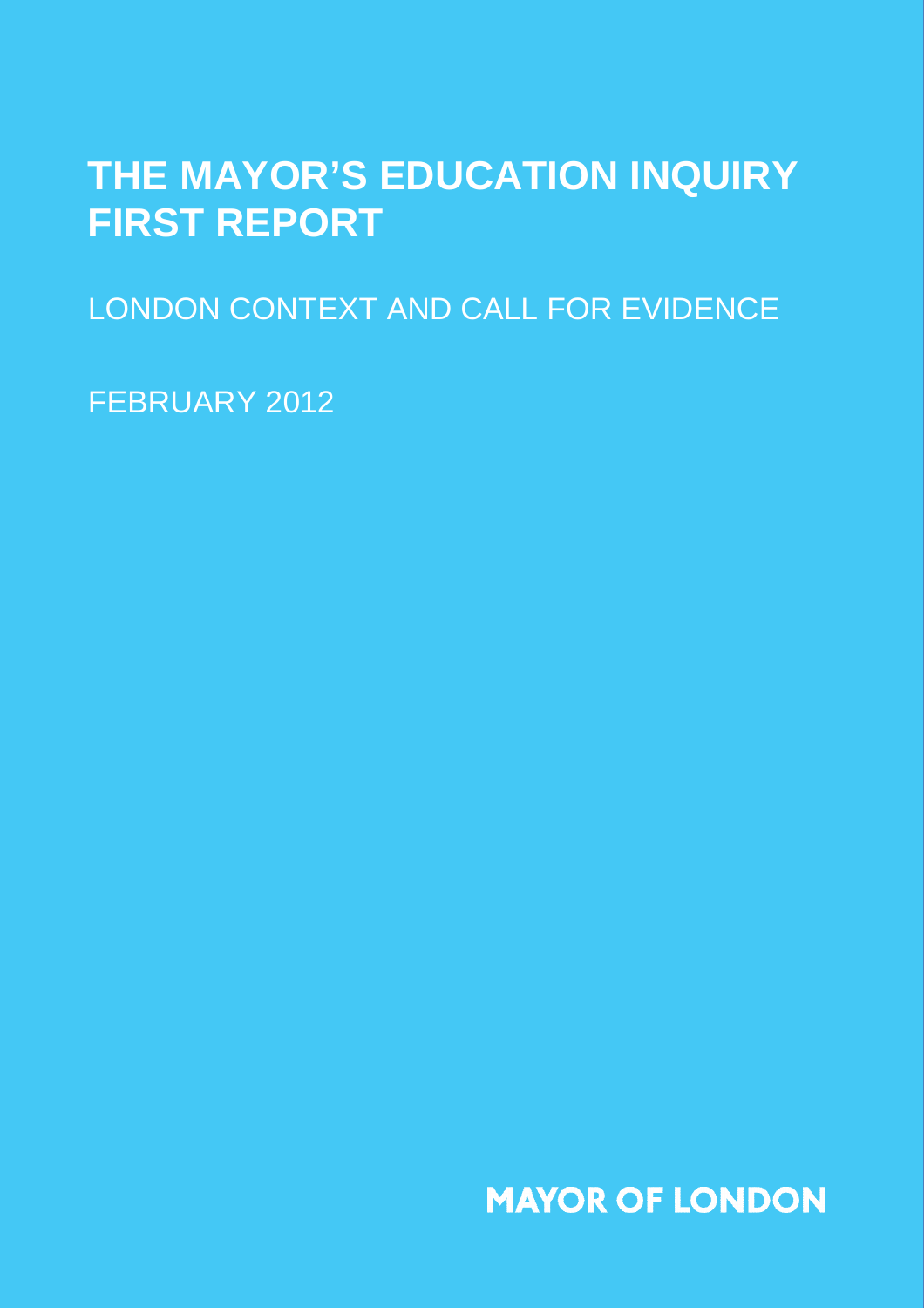### **COPYRIGHT**

#### **Greater London Authority February 2012**

Published by Greater London Authority City Hall The Queen's Walk More London London SE1 2AA

**www.london.gov.uk**

enquiries 020 7983 4100 minicom 020 7983 4458 ISBN 978-1-84781-493-7

Copies of this report are available at: www.london.gov.uk/priorities/young-people/education-training/mayors-education-inquiry

For more information, please contact the Education Inquiry Secretariat at: educationinquiry@london.gov.uk

The Education Inquiry Panel would like to acknowledge the support of officers in the Secretariat (Children & Young People's Unit, GLA) for their work in drafting this report with Panel Members. Particular support has also been received from the GLA Intelligence Unit and Department for Education officials.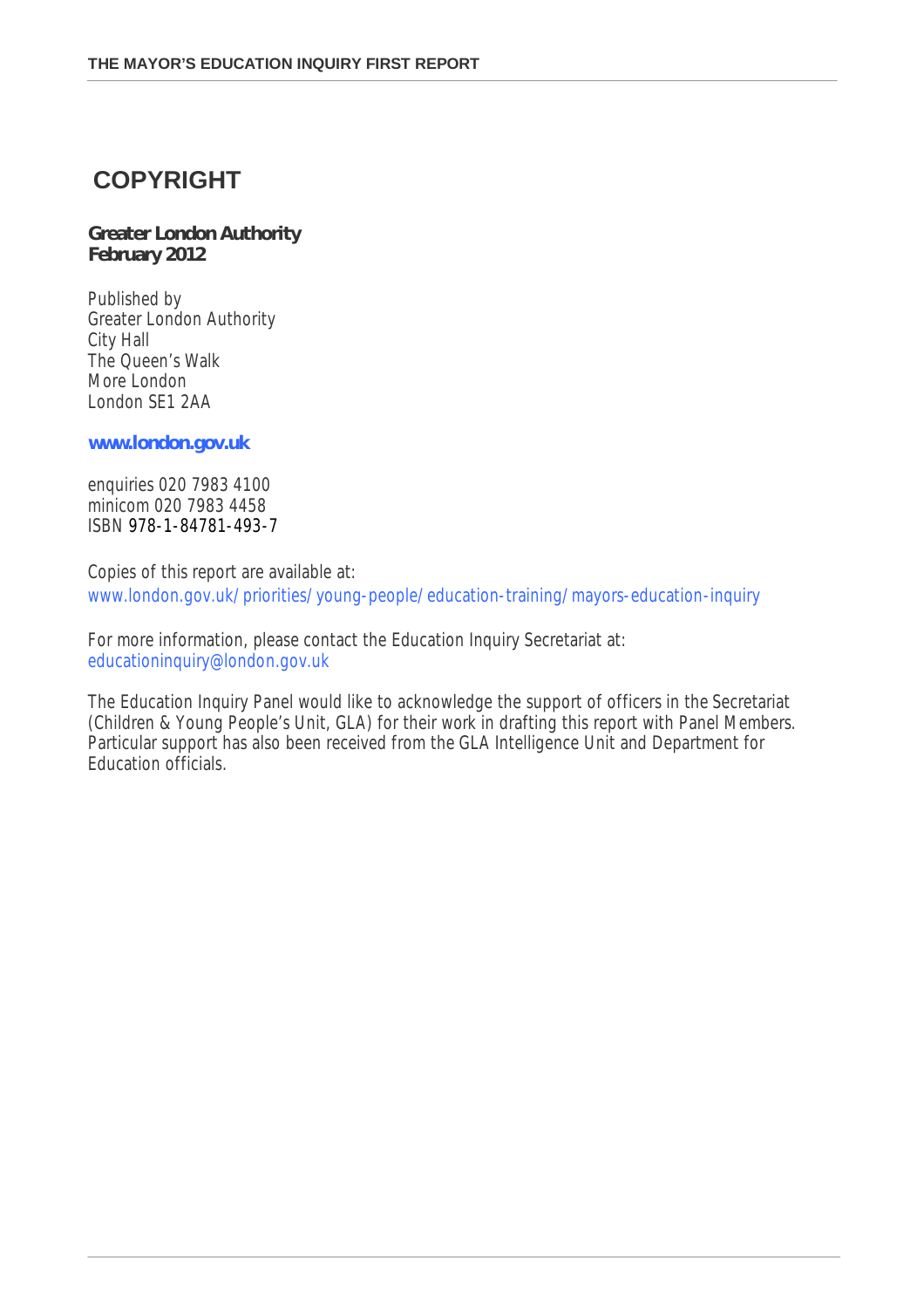### **CONTENTS**

| <b>Mayor's foreword</b>                                           | 1                 |
|-------------------------------------------------------------------|-------------------|
| <b>Chair's foreword</b>                                           | $\overline{3}$    |
| <b>Executive summary</b>                                          | 6                 |
| Introduction and context                                          | $12 \overline{ }$ |
| Chapter one: funding, structures and good school places           | 18                |
| Chapter two: education standards and under-attainment             | 26                |
| <b>Chapter three: behaviour and attendance</b>                    | 38                |
| Chapter four: preparing young people for life in a global city    | 44                |
| Chapter five: developing partnerships (cross-cutting theme)       | 53                |
| Chapter six: next steps and call for evidence                     | 57                |
| Appendix A – extracts of the Education Inquiry Terms of Reference | 60                |
| Appendix B - further data                                         | 63                |
|                                                                   |                   |
| <b>FIGURES</b>                                                    |                   |
|                                                                   |                   |

| Figure 1: Percentage of pupils achieving $5+ A^*$ -C grades GCSEs including English<br>and mathematics, 2006/07 - 2010/11                  | 27 |
|--------------------------------------------------------------------------------------------------------------------------------------------|----|
| Figure 2: English Baccalaureate Achievement in London and England, 2011                                                                    | 29 |
| Figure 3: Percentage of pupils achieving 5 or more GCSEs at Grade A*-C including<br>English and Maths, 2010/11 Provisional Data            | 32 |
| Figure 4: Percentage of FSM eligible pupils achieving 5 or more GCSEs Grade A*-C<br>including English and Maths, 2010/11                   | 33 |
| Figure 5: Percentage of pupils achieving the national benchmark of 5 GCSEs<br>grade A*-C including English and Maths by ethnicity, 2010/11 | 34 |
| Figure 6: Percentage of pupils achieving the national benchmark of 5 grades A*-C<br>including English and maths by ethnicity, 2011         | 35 |
| Figure 7: Population Turnover rate 1 to 14 Years Old, 2009-10                                                                              | 41 |
| Figure 8: Proportion of 16-18 year olds who are NEET, December 2011                                                                        | 45 |
| An additional 18 Figures are in Appendix B                                                                                                 | 64 |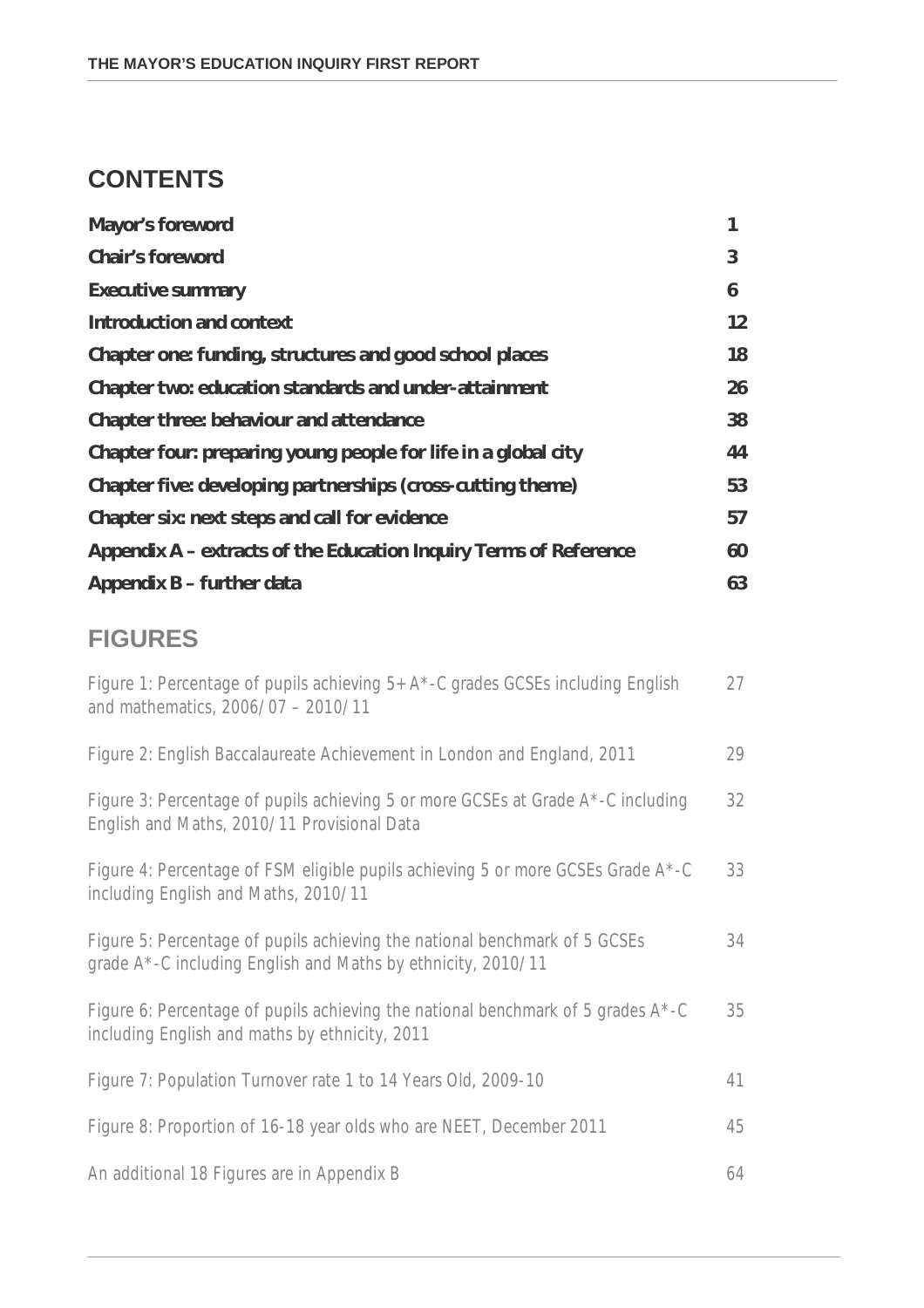# **Mayor's foreword**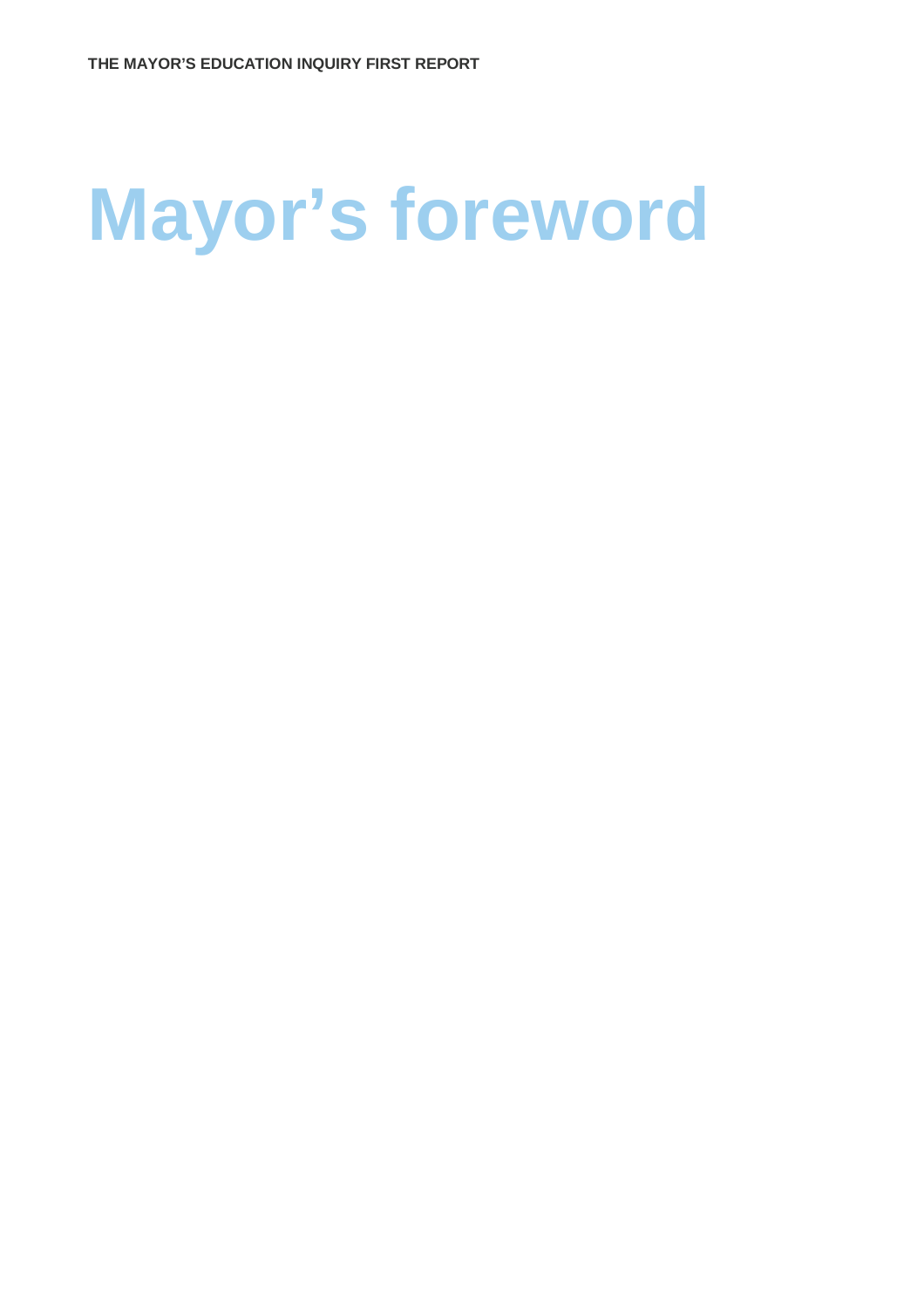#### **Foreword by the Mayor of London**

Giving every child the chance to succeed is key to my ambition to making London the best capital city in the world.

There are significant changes taking place in education today and it is in this context that I have launched this important Inquiry. The Government is introducing far-reaching reforms to schools in the UK, and there is a clear demand from employers, universities and parents for improved standards. Whilst London



has seen a steady improvement in results in recent years, we must go further if we are to remain a leading global city.

The staging of the Olympics this year and the backdrop of an uncertain global economic outlook make it even more timely to consider how to enable young people to play their full part in the future of the city. Sadly too many leave school without the skills, knowledge and qualifications they need to do so.

Some of our schools have cracked the magic formula that brings out the best in every child, regardless of their ability. They broaden their students' intellectual horizons and enable even the most disadvantaged young Londoners to go for the best universities or professions. There are other schools that need to improve. I hope this report will show how this can happen, and make clear recommendations on what role the GLA and other agencies can play to support this.

The school population is also growing fast, with serious repercussions for planning and development in London. This Inquiry will present a city-wide perspective on the issues and consider how free schools and academies will be part of the solution.

I am grateful to Tony Sewell and the members of this panel for giving their time and expertise to this work. They bring vast amounts of experience of teaching in London, and I know they will not shrink away from asking the tough questions. I also welcome the support of the Secretary of State, Michael Gove, for this Inquiry and his willingness to consider its conclusions.

All of us agree that we can and should do more to improve schools in London – for children of all backgrounds.

Muce

**Boris Johnson**

Mayor of London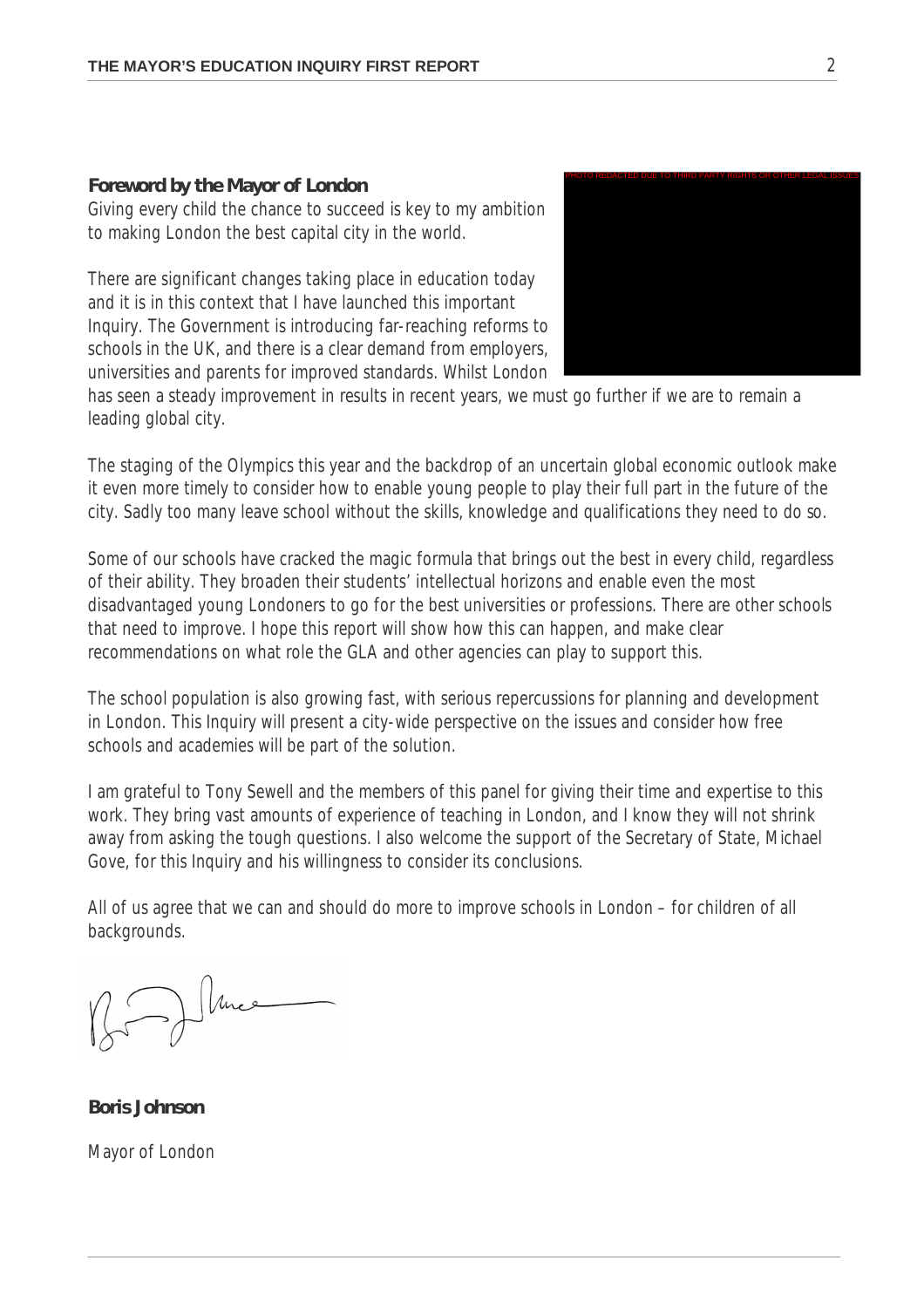## **Chair's foreword**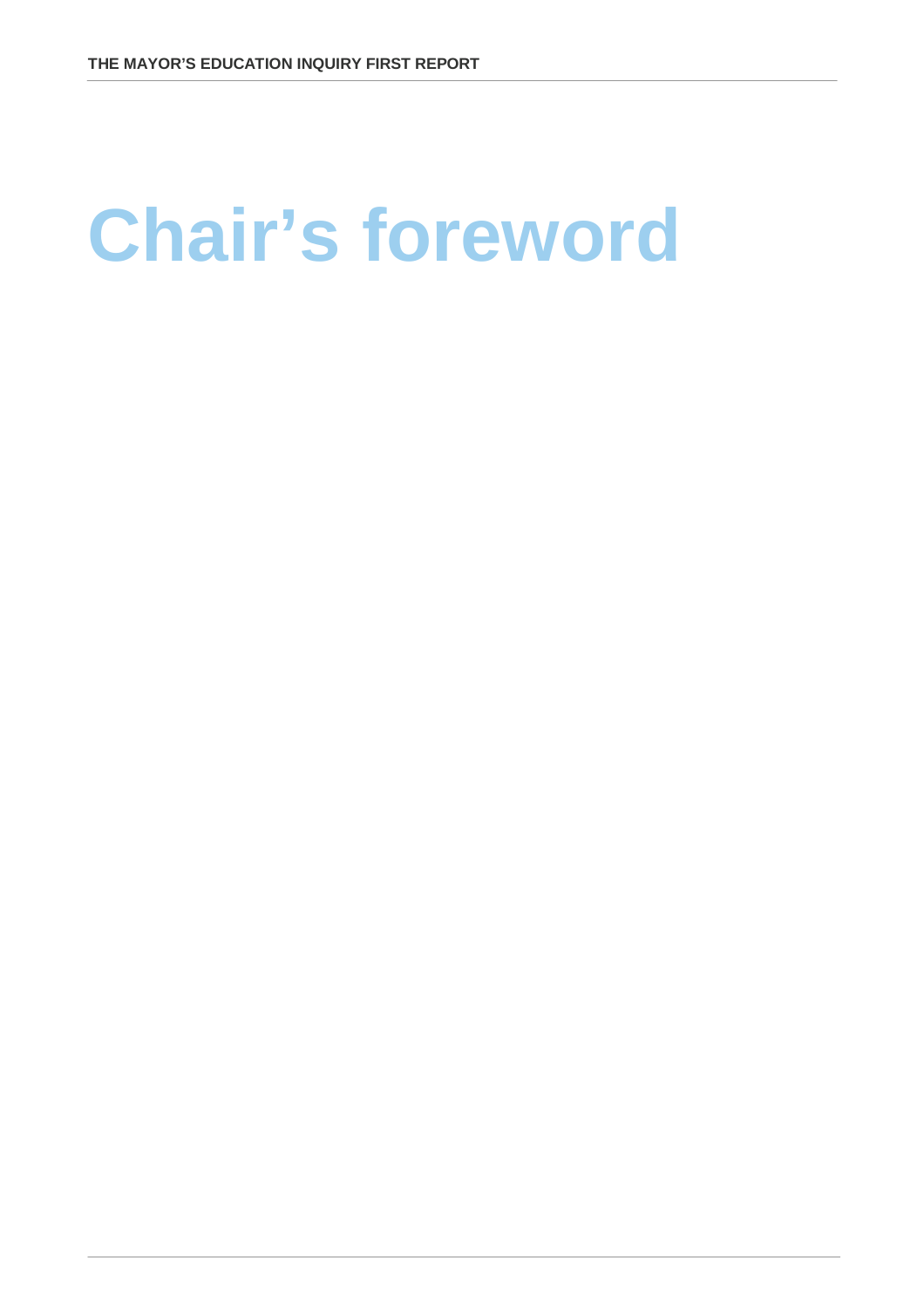#### **Foreword from the Chair**

I am excited at the prospect of leading the Mayor's Education Inquiry over the next seven months, along with my fellow panel members.

The establishment of this Inquiry very much responds to the need for improvement. London is a world leader in science, culture and business, and so our school system needs to keep up the pace. Our students will be competing with the best



from around the world. For this reason, we believe it is important to 'look under the rug' of education in London and, where necessary, reveal a discomforting reality.

In this first report we have attempted to set the context, think big and ask some challenging questions. In the final report we will look further at examples of good practice and develop some very practical recommendations to ensure high quality teaching and learning in the capital.

There are certain assumptions that guide our approach: children benefit from a broad liberal education; good schools achieve a careful balance of assessment and learning for learning's sake; partnerships can be enriching and beneficial; and good teaching is closely interrelated to good behaviour. It is clear, too, that what often holds these vital elements together is leadership, ethos and the quality of teaching. Great schools achieve great results, but also take care to build character, offer a rich array of cultural and sporting experiences, bring in outside speakers, offer work experience and push their children to go for the top universities or, increasingly, high quality apprenticeships.

There are some excellent state schools in the capital but our education system is facing some serious challenges: the need for growth and investment, raising aspiration, improving discipline and stretching children from all backgrounds. We are concerned at the discernible 'unevenness' in London's education system – whether between London boroughs, between adjacent schools or by ethnicity or disadvantage. Schools with similar ethnic and socio-economic mixes of students can achieve different results, suggesting that great schools can often overcome social, cultural or economic barriers.

Much good practice now exists in London. This creates a tremendous opportunity for sharing ideas and strengthening school leadership. We want to explore strategic ways to support schools to improve.

As someone with over twenty years of experience in education, including in inner London, I believe this Inquiry is very timely and I am glad the Mayor of London has made it one of his priorities.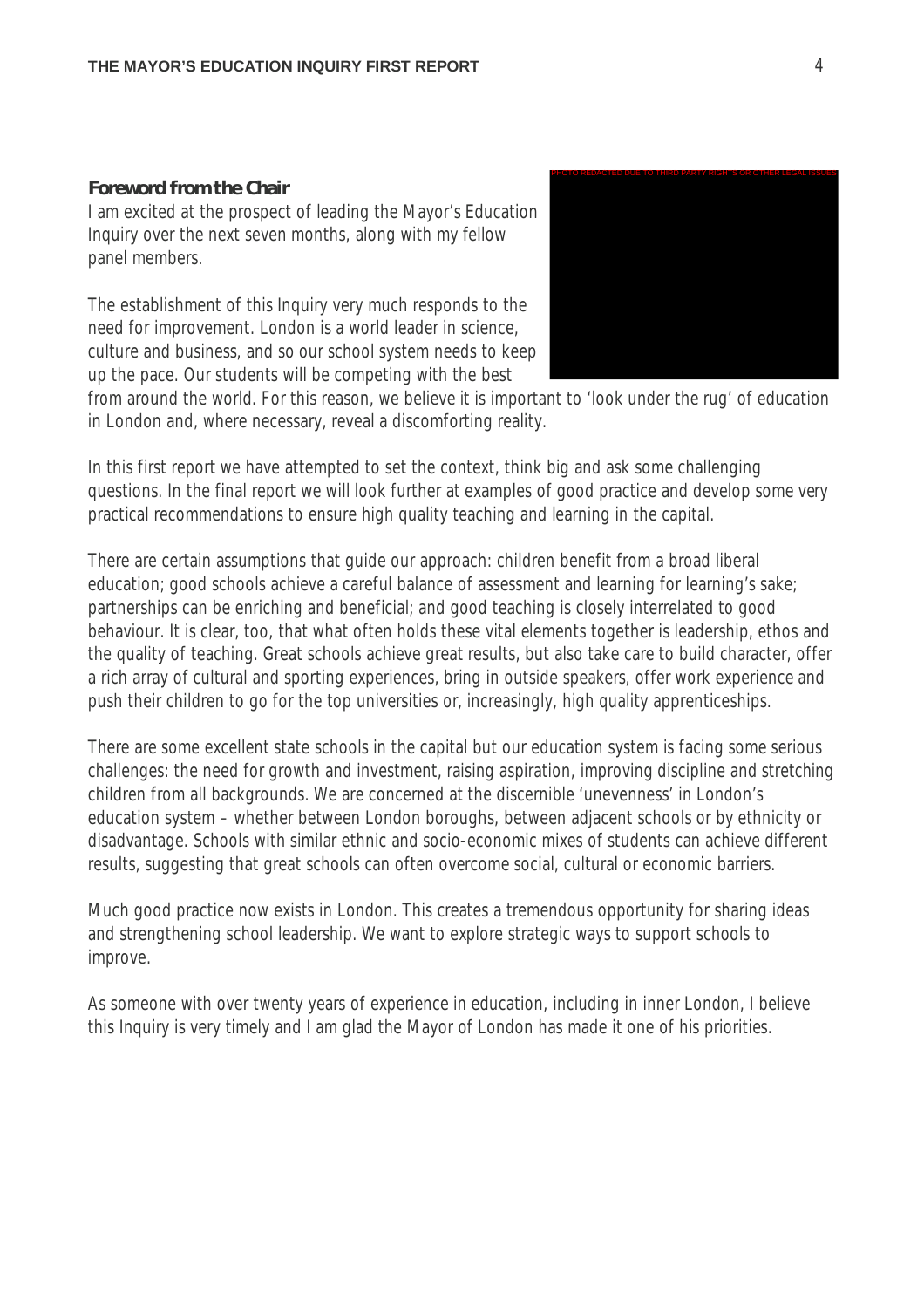I hope that many of you - whether you are a parent, teacher, employer, academic, or a young person – find our first report thought-provoking, and that you will respond to our call for evidence with your own thoughts.

C.A. servel

**Dr Tony Sewell**

Chair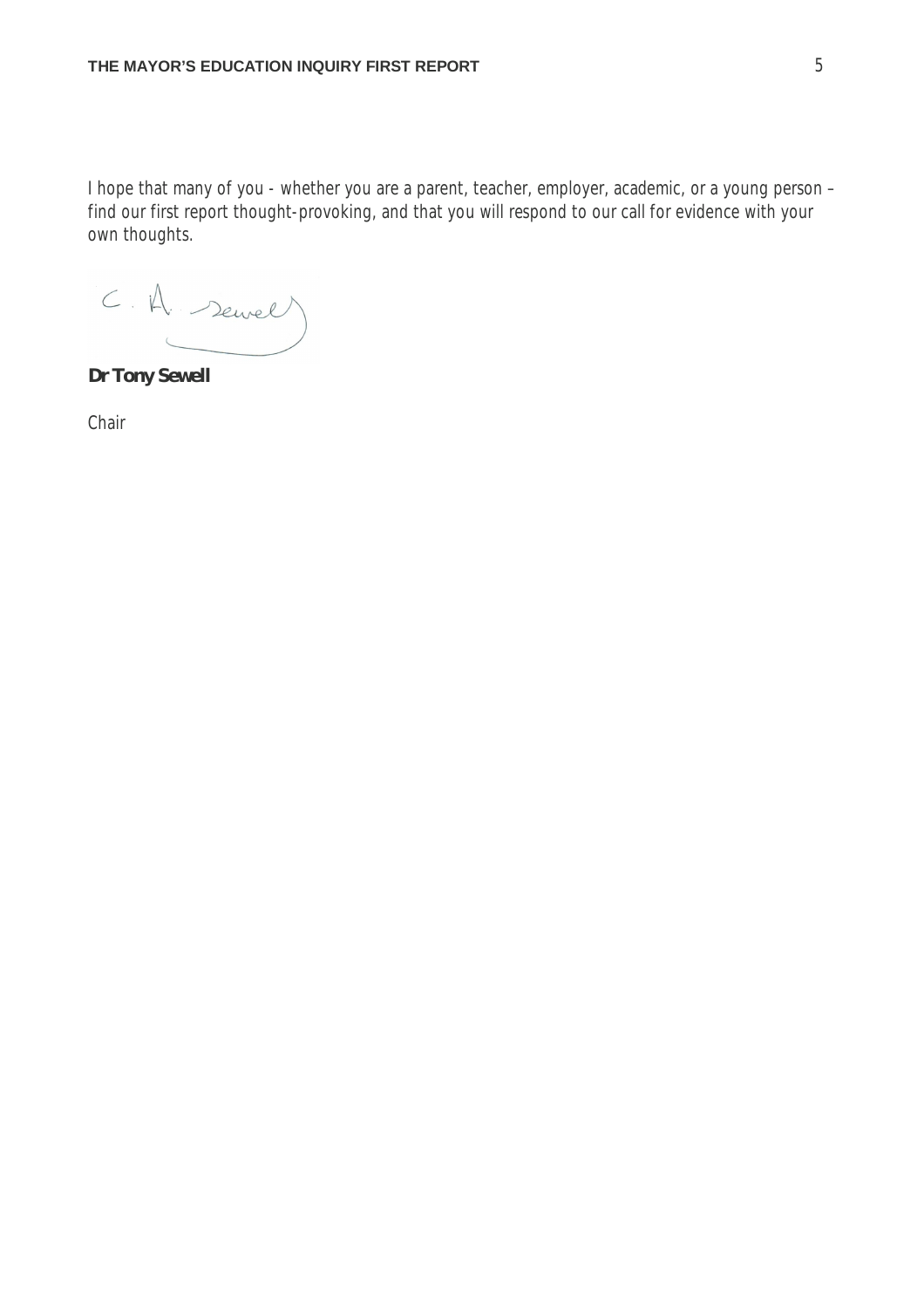# **Executive summary**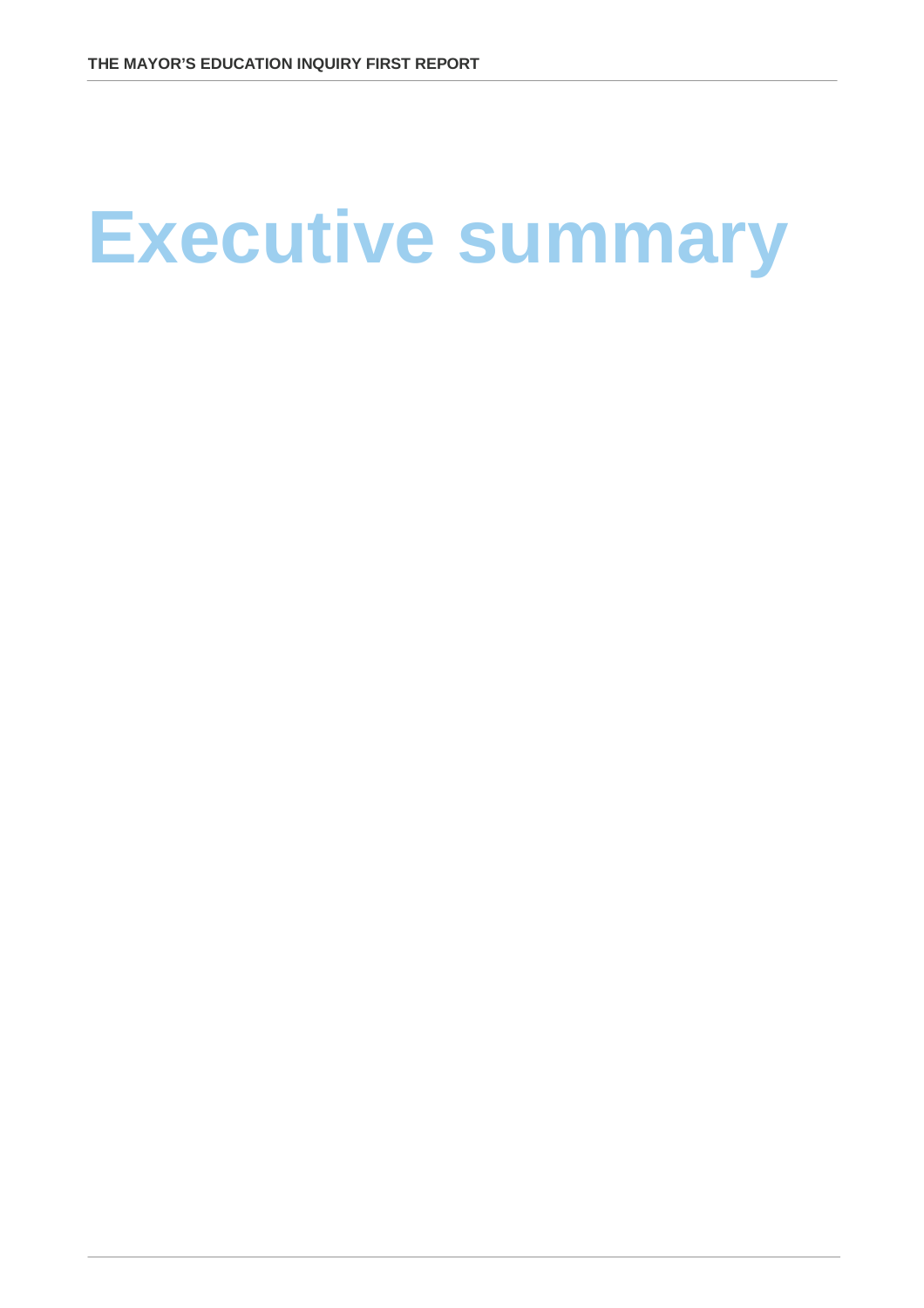#### **Introduction**

London is a city of ideas and invention, famous throughout the world for its cultural, artistic and scientific achievements. We quite rightly expect to be leaders in education. However, **if London schools had a report card, it might read, "Heading in the right direction, but not good enough"**.

Whilst London schools have seen improvements in exam results in recent years, there are still areas of weakness that need to be addressed if our city is to remain a global leader.

#### **Background to the Inquiry**

The Mayor of London announced on 10 November 2011 that he was establishing an **Education Inquiry to explore the critical challenges facing London's primary and secondary schools and make practical recommendations for key stakeholders, including Government and local boroughs**. 1

The GLA is the strategic authority for London and works collaboratively with a range of agencies, including boroughs, Government, and the business, cultural and voluntary and community sectors.

Whilst the Mayor does not have statutory responsibilities in the area of education, he does have a responsibility to promote the social and economic development of the city. Upon election in 2008, the Mayor made a strong commitment to prioritising young people in the capital by expanding their opportunities, as well as addressing the serious issues of youth violence.

#### **Who is conducting the Inquiry?**

- **Dr. Tony Sewell** (Chair) Chief Executive, Generating Genius
- **Joan Deslandes** Head Teacher, Kingsford Community School
- **Barbara Harrison** International Education Consultant
- **Professor Dennis Hayes** Professor of Education, University of Derby
- **Anthony Morrell Little** Head Master, Eton College
- **Robert McCulloch-Graham** Director of Children's Services, London Borough of Barnet, ALDCS (Association of London Directors of Children's Services)
- **Greg Martin** Executive Head, Durand Academy
- **Munira Mirza** Adviser on Culture and Youth, Mayor's Office, GLA
- **Erica Pienaar** Executive Head Teacher, Leathersellers' Federation of Schools
- **Laraine Smith OBE** Principal and Chief Executive, Uxbridge College
- **Frankie Sulke** Director of Children's Services, London Borough of Lewisham, ALDCS.

The work of the Inquiry Panel is being supported by a policy and administrative Secretariat of the Children and Young People's Unit at the GLA. The Secretariat can be contacted at: educationinquiry@london.gov.uk.

 $\overline{a}$ <sup>1</sup> Whilst the Inquiry will focus primarily on schools, it is understood that many of these issues cannot be seen in isolation from London's FE sector where many 14-19 year olds are based. This cross-over is reflected in the membership of the Inquiry Panel.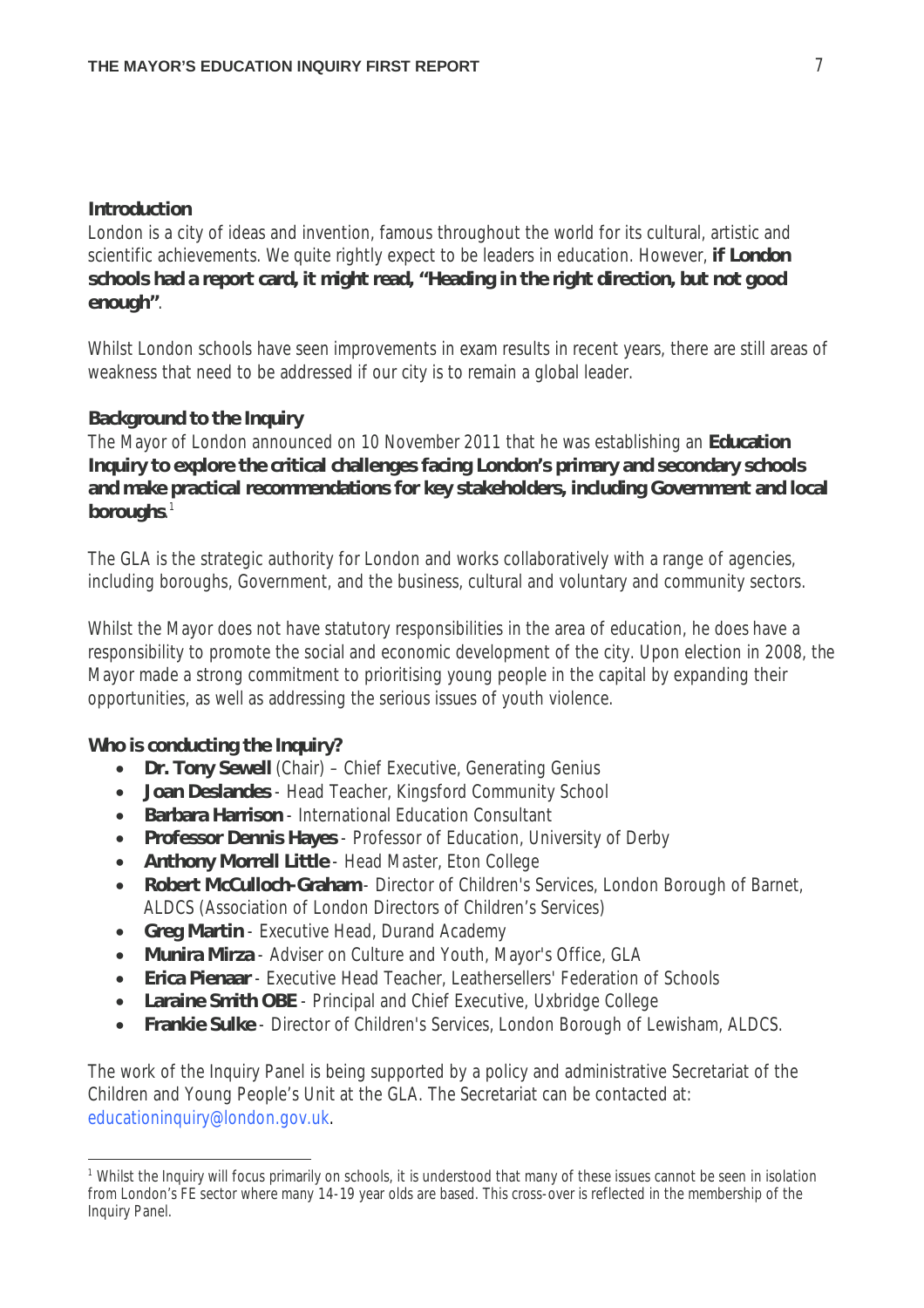Fuller biographies of the Chair and Panel Members are available on the Education Inquiry website at: http://www.london.gov.uk/priorities/young-people/education-training/mayors-education-inquiry

#### **Key themes and questions**

#### *London context*

- **The social and economic context of London schools is very different to those in the rest of the UK**. Approximately two thirds of children in London state schools are from an ethnic minority background, compared to less than one third in the rest of the UK.
- **Half of all London state school children hold English as a second language, compared with 17 per cent in the rest of the UK.**
- **One in four London school children in maintained schools is eligible for Free School Meals**, 8 percentage points higher than the rate for England. The rate of pupils in inner London on Free School Meals is 16 percentage points higher than in outer London.
- **The total population is predicted to grow by 15 per cent over the next 20 years** (an addition of 1.2m people) in London.

#### *Good school places, funding and structures*

- The London population is growing fast, meaning **an additional 70,000 school places are needed over the next four years.** Some boroughs have considered teaching in shift patterns and one has even argued to expand the legal minimum classroom size.
- **Planned changes in funding arrangements would mean a reduction of average funding per pupil in London**. At present, London schools receive from the Government on average 20 per cent more than elsewhere, rising to 50 per cent in Hackney, Camden and Tower Hamlets.
- **One third of London families did not manage to get their child into their first choice school in 2011** which is double the proportion in the rest of the country.
- The Inquiry Panel is interested in how schools can find creative ways of addressing the shortage of school places, maximising resources and generating more revenue. It will also ask what strategic support is needed to help improve coordination of admissions and growth of free schools in London.

#### *Education standards and under attainment*

 **Standards in the capital overall are rising faster than in any other part of the country with 62 per cent of state-school educated children achieving 5 A\*-C GCSEs including English and Maths, compared with 58 per cent in the rest of the UK.**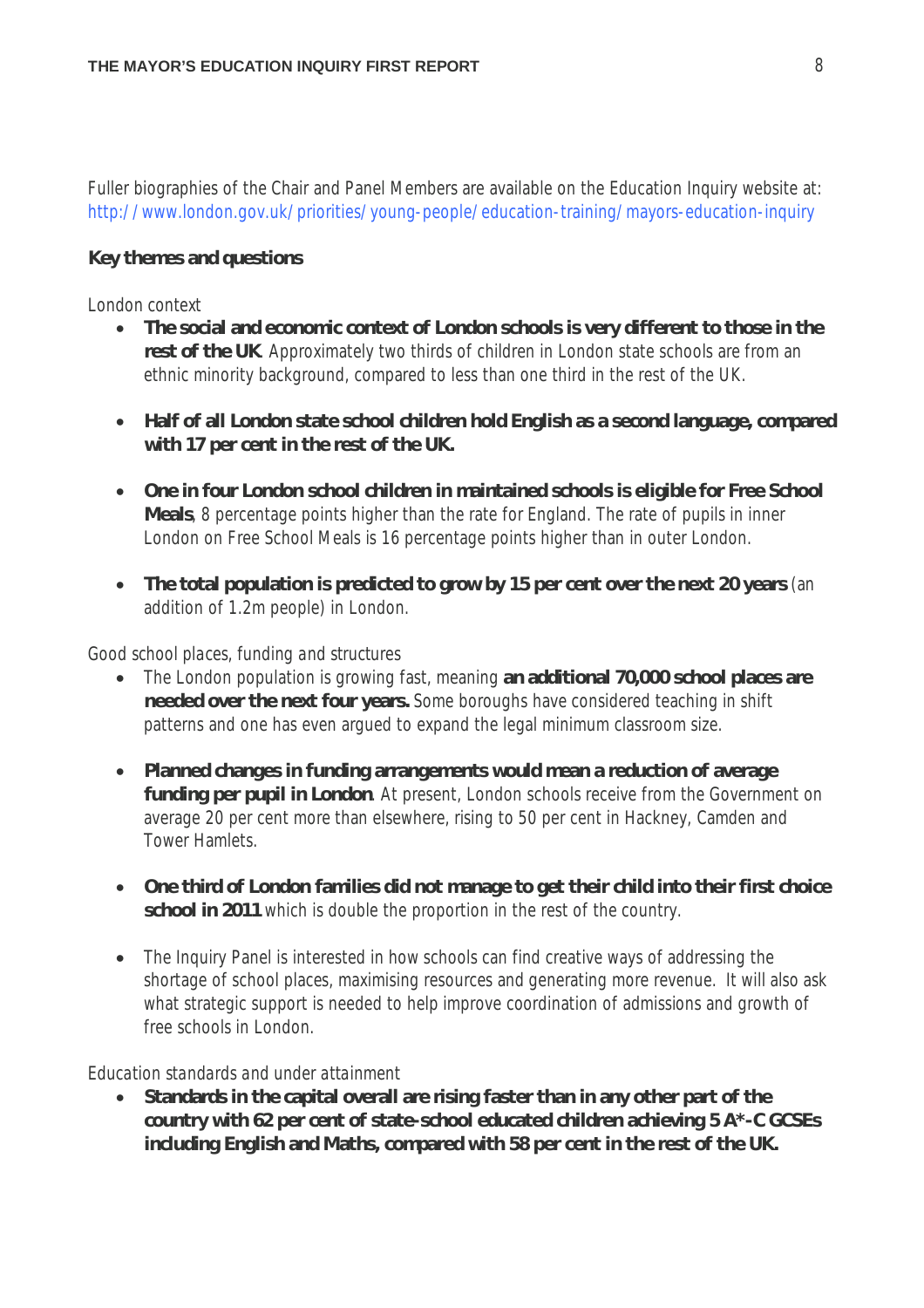- **This still means that 28,000 (four in ten) London state school children do not achieve 5 A\*-C GCSEs including English and Maths**, a minimum needed for good life chances.
- **Children on Free School Meals do better in London than elsewhere in England.**
- **Just 18 per cent of London school children achieved the EBacc (English Baccalaureate)**, only slightly higher than 15 per cent nationally. This is despite considerable investment in London schools over the last decade.
- **In London, 24% (around 19,000 pupils) failed to achieve level 4 (the expected level) in both English and maths** at Key Stage 2 in 2011, which compares with 26% in England.
- **There is notable variation in the rates of attainment amongst different ethnic groups**. Chinese and Asian children achieve the highest results. However, because of London's complex diversity, there is also variation within ethnic groups. For example, Black Nigerian and Ghanaian children are almost three times as likely to reach the national benchmark as those from Black Congolese or Black Angolan backgrounds.
- Although sports and music can help support the whole development of children and create a sense of ethos in a school, **far fewer children in state schools play competitive sport or learn a musical instrument than in the independent sector**.
- 64,000 children are taking formal music qualifications in state secondary schools in 2011-12, but nearly 40 per cent of these students come from just 10 per cent of London's schools (43 schools). Only 10 per cent of state schools reported in the GLA's Music Education Audit (2011-12) that over half of their children were continuing to learn musical instruments after initial lessons funded by the Government's Wider Opportunities scheme.
- There is an 84 per cent London participation rate among pupils aged 5-16 for completing at least 120 minutes of curriculum PE per week and 709,000 (75 per cent) Years 1 -13 students participated in intra-school competition (2009/10 figures). Yet, in the Beijing Olympics, over a third of the Team GB medal winners were privately educated.
- The Inquiry will probe the variation in standards between boroughs, schools and groups of children within London. It will explore which initiatives help improve literacy in schools, the relationship between primaries and secondaries, and what factors enable great schools to 'buck the trend'.

#### *Behaviour and attendance*

 **There is no concrete evidence that London schools experience worse behaviour than elsewhere in the UK.** Rates of permanent exclusion and the percentage of schools receiving Ofsted ratings as 'good' or 'outstanding' for standards of behaviour and attendance are similar to other regions.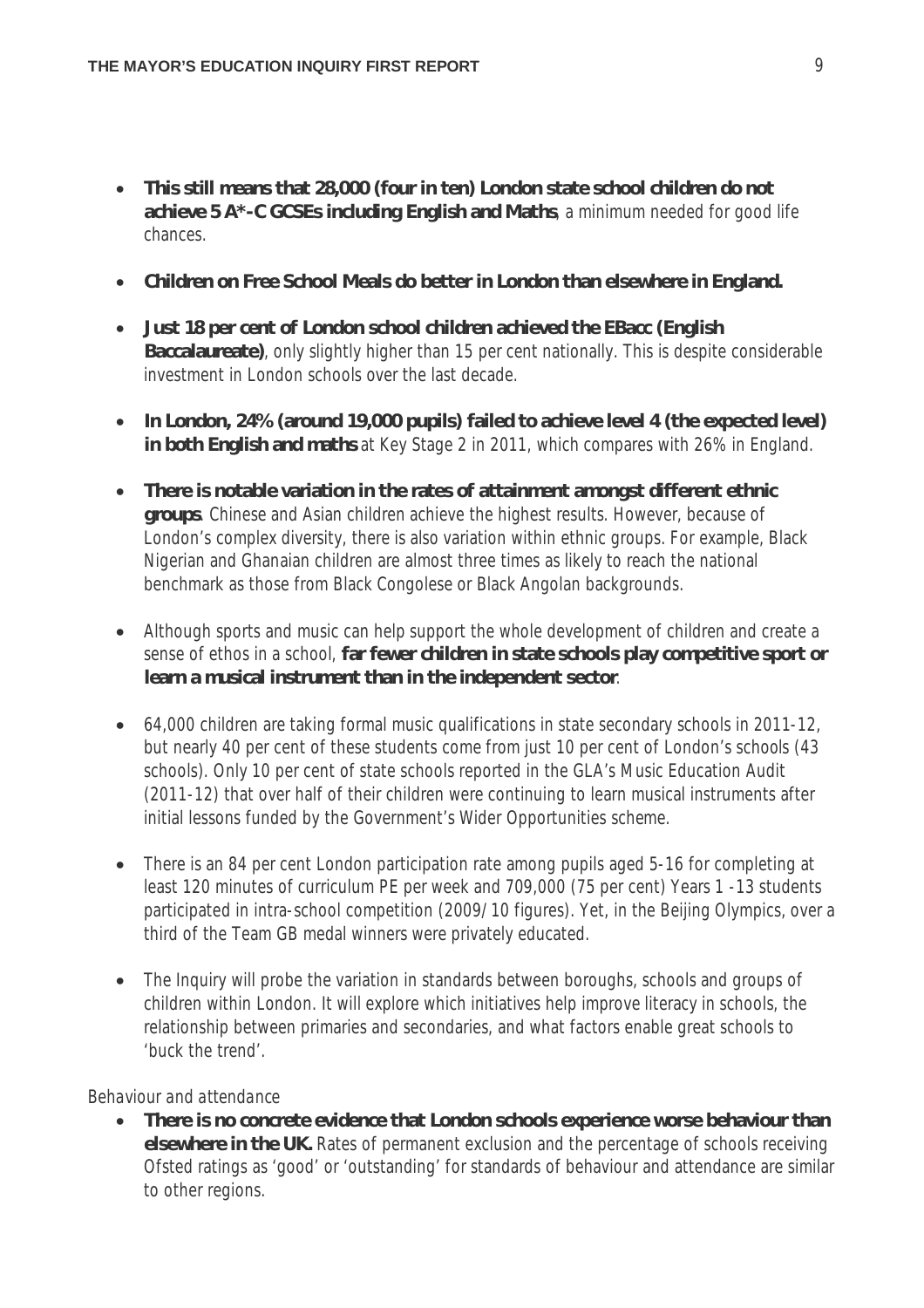- **However, London schools experience higher pupil turnover, which can disrupt classroom dynamics and create a 'chaos factor'.** London also has higher rates of children in care, child poverty and special educational needs, which can contribute to behaviour issues.
- **Behaviour is linked to other social problems in London.** Of children brought before the courts following the August 2011 riots, on average they missed almost one day of school per week and were more likely to have been excluded from school at least once<sup>2</sup>.
- The Inquiry will explore how good schools address behaviour and attendance, the role of alternative provision and 'managed moves'. It will also look at what can be done strategically to support schools to address behaviour and attendance issues.

#### *Preparation for life in a global city*

- **London has lower rates of children aged 16-18 who are not in education, employment or training (NEET) (4 per cent) than the England average (6 per cent).** Yet, there is wide variation across London boroughs from 3 per cent to 8 per cent and **the NEET figure increases to 18 per cent and around 159,000 for the whole 16-24 age group**.
- **By 2020, half of all jobs in London will require degree level qualifications.** Yet school children from poorer boroughs are less likely to go to the most research-intensive universities (Russell Group and 1994 Group) – 15 per cent of students in Newham, for example, compared with 40 per cent in Richmond.
- **Study of STEM subjects (science, technology, engineering or maths) and modern foreign languages is low in London state schools**. In 2011, 46 per cent of GCSE students took a language GCSE (compared with 39 per cent in England as a whole), 63 per cent attempted two science GCSEs (62 per cent for England) and just one fifth of students took triple science GCSEs.
- The Inquiry will examine how to increase the number of school children in London studying STEM and modern foreign languages, the key challenges in delivering careers education for young people and the scope for a 'London curriculum' to encourage more children to learn about their city.

#### *Partnerships*

 $\overline{a}$ 

 **Some London schools are working to create new and innovative partnerships for a variety of reasons**: to encourage greater interaction with children from other schools and different backgrounds; to develop links with businesses and universities that can offer mentoring, advice, and work experience; or to improve the provision of sports, arts, and extra academic support.

 $^2$  Riots Communities and Victims Panel, 5 Days in August: An interim report on the August 2011 English riots, 2012 (p.11).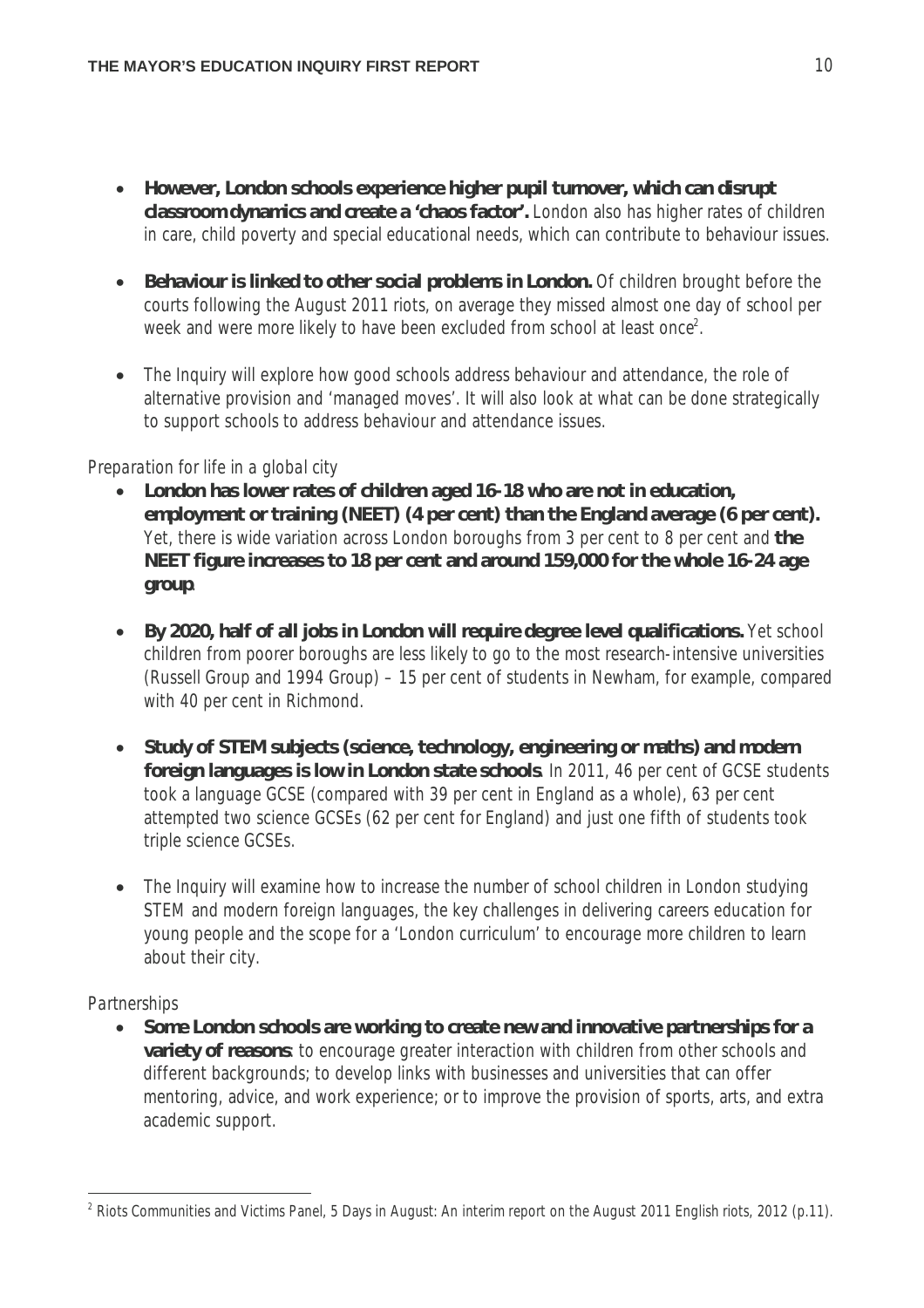• The Inquiry will explore what more can be done to encourage state schools to seize the opportunity to work with partner organisations and how to encourage more of these organisations to work with London schools.

#### **Next steps and call for evidence**

Please see chapter 6 for full details of how to respond to the Inquiry's call for evidence.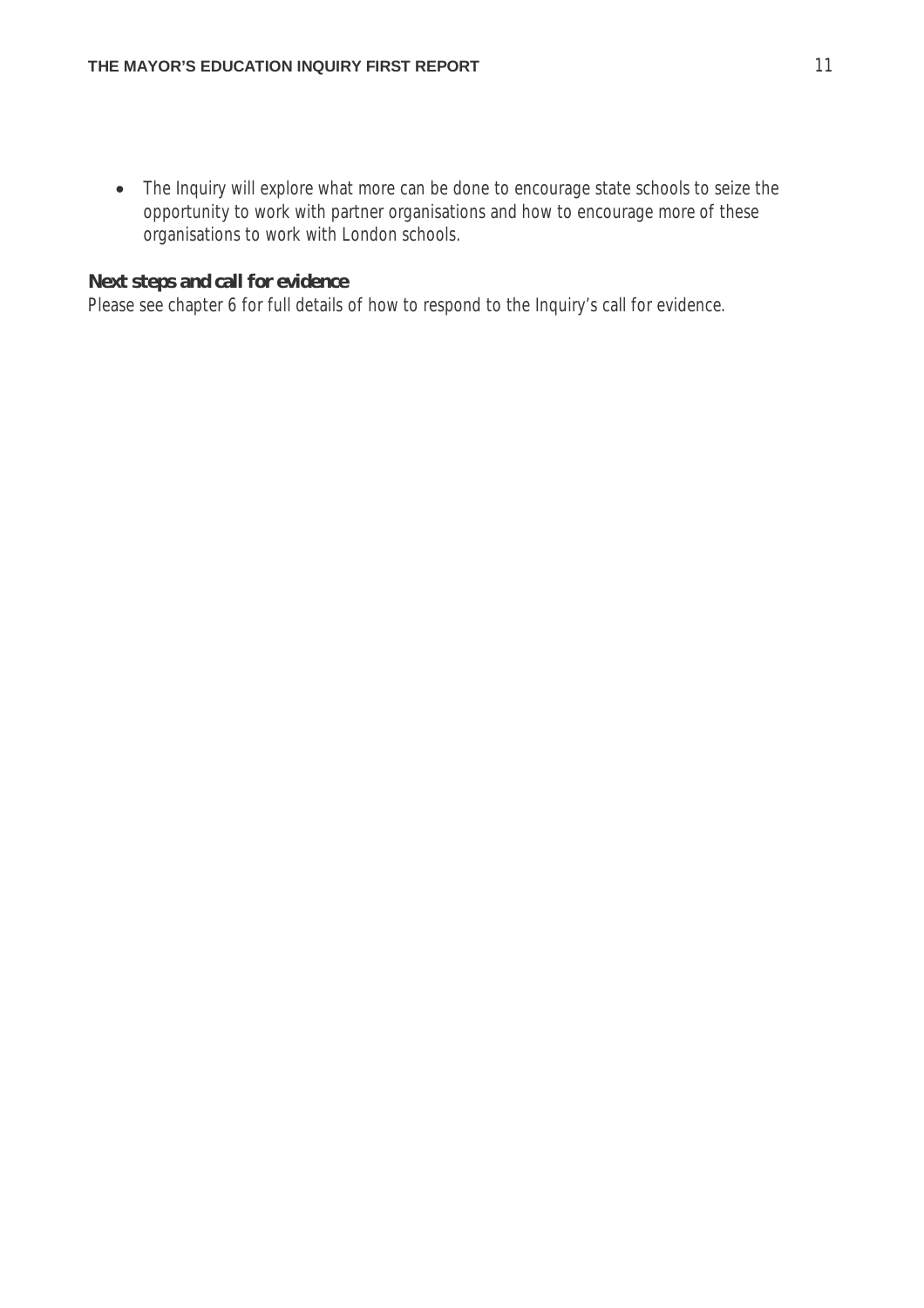### **Introduction and context**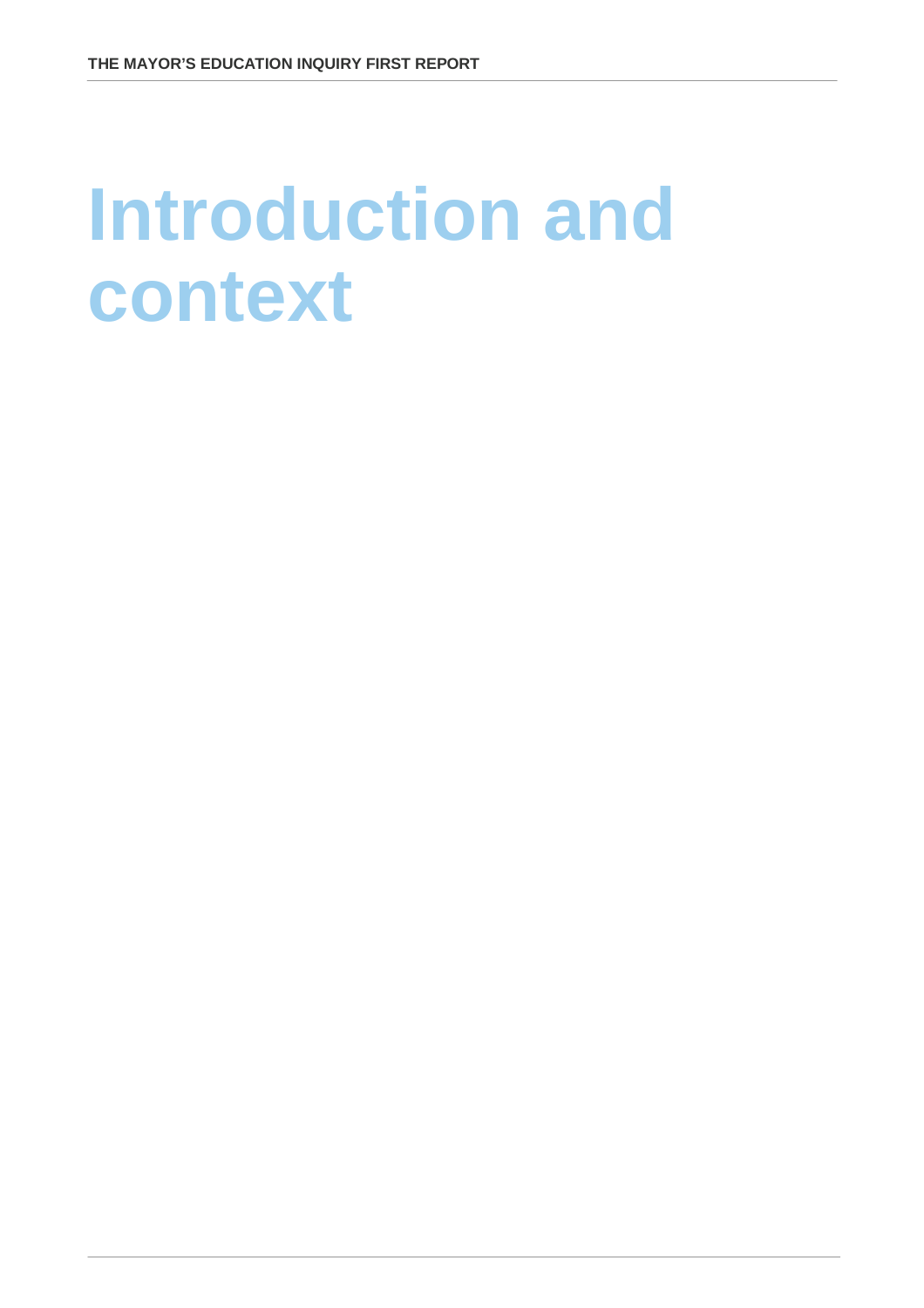#### **Background to the Inquiry**

The Mayor of London announced on 10 November 2011 that he was establishing an Education Inquiry to explore the critical challenges facing London's primary and secondary schools and make practical recommendations for key stakeholders, including Government and local boroughs.<sup>3</sup>

This first report sets out the London context for education and the five key themes the Inquiry Panel will pursue:

- 'Funding, structures and good school places'
- 'Education standards and under-attainment'
- 'Behaviour and attendance'
- 'Preparing young people for life in a global city'
- 'Developing partnerships' cross-cutting theme

The panel has issued a call for evidence and open consultation (see chapter 6) and will produce a final report in September 2012.

#### **The role of the Mayor and GLA in education in London**

The GLA is the strategic authority for London and works collaboratively with a range of agencies, including boroughs, Government, and the business, cultural and voluntary and community sectors.

Whilst the Mayor does not have statutory responsibilities in the area of education, he does have a responsibility to promote the social and economic development of the city. Upon election in 2008, the Mayor made a strong commitment to prioritising young people in the capital by expanding their opportunities, as well as addressing the serious issues of youth violence.

In 2008 he established, in partnership with an experienced academy provider, his Mayoral Academies programme to turn around poor performing schools in disadvantaged areas. There are currently two Mayoral Academies in Enfield and one in Bexley.

The GLA funds a range of youth programmes that support young people's transition to adulthood – mentoring, apprenticeships, internships, volunteering and the chance to be involved in the uniformed youth groups. It also actively supports positive activities for young people – establishing a Londonwide music education programme reaching some 20,000 young people across London and a sports investment programme worth £39m which is engaging over 200,000 Londoners in sport, as well as training over 10,000 Londoners (many of them young people) as coaches, volunteers and officials. The Mayor's Fund and the Mayor's Fund for Young Musicians are two independent charities set up under the Mayor's auspices, to support activities for disadvantaged young people.

For a list of current GLA projects and upcoming work, please visit www.london.gov.uk/youngpeople and http://www.london.gov.uk/teamlondon

 $\overline{a}$ <sup>3</sup> Whilst the Inquiry will focus primarily on schools, it is understood that many of these issues cannot be seen in isolation from London's FE sector where many 14-19 year olds are based. This cross-over is reflected in the membership of the Inquiry Panel.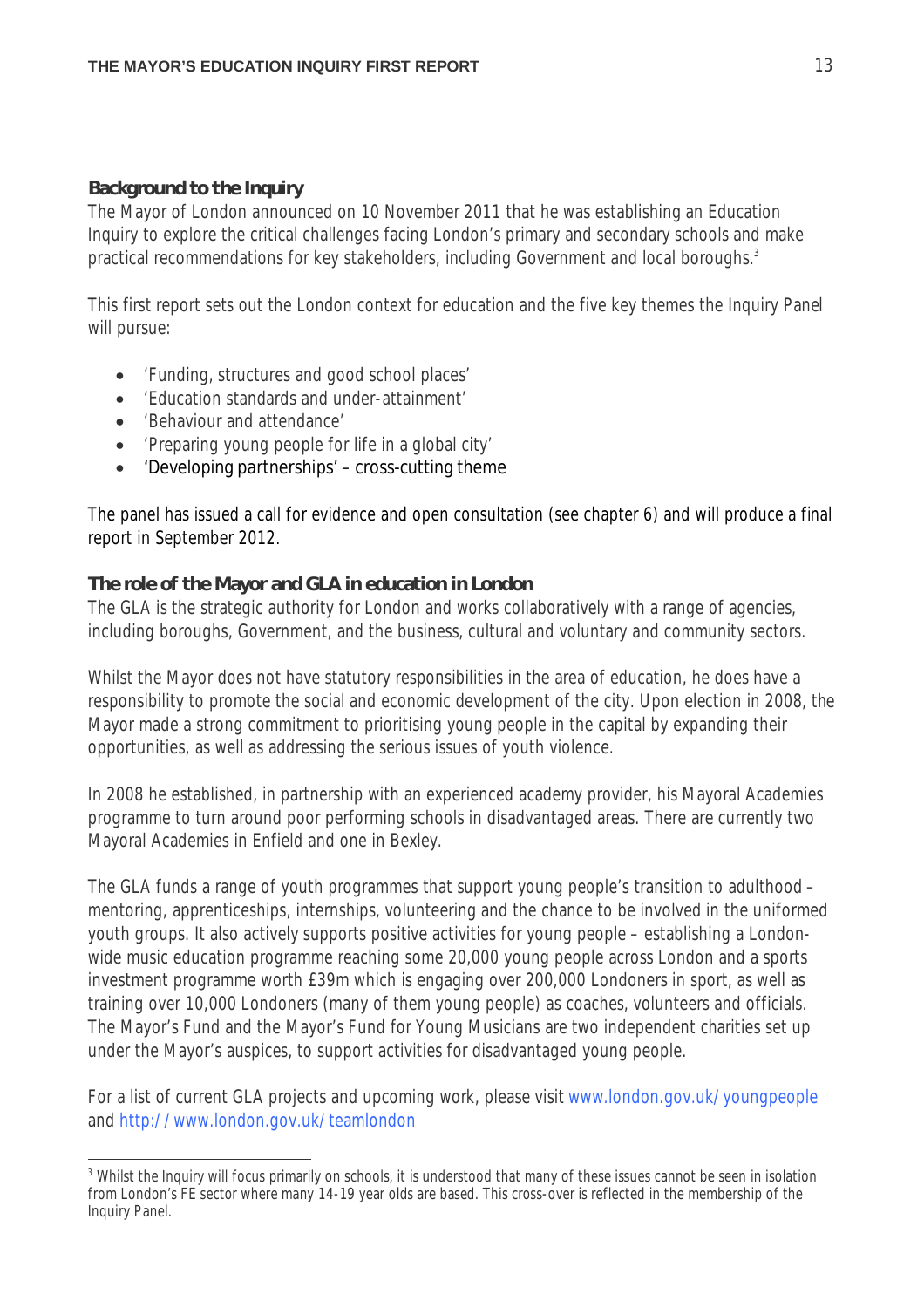#### The London context

 $\overline{a}$ 

London is a city famous for its intellectual, scientific and cultural achievements. We have more museums than Paris, more bookshops than New York, and more of the world's top universities than any other major city.

We are a highly cosmopolitan capital and welcome talented people from around the globe. Our city will soon be the world stage for the Olympic and Paralympic Games and the bid was won on the basis of the capital's reputation as a nexus of globalisation, innovation and culture.

For a city so rich in invention and innovation, we quite rightly expect to be leaders in educational achievement. So is this the case? If London schools had a report card, it might read, "Heading in the right direction, but not good enough".

For example, whilst GCSE results in London have improved in recent years at a faster pace than the rest of England, nearly four in ten London school children still do not achieve 5 grades A\*-C including GCSE English and Maths - the minimum level needed for good life chances.

London does have some outstanding schools that make a significant difference to the lives of the poorest pupils. The 2010/11 Ofsted Annual Report stated that out of 85 schools serving pupils from the most deprived families and judged outstanding in England, one third were in London.<sup>4</sup>

Every year London families face the challenge of finding good school places for their children. After their formative years including in early years settings and primary school, nearly one in five young people start at secondary school unable to read and write at the expected level. Employers and universities complain about the knowledge and skills of school leavers. Parents are increasingly concerned about behaviour, truancy and exclusion rates.

Much of education policy, understandably, has tended to focus on failing schools, but there is also concern about the 'middle majority'. In extra-curricular areas such as music, the arts, or sports, provision can be very patchy.

The long term social and economic cost of these problems is significant in London: young people who are unable to compete for highly skilled jobs or a significant minority who cannot gain employment at all, perhaps leading to involvement in crime and gangs. Just as important are those young people whose talents and abilities have not been developed enough to enable them to fulfill their ambitions and contribute as much as they can to society.

The pace of demographic change in the city and the Government's recent reforms for schools also make this a timely moment to consider the key issues facing London. This section explores the context of London's schools and what characteristics distinguish it from the rest of England.

**<sup>4</sup>** The Annual Report of Her Majesty's Chief Inspector of Education, Children's Services and Skills 2010/11, 2011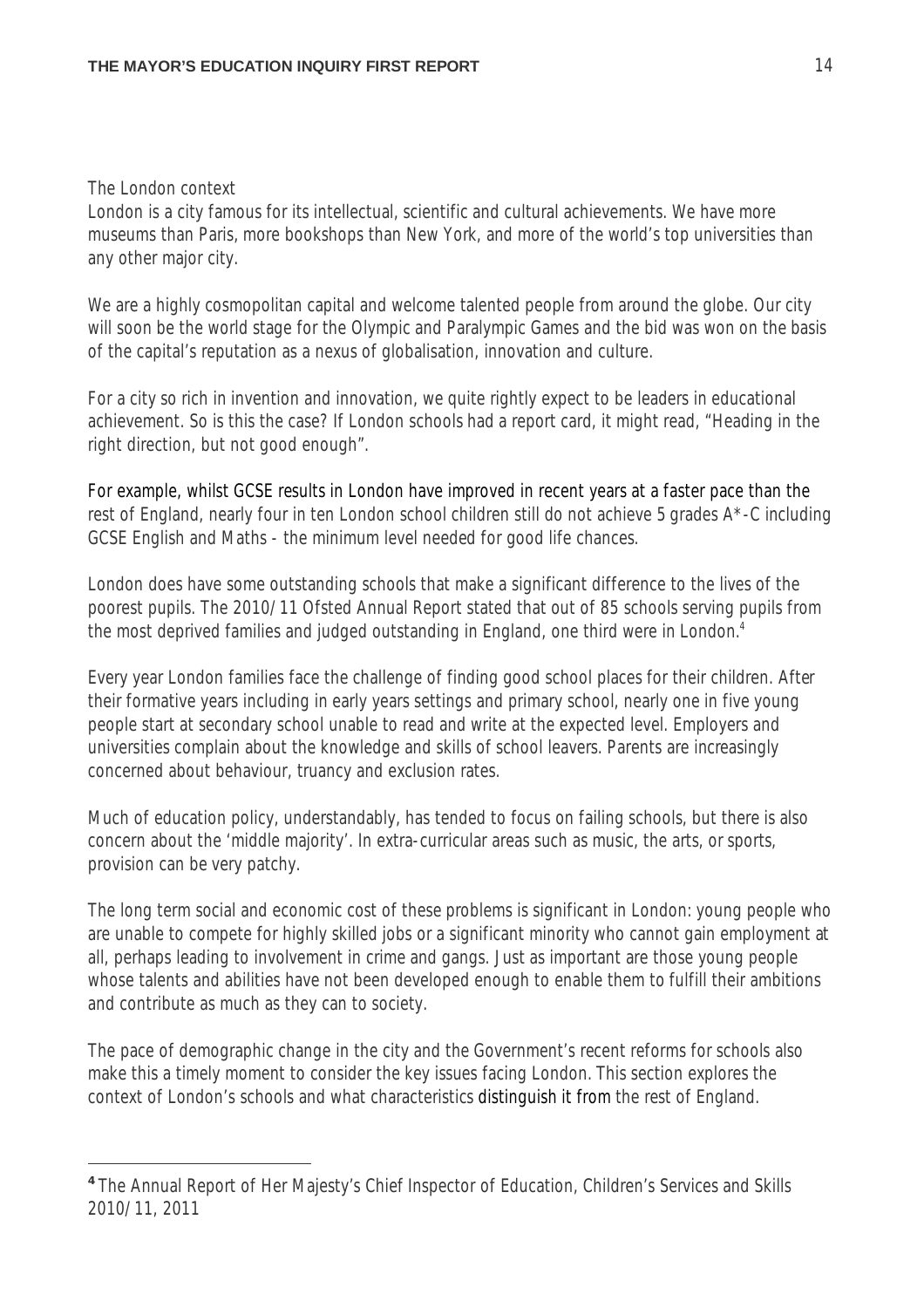#### *Key data*

London has a large, young and highly diverse population:

- London is home to 1,276,000 children and young people: 457,500 (36 per cent) live in inner London and 817,500 (64 per cent) live in outer London.
- The population size of boroughs varies enormously. For example, Croydon has a population of 347,000, whilst Kingston has a population of 157,000.
- Average gross annual pay in each borough varies enormously £46,000 in Kensington and Chelsea, in contrast to £29,000 in Hounslow, Enfield and Lewisham.

Within this social and economic context there are many different types of school:

- There are 1,779 maintained primary schools throughout London 687 in inner London and 1,092 in outer London.
- There are 353 maintained secondary schools (not including academies) 118 in inner London and 235 in outer London.
- London has a very high proportion of independent schools (520) compared to the rest of England (2415), being home to more than one in five of all independent schools in England. In total, 134,145 children attend independent schools in London.
- London has a slightly higher proportion of academies compared with the rest of England, having 219 out of 1,560 nationally<sup>5</sup> – 56 in inner London and 163 in outer London.
- There are currently nine Free Schools open in London: seven at primary, one at secondary and one all-through school.
- There are approximately 22 federations of schools, across at least 14 boroughs, in London.
- New 'studio schools' due to open in London are the Fulham Enterprise Studio (Hammersmith and Fulham) and Parkside Studio School (Hillingdon).<sup>6</sup>
- There are 331 maintained schools with sixth forms and 121 independent school sixth forms in London. Additionally, 38 further education colleges and 12 sixth form colleges in the capital are funded by the Young People's Learning Agency.
- The Higher Education Statistics Agency recognises 42 Higher Education Institutions in the capital.

<sup>&</sup>lt;sup>5</sup> Academy numbers at 1<sup>st</sup> February 2012.

<sup>&</sup>lt;sup>6</sup> The Department for Education (DfE) has announced approval of 12 new studio schools to bridge the gap between schools and work, which are to open in the 2012/13 academic year.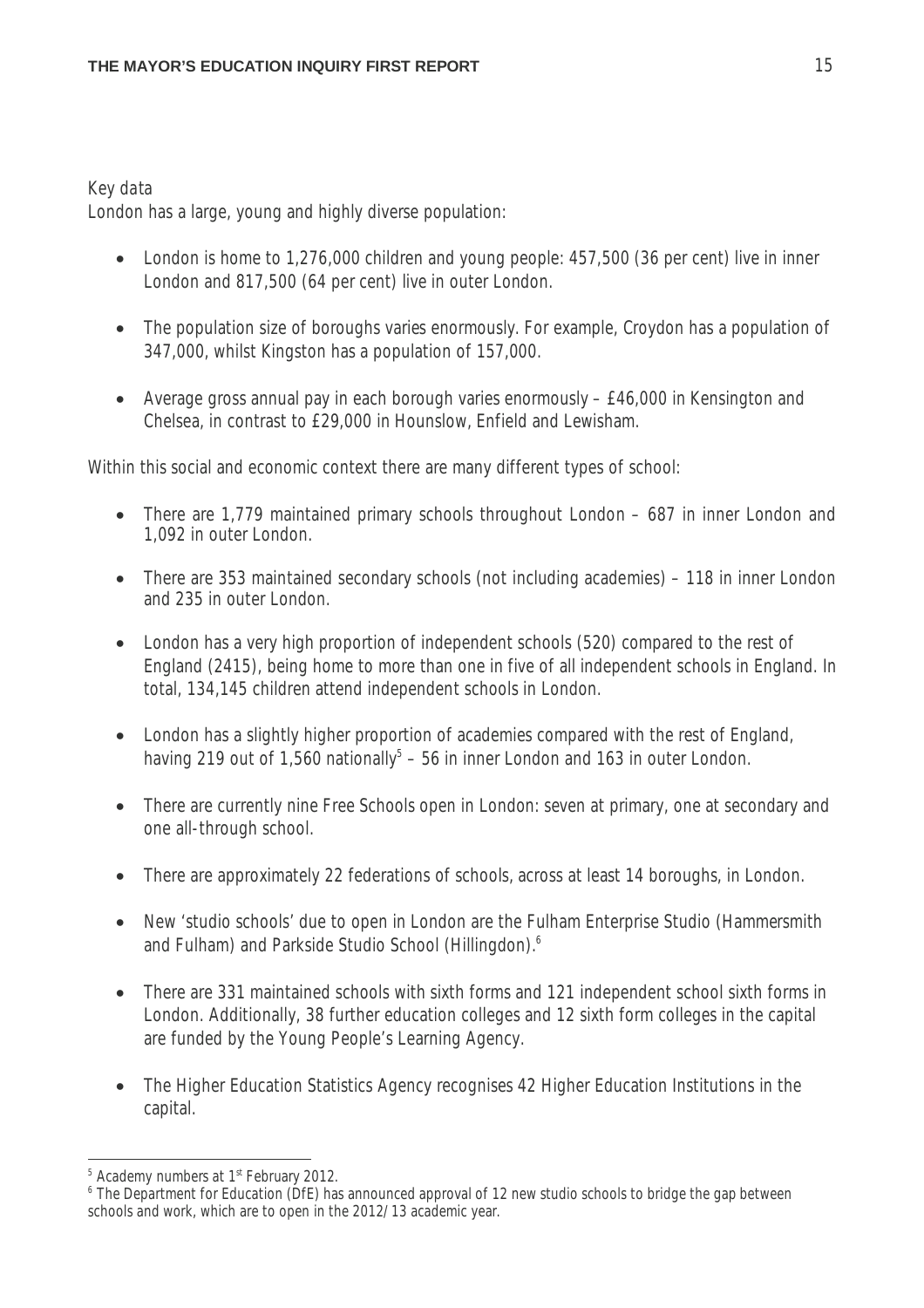The profile of London children in maintained schools is also markedly different to the rest of the UK. A far higher proportion is from low income and minority ethnic backgrounds.

- 31 per cent of children in primary and 34 per cent of children in secondary schools are from a White British background, compared to 73 per cent and 77 per cent respectively for the rest of England. In inner London, only 19 per cent of primary school children are white British.<sup>7</sup>
- 55 per cent of all primary aged children in inner London do not hold English as a first language. The overall figure for London is 46 per cent, significantly higher than the England average at 17 per cent.
- 49 per cent all pupils at secondary schools in inner London have a language other than English as their first language. For London as a whole, secondary school children are three times more likely to have English as an additional language (EAL) than nationally *(see Figures B4 and B5 in Appendix B).*
- 25 per cent of children in maintained schools in London are eligible for Free School Meals, eight percentage points higher than the rate for England. Pupils at schools in inner London are 16 percentage points more likely to be eligible for Free School Meals than those in outer London. In total, there are 148,530 children in London taking Free School Meals.
- Over 22,000 young people in London aged under 18 are estimated to be carers for an ill or disabled relative for 20-50 hours a week or more<sup>8</sup>, which can have a major impact on their education.

There seems to be a clear correlation between poverty and educational attainment (see Chapter 4). Even relatively wealthy boroughs struggle to achieve high educational results which may be linked to the social mix within their population and the fact that more affluent families will take their children out of the state system to attend independent schools.

For instance, despite having relatively high average earnings, rates of achievement of 5+ grades A\*-C including GCSE English and Maths schools in Camden (60 per cent) and Islington (49 per cent) are similar to or lower than less wealthy boroughs, such as Barking and Dagenham (57 per cent), Newham (59 per cent), Hounslow (63 per cent) and Lewisham (56 per cent).

Child poverty and temporary accommodation are also localised within particular boroughs (although there is a higher incidence within the capital than in the rest of the country) and are also linked to behavioural problems and attendance which are discussed further in Chapter 3.

 $\overline{a}$  $^7$  49 per cent of the London population aged 4 to 15 years is from a minority ethnic background. The difference in school population may partly be accounted for by white children resident in London and aged 4-15 being relatively less likely to attend state-funded schools than their equivalents in minority ethnic groups. GLA Ethnic Group Population Projections include groups such as White Irish and White European in the White group, which means that the proportion of the population deemed to be in the minority ethnic group may be lower than for other data sources which do not use this methodology.

<sup>&</sup>lt;sup>8</sup> The 2001 census identified almost 22,000 young carers (aged 18 or less) in London. However, we are aware that this has been long regarded as an underestimate.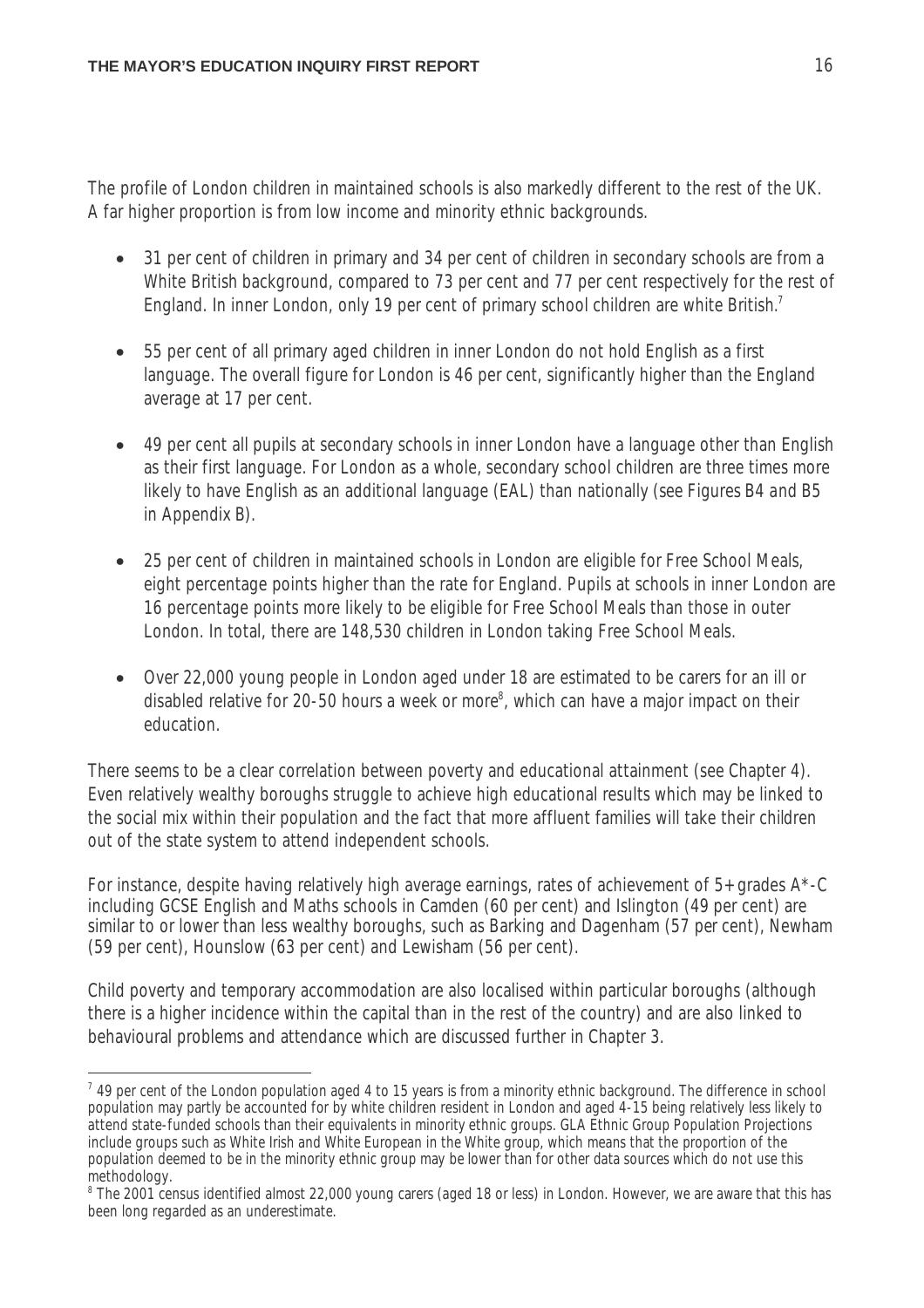Due to demographic changes and shifting housing patterns, the population of London is also growing.<sup>9</sup> This has clear implications for school places planning in the capital, and the need for a larger teaching workforce.

- The total population is predicted to continue to grow for the foreseeable future, by 15 per cent over the next 20 years (an addition of 1.2 million people).
- London is a young city. Today, 20 per cent of the population is aged 0-15 and 48 per cent are aged between 16 and 45.
- London Councils predict 70,000 more places will be needed in London over the next four years. This is already affecting primary schools and will start to affect secondary schools from the 2014/15 academic year.
- The implications are particularly acute at entry points such as primary reception classes as well as for prior, early years settings given the Government's extension of free nursery or childcare places of 15 hours a week to two-year-olds in England.<sup>10</sup>
- The London job market requires highly skilled workers. Amongst Londoners aged 25-44, 51 per cent had a degree-level qualification. There is also relatively high youth unemployment (and less job security) and London's youth unemployment rate (16-24 year olds) is 24 per  $cent<sup>11</sup>$ .

#### *Note on data*

Unless cited otherwise, the data analysis and tables used in this report are derived from Department for Education (DfE) data relating to maintained schools (including Academies and City Technology Colleges). London schools data cited will refer to state-funded schools within the Greater London boundary unless otherwise cited.

j <sup>9</sup> This is conjectured to be the result of a combination of factors: migration, birth-rates, a stagnant housing market and instability in the labour market, which discourages people from moving house.

<sup>&</sup>lt;sup>10</sup> This extends three- and four-year-olds' current entitlement for 38 weeks a year to about 40 per cent of two-year-olds nationally by 2014/15 with an emphasis on supporting disadvantaged families.

<sup>&</sup>lt;sup>11</sup> This figure is for the year ending June 2011.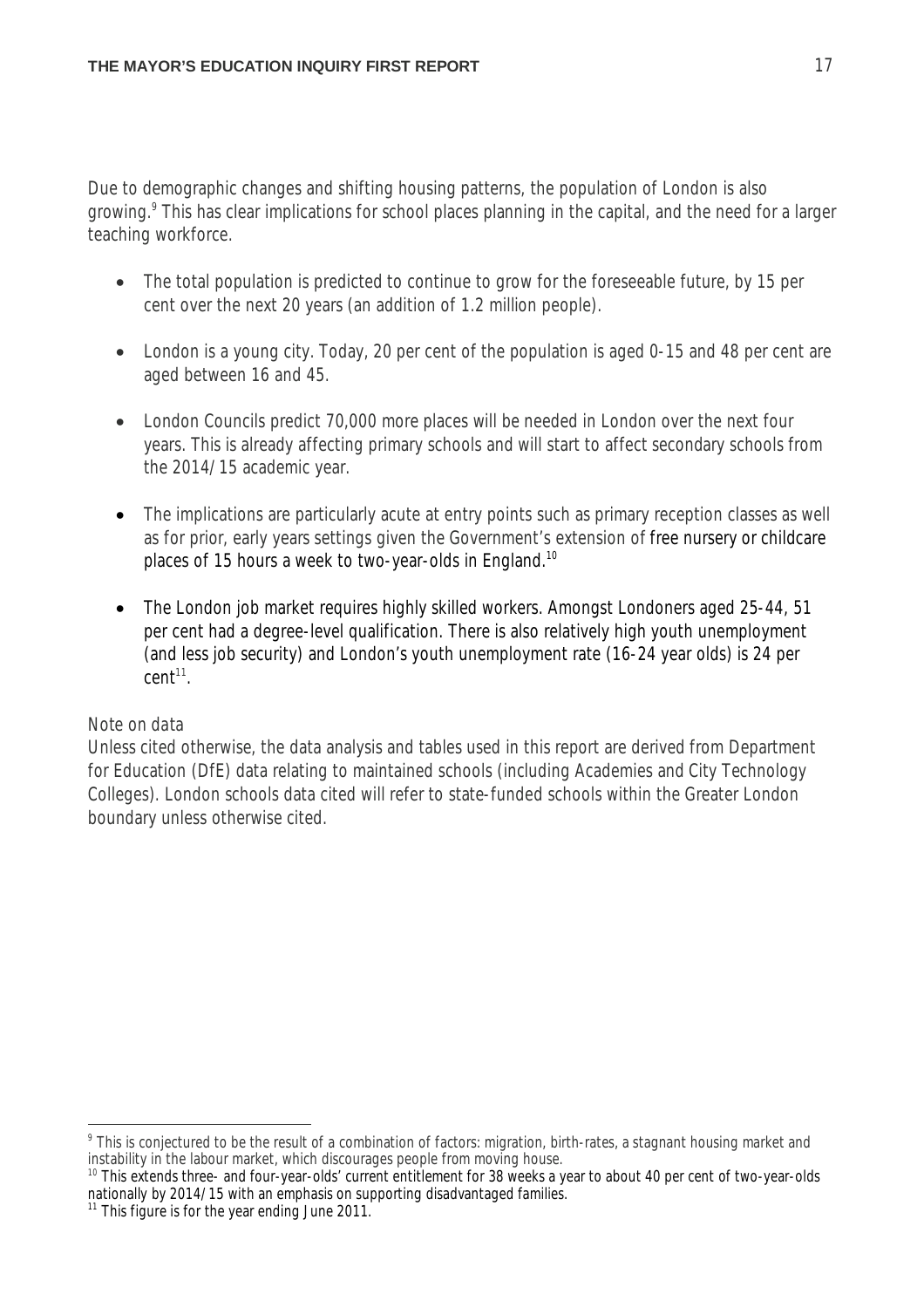## **Chapter one: funding, structures and good school places**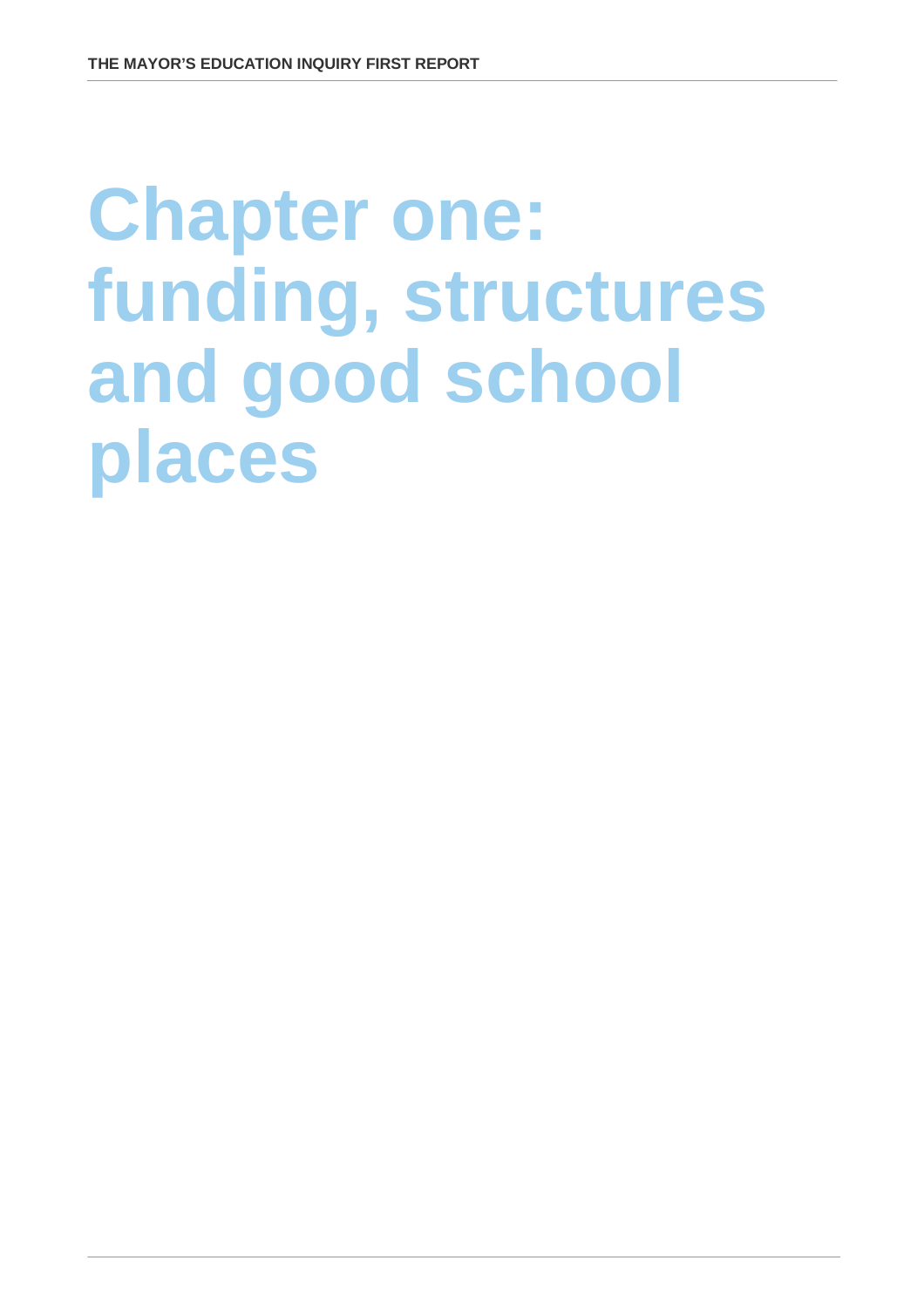London faces a considerable challenge in providing enough good school places for every child in the next five years. There is a significant increase in demand for school places, whilst at the same time a general reduction in funding for capital refurbishments and pupil funding.

Whilst funding is a crucial issue, the Inquiry Panel will consider how schools can cope with this new environment and what creative solutions they can develop. We want to learn from examples of school leaders who are being innovative by working in partnerships, using their assets creatively and stretching their money further.

The Government has also made it clear that it is committed to increasing the *quality* of school places, not just the *quantity*, embarking on an ambitious programme to convert more schools to academies, establish new Free Schools and allow the expansion of popular schools. These reforms will have a farreaching impact in London where a higher proportion of schools are converting to academy status, and the role of boroughs is likely to change over the coming years.

#### **The need for more good school places**

The London school rolls have been increasing over the last five years and the boroughs predict a shortfall of 70,000 school places in the capital. This demand is likely to increase until at least the middle of the decade.<sup>12</sup> There are signs that some schools are already closing IT classrooms and some boroughs are closing teacher centres to re-use these premises for much needed school places, leading to a loss of useful infrastructure.

In the context of these changes, both the GLA and London Councils have lobbied Government on the significant challenges in London, making the case for maintaining the capital's share of funding and the need for a transparent and fairer methodology based on accurate data. Although London is experiencing the sharpest increase in demand for school places (64 per cent of the shortfall), the funding formula previously has tended to fall far short of this.<sup>13</sup>

The Government responded to this call in November 2011 by announcing £600m for creating an additional 40,000 school places in areas of the country with the greatest 'demographic pressures' between 2012/13 and 2014/15. This is in addition to the core capital allocation of £800m a year already allocated to local authorities and the extra £500m announced in July 2011 for the 2011/12 financial year. Following successful lobbying, the capital received an additional £260m of the extra £500m funding announced by the Government in July, which is approximately 52 per cent of the total<sup>14</sup>

 $\overline{a}$ <sup>12</sup> http://data.london.gov.uk/datastore/package/characteristics-pupils-living-london

 $13$  London Councils calculated in March 2011 that for the 2011/12 academic year, London had received £210 million in government funding but needed around £520 million to ensure every London pupil has a permanent school place - a gap in funding of around £310 million for one academic year. The funding formula used by the Government previously gave 26 per cent of funding, even though London experienced 64 per cent of the shortfall.

<sup>&</sup>lt;sup>14</sup> London has 10 local authorities in the top 15 highest allocations across the 111 local authorities that received this funding. http://www.education.gov.uk/schools/adminandfinance/schoolscapital/capitalreview/a00199873/allocationof-extra-500-million-to-address-the-shortage-in-pupil-places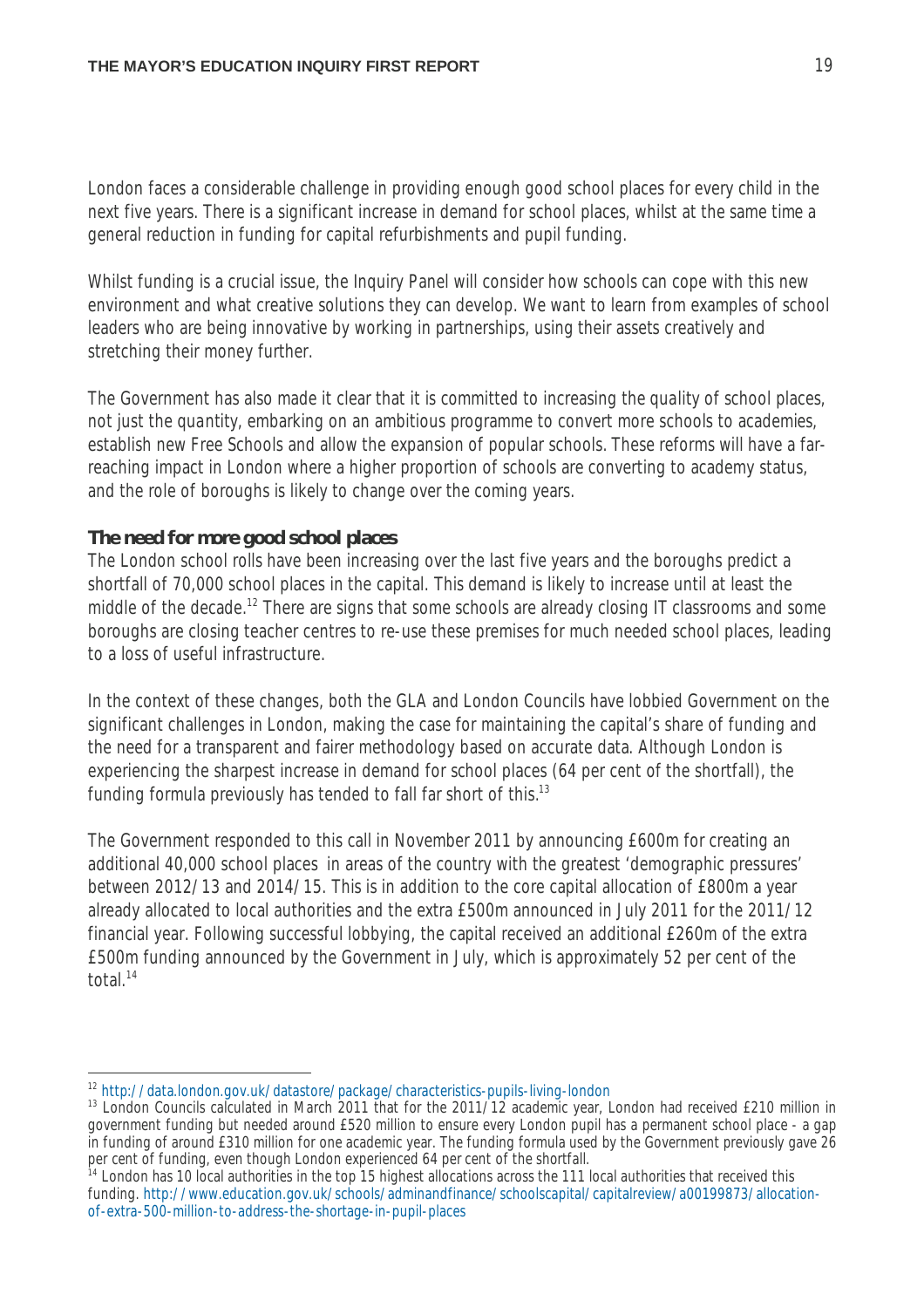The total London schools capital funding<sup>15</sup> for 2011-12 and 2012-13 is £1.06 billion, which includes the additional basic need funding announced in November 2011. This is to fund up front construction costs for new school places and to cover existing schools' refurbishment needs, which are particularly high in London.

The impact of the growth in demand for school places is a major issue in London, as boroughs and individual schools struggle to accommodate every child and have to create makeshift space. London Councils report that around 11,000 primary school pupils being taught in temporary accommodation such as portacabins. The GLA and London Councils continue to play a strategic role in monitoring the data, analysing school roll projections and informing the allocation of resources.

At the same time, it is important that London schools think creatively about how to use the resources available to them and many are already starting to. Some boroughs and schools have considered introducing shift patterns, to allow them to teach more children in a smaller number of classrooms. Others are considering the use of their capital estate and how primaries, secondaries and colleges might work together to share space and accommodate more children.

The impact of increasing the compulsory participation age to 18 years and equalising the funding arrangements between schools and colleges may also affect the viability of some, small school sixth forms by 2015. Where this takes place, a significant amount of space could be released for pre-16 school use.

In particular, there is increasing interest in developing 'all-through' schools which cater for children from primary through to secondary. For example, Durand Academy in Stockwell is a primary school that is opening its own secondary school as of September 2012 and some 90 per cent of Durand's current Year 6 intake has chosen to take up this opportunity. 20 out of the 31 London Free Schools planned for opening in 2012/13 are primary or all-through schools (see below). The design and planning of these new Free Schools might help towards addressing the shortage of places.

Another key factor to consider is the need for an enlarged workforce that can support this growth. London needs to attract highly skilled and motivated teachers, particularly in those areas of subject shortages. Programmes like Teach First have made a huge difference in encouraging bright graduates to enter the profession and cultivate leaders. Do we need more routes to recruit the right people into the teaching profession in London, in addition to current routes such as high quality apprenticeships and placements within schools?

We are keen to explore how schools are meeting the challenge of offering more school places without compromising the quality of teaching and maintaining the maximum class size.

 $\overline{a}$ <sup>15</sup> The figures cover capital maintenance funding (condition), basic need (pupil places) and devolved formula capital (relatively low level of capital, normally spent on IT).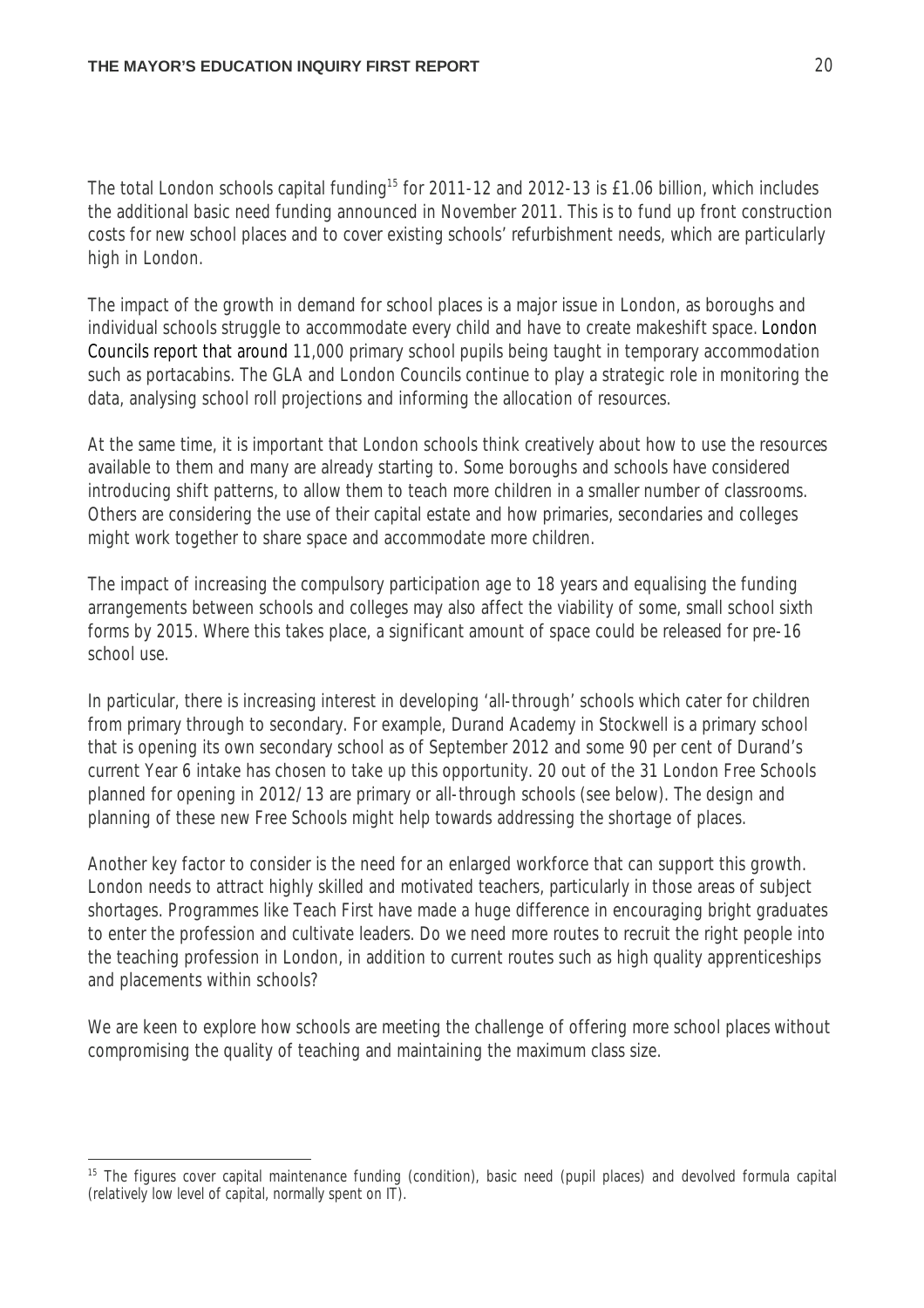**Question 1: What creative ways can schools, boroughs and strategic agencies use to address the growing demand for school places?**

#### **Supporting the growth of Free Schools**

The Government has made a strong commitment to supporting the creation of new Free Schools in England, to ensure more good quality school places.

Free Schools are all-ability, state-funded schools set up by committed parents, teachers, charities and education experts in response to the needs of local communities. The first Free Schools opened in September 2011.

The extra £600m that was announced by the Government in November 2011 previously referred to in this section for the creation of additional school places will include funding the creation of a further 100 Free Schools between 2013/14 and 2014/15. These are to include up to 12 specialist maths schools for 16- to 18-year-olds.

Currently, nine of the 24 state-funded Free Schools that opened in September 2011 are in London. An additional 21 of the 66 schools aiming to open in the 2012/13 academic year are in London<sup>16</sup> and a further two primary schools aim to open in London in the academic year 2013/14. 12 of the 21 London schools planned for 2012/13 are either primary (eight) or all-through schools (four). The design and planning of these Free Schools will contribute to the need for additional primary places in the capital.

A key issue for groups wishing to establish new schools in London is the limited number of available sites, particularly in densely populated neighbourhoods. The Mayor strongly supports the establishment of new schools and steps to enable local people and communities to do this. London Plan Policy 3.18 on Education Facilities particularly supports proposals which address the current and projected shortage of places<sup>17</sup>. Securing sites for these Free Schools will help towards addressing the shortage of places. The GLA has also been exploring the scope for utilising its own properties across the GLA group.

What more can be done to find suitable sites to help Free Schools' development, and particularly encourage this to happen in those areas of acute shortage of school places? What role could the boroughs, developers and other agencies play? Finally, whilst the Department for Education offers a number of resources and support to Free School groups, what more could be done to offer them the advice, networks and professional guidance they need to work in a highly complex place like London?

j <sup>16</sup> DfE data that excludes University Technical Colleges and non-mainstream provision of special schools and alternative provision.

<sup>17</sup> The Proposals for new schools should be given positive consideration and should only be refused where there are demonstrable negative impacts which substantially outweigh the desirability of establishing a new school and which cannot be addressed through the appropriate use of planning conditions or obligations.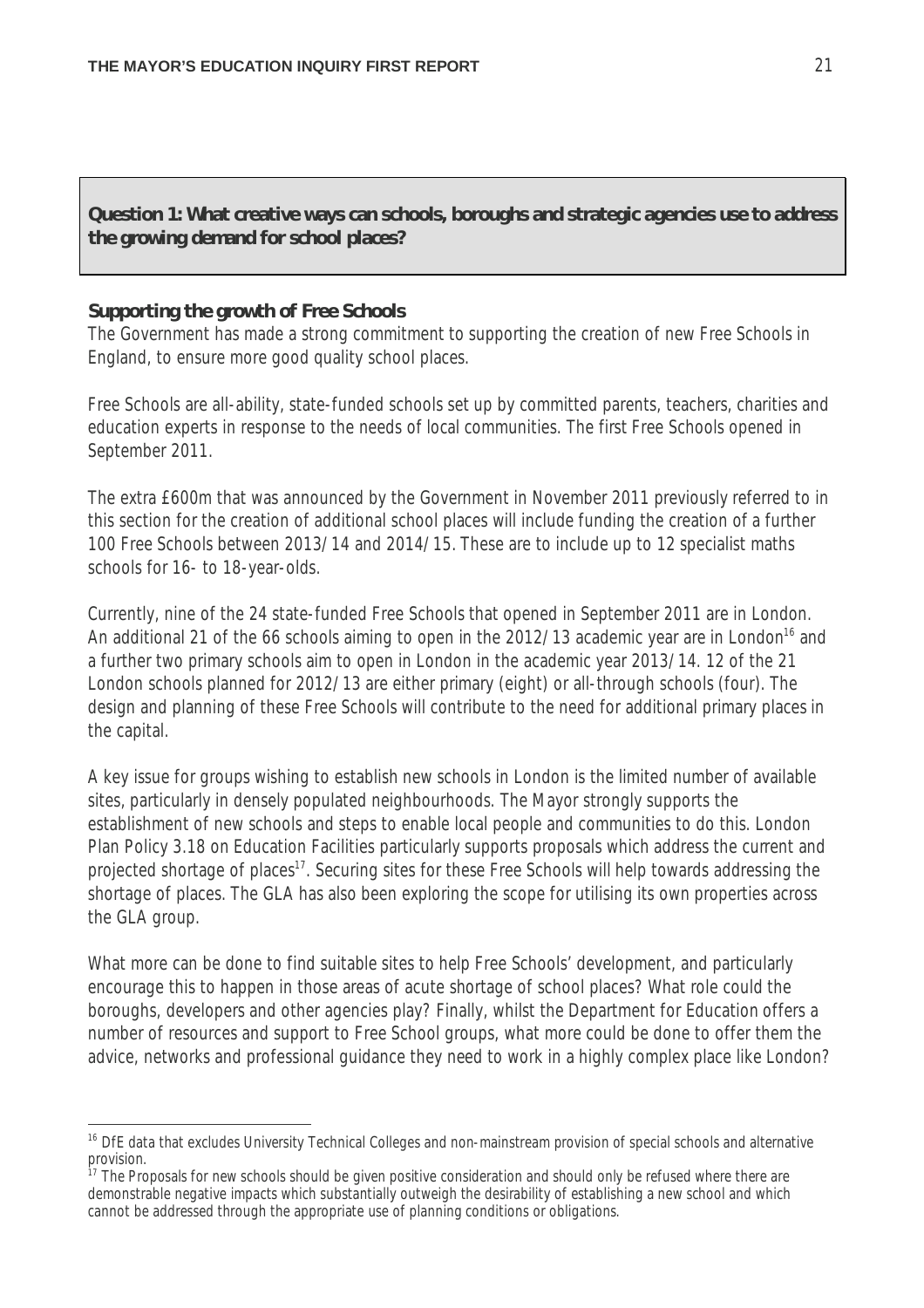#### **Question 2: What more can be done at a strategic level in London to support free schools?**

#### **Funding for disadvantaged pupils**

London has traditionally received higher funding than other parts of England because of its significant social and economic challenges, particularly in the inner city. At present average funding per pupil is 20 per cent higher in London than the national average, and 54 per cent higher in the boroughs of Hackney, Camden and Tower Hamlets<sup>18</sup>.

The Government consulted on proposals to change the schools funding system from 2013/14 onwards, which may reduce the variability in funding levels per pupil across England. In response to that consultation, the GLA and London Councils have made representations to ensure that the specific social and economic circumstances of London are recognised in the new funding system<sup>19</sup>.

Meanwhile, the introduction of the pupil premium, aimed at helping the most disadvantaged pupils, has been welcomed by London Councils and the Mayor of London. Many London schools will benefit from the pupil premium and its aim to provide more funding to increase the attainment of deprived children.

This pupil premium was set in 2011/12 at a flat rate of £488 for each deprived pupil and looked after child. This will increase to £600 per pupil next year and cover any child that has been registered for Free School Meals in the past six years.<sup>20</sup> However, the 'flat' rate (with no area cost adjustment) will mean that the pupil premium will not go as far in London as it will in other regions.

For this reason, we want to understand the impact of changes to the school funding formula on London schools. We also want to find out some of the best ways for schools to spend the Pupil Premium, and what can make the most difference to results. The Inquiry Panel believes that the level of funding per child is not the only determinant of success and that the choices that schools make matter just as much.

This is implied in *The Guardian's* data from the 2011 secondary schools tables for England that showed that levels of spend did not always correlate with educational attainment $^{21}$ . The point should also be made that over a number of years, more challenging intakes to schools (linked to deprivation, EAL, special educational needs (SEN) and other characteristics) have attracted more funding, which is designed to help counteract the link between challenging intakes and achievement.

 $\overline{a}$ <sup>18</sup> This is funding in budgetary terms.

<sup>&</sup>lt;sup>19</sup> This included concerns relating to factoring in numbers of minority ethnic groups, of which London has a higher proportion, and potential implications such as "levelling out" the higher inner London pay scales with a possible impact on London's ability to attract skilled and qualified teachers.

<sup>&</sup>lt;sup>20</sup> The rate for a child of armed services personnel is £200 increasing to £250 in 2012/13.

<sup>21</sup> http://www.guardian.co.uk/education/2011/jan/12/school-expenditure-varies-widely?intcmp=239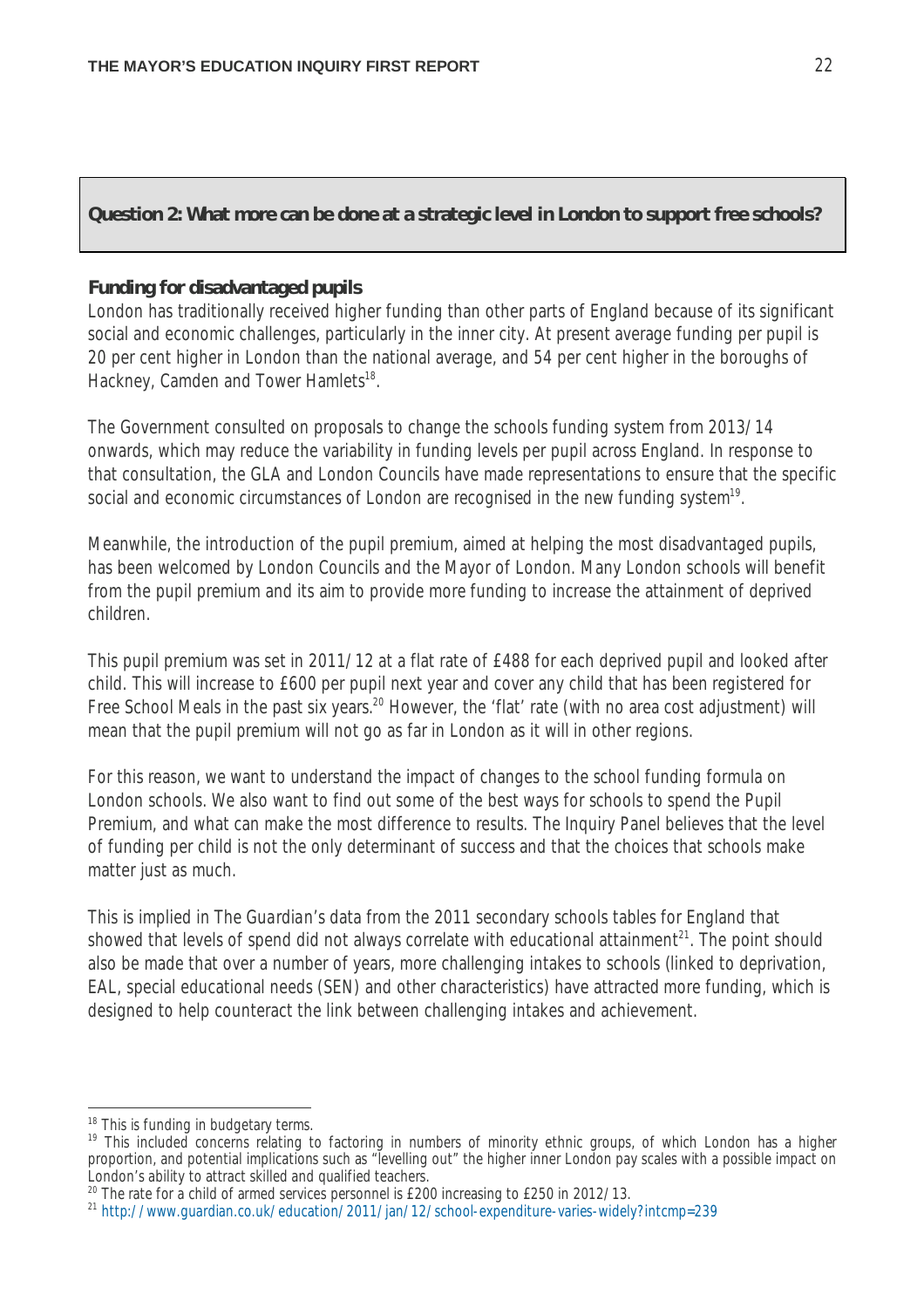**Question 3: How can schools maximise their resources including the Pupil Premium to support the most disadvantaged pupils?**

#### **Maximising resources**

Many school leaders in London today are more than just great teachers – they are also entrepreneurs who think carefully about how to maximise their resources, make their facilities hubs of the local community, work in partnership with local businesses, charities and cultural organisations, and consider ways to generate revenue. What more can be done to encourage this spirit amongst London schools?

London schools are endowed with space and facilities, whilst being located in the hearts of communities. For instance, whilst playground space is at a premium in many neighbourhoods, more often than not they are empty for approximately 22 out of 24 hours a day. This represents a lost opportunity to utilise valuable space for the wider community and potentially generate revenue whilst protecting children's play. Schools also have valuable sports facilities that can be used by the wider community. DCMS announced in January 2012 a £1bn scheme to encourage every secondary school to host a community sports club, which could help strengthen relationships with local sports partners. Other schools and boroughs have considered how to use spare land to house commercial or residential units in order to generate income.

Some London schools have very effective fundraising strategies and are able to tap into the wealth of local businesses on their door step. Meanwhile, others are involved in establishing social enterprise trusts or working in a cross-borough way to commission services like schools improvement support and alternative provision. These partnerships also extend to working with independent schools and academies; sharing facilities, ideas and creating opportunities for students from different backgrounds to interact. Academy chains and federations also present new opportunities for schools to join together in a new way.

What these new partnerships represent is a different approach to the way a school thinks about its income and assets. In the current economic climate this kind of thinking may be more needed than ever. We would like to explore how the best schools use their funds and develop strong partnerships, and what more can be done to help others achieve this.

**Question 4: What can be done on a wider strategic level to maximise available resources for London schools, as well as make the case for more appropriate funding?**

#### **Coordinating admissions to support every child**

Compared to the rest of England, London families find it more difficult to get their child into their preferred school.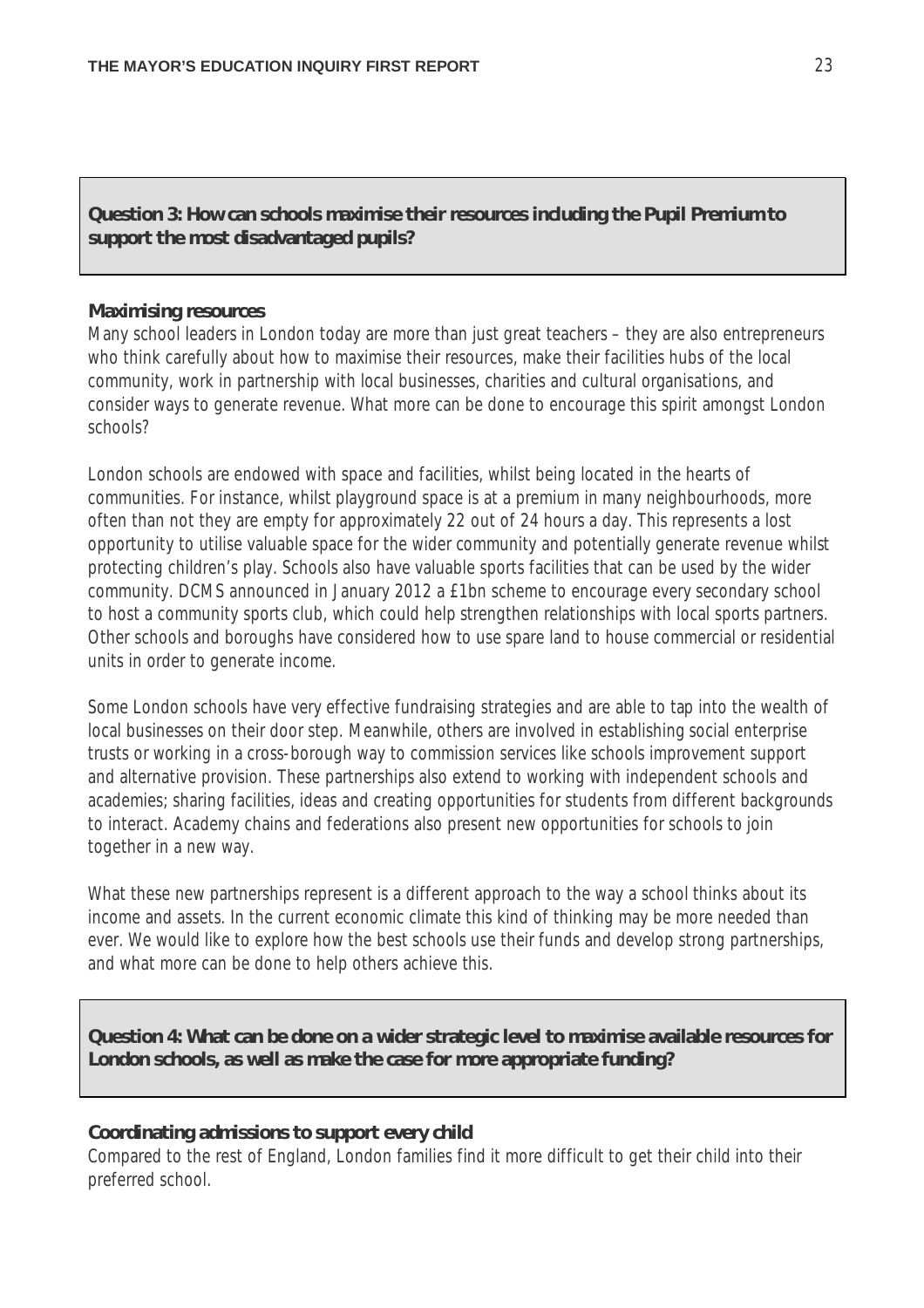The London school system is unusually diverse with high proportions of independent, single sex and faith schools, which allows greater choice for some families. Wealthier parents also have the option of moving to a preferred school catchment area and London school children frequently cross borough boundaries to attend school.

However, despite the greater choice available in London, many parents remain unsatisfied with the options available to them. One third (35 per cent) of families in London did not get their first choice secondary school for autumn 2011 admissions. This was similar to the figure in 2010 (34 per cent) and approximately double the proportion as the rest of the country. 87 per cent London families secured a place for their child at one of their top three preferences, meaning 13 per cent did not.<sup>22</sup>

London boroughs have tried for a number of years to address this concern and set up the Pan-London Admissions Scheme, which has coordinated the allocation of secondary school places since 2005 and expanded to include primary schools for children starting in a reception class in September 2011. The Scheme has improved the system, enabling more parents to be allocated a school of their preference by a fairer distribution of available offers across the capital. Nevertheless, this remains an area of concern and frustration for many London parents.

Government policy is to make the admissions process a more flexible, fair and transparent system that reduces bureaucracy but makes schools more accountable. The Department for Education recently redrafted the admissions and admissions appeals codes and associated regulations, all of which came into force on 1 February 2012.

The creation of new Free Schools will help to increase the choice available to parents in parts of London, as will the Government's policy to allow popular schools to expand in response to local demand from parents. The Admissions Code highlights that academies and Free Schools can prioritise pupils eligible for the pupil premium through individual funding agreements*.*

However, the growth of new academies and Free Schools that have the powers to operate outside of a locally coordinated admissions system may also have an effect on admissions across London.

The *Academies Act* 2010 requires new academies to follow the same guidance on admissions and pupils with SEN as maintained schools. Some academies and maintained schools are working together at a borough level to try to maintain a coherent approach to admissions and the Inquiry Panel is interested to explore how these are working and lessons to be learned.

There are some concerns that the increases in the number of academies and Free Schools may lead to a deterioration in support for children with SEN. Funding for SEN support services which historically rested with local authorities will be going directly to schools, academies and Free Schools, potentially undermining the capacity of local authorities to run support services.

Pending the wider review of school funding, current DfE policy is not to recoup funding for SEN support services. This means there is double funding to protect local authority SEN support services

 $\overline{a}$ 

<sup>22</sup> http://www.bbc.co.uk/news/education-12595334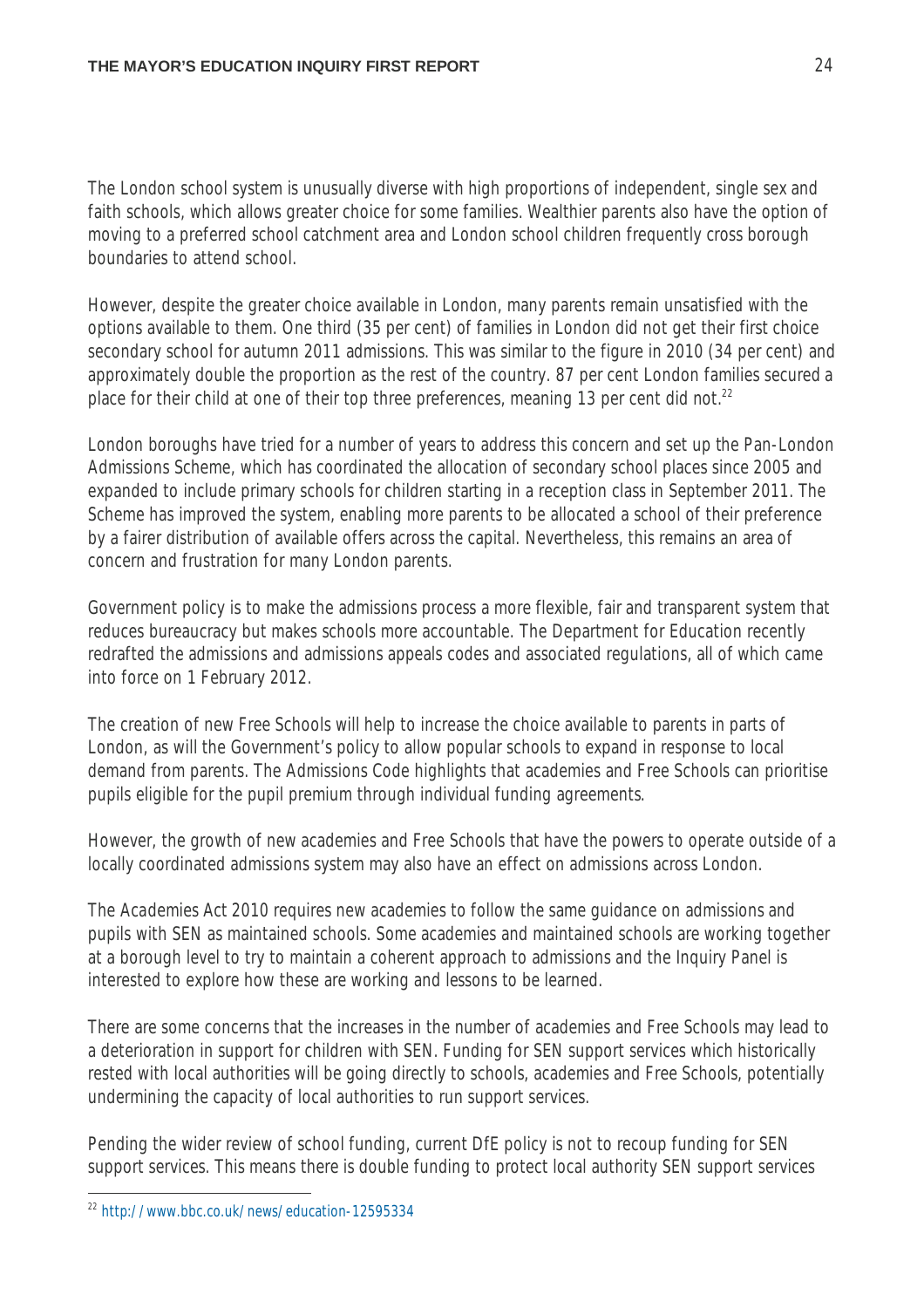up until 2012/13 with the expectation that authorities provide these services to academies on the same basis as maintained schools. The SEN Green Paper<sup>23</sup> also refers to the freedom for special schools to become academies and develop their provision and, from September 2012, for parents and others to open Free Special Schools.

The Inquiry Panel will also be keen to draw on lessons from 'The Local Authority Action Research Project<sup>'24</sup>. This is national research into how local authorities and schools are adapting to an increasingly diverse and autonomous schools system and will test alternative and innovative approaches to fulfilling the local authority's new partnership role within education locally.

**Question 5: What can be done at a strategic level to ensure that schools places planning is effective and intelligence can be shared?**

 $\overline{a}$ <sup>23</sup> http://www.education.gov.uk/childrenandyoungpeople/sen/a0075339/sengreenpaper

<sup>&</sup>lt;sup>24</sup> Westminster is among the Local Authorities involved in this DfE research with the Local Government Association, which is due to conclude in June 2012.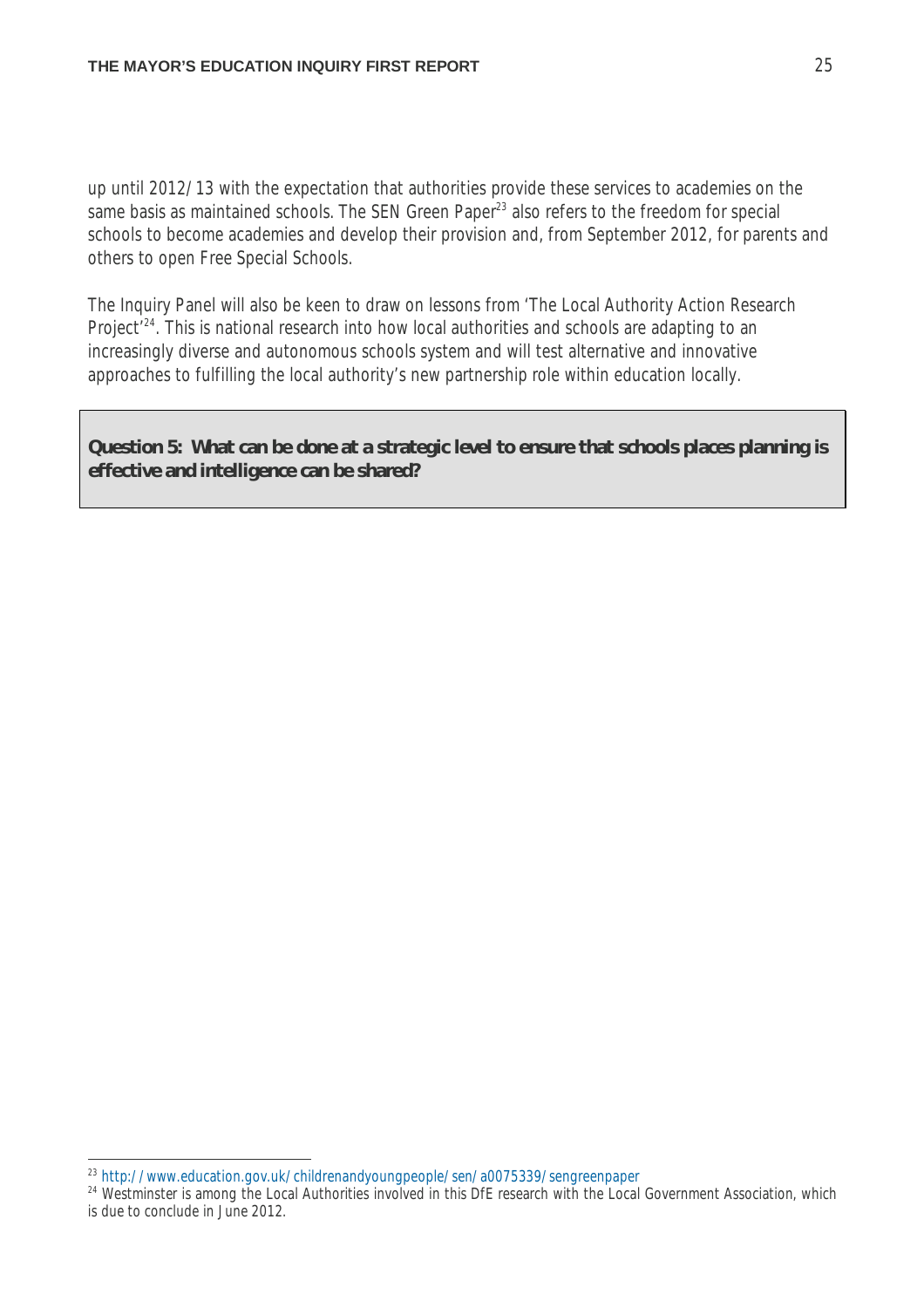## **Chapter two: education standards and underattainment**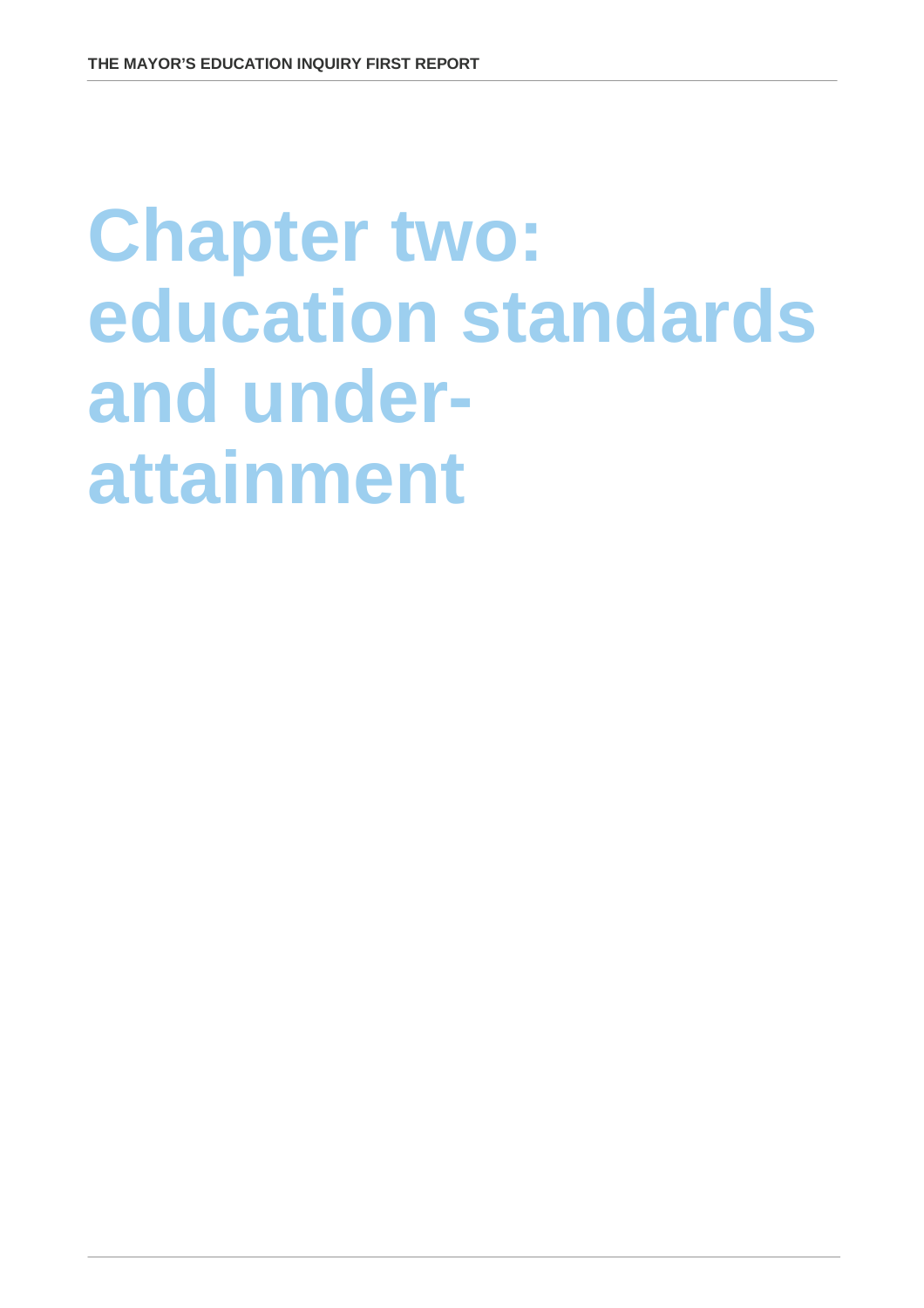#### **'The London Advantage'**

London schools have seen steady improvements since 2000 and overall standards in the capital are higher than the national average. The capital's schools receive a higher number of 'good' and 'outstanding' Ofsted ratings than the national average and a growing proportion of students achieve the benchmark of 5 grades A\*-C including GCSE Maths and English.

Figure 1 shows that English schools achieved 46 per cent of students and London schools achieved 48 per cent of students reaching the benchmark of 5+ A\*-C grades including GCSE English and mathematics in 2006/07. In 2010/11, London schools achieved 62 per cent, which is four percentage points higher than for England as a whole.

#### **Figure 1: Percentage of pupils achieving 5+ A\*-C grades GCSEs including English and mathematics, 2006/07 – 2010/11**



#### *Source: Department for Education*

A higher proportion of London students also achieve the English Baccalaureate; 18% compared with 15% nationally.

Recent research has found that the attainment of London students edges ahead of their peers nationally as they get older. Pupils at Key Stage 1 (tested when they are aged 7) fare no better in London compared with the rest of England. Yet by the time they reach Key Stage 2 (at age 11), an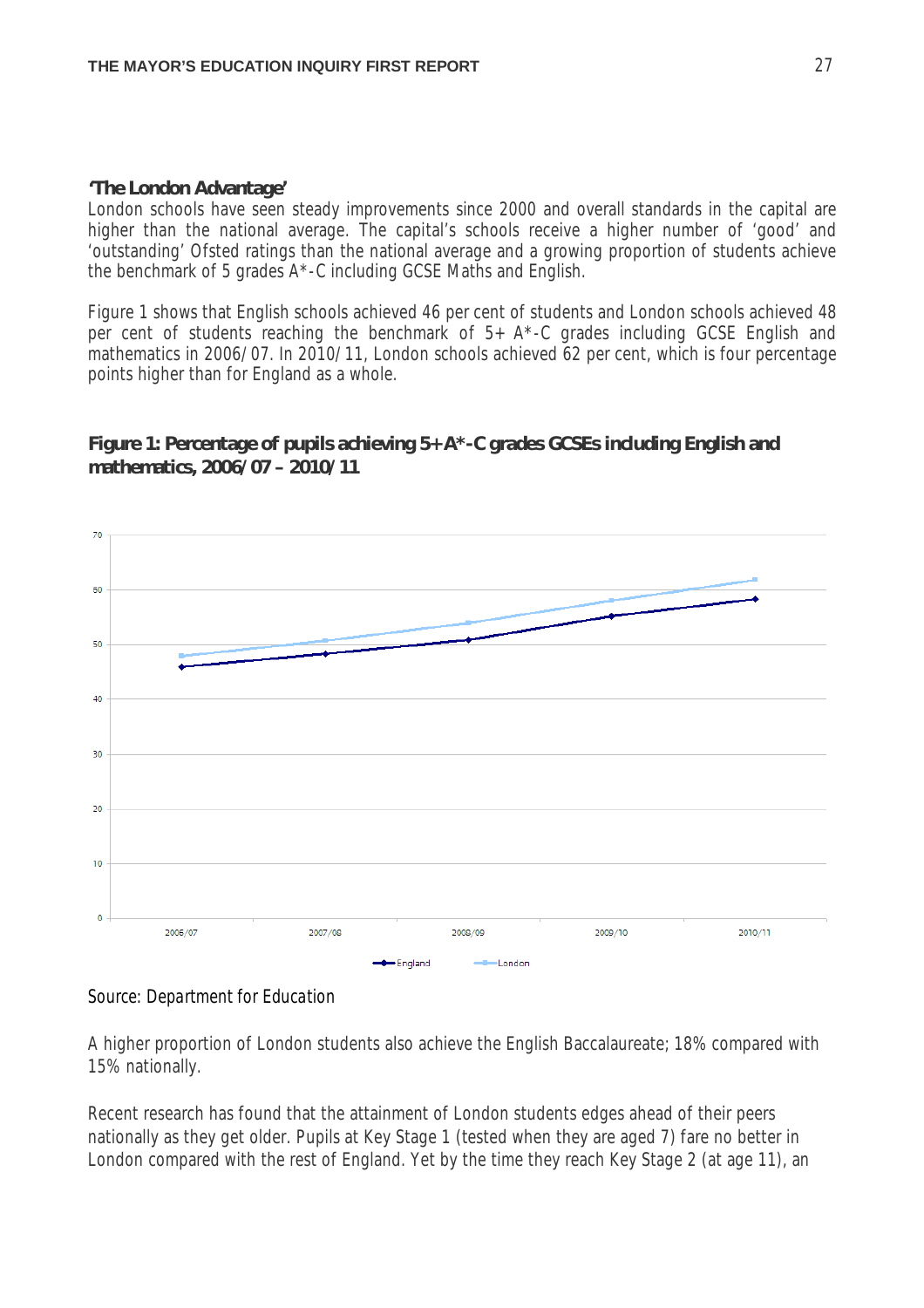attainment gap emerges between pupils in London and the rest of the country.<sup>25</sup> This gap continues up to the minimum school leaving age of  $16<sup>26</sup>$ . This is the case for all minority ethnic groups and for girls and boys.

In terms of post-16 attainment, 56 per cent of 19-year-old Londoners achieved Level 3 qualifications (the equivalent of 4 AS or 2 A-levels) in 2009/10, compared with 53 per cent for England as a whole. Across London boroughs, this ranges from 73 per cent to 40 per cent (excluding City of London). (*See Figures B16 and B17 in Appendix B.)* Chapter 4 considers in more detail the further and higher education of young Londoners and the key issues for preparing them for life in a global city.

The 'London advantage' is strikingly significant for poorer pupils. While there is higher attainment overall in London, the gap between pupils who are eligible for Free School Meals (FSM) and not eligible for FSM is narrower in London (19 percentage points) than for England as a whole (27 percentage points). See Figure B9 in Appendix B.

This 'London advantage' might be explained by a number of factors: the impact of the well-funded school improvement initiative, London Challenge<sup>27</sup>, higher levels of central Government funding compared to the rest of England, the ability of London schools to attract and retain good teachers, the higher proportion of academies and the benefits of living in a dynamic, diverse city.

However, London school children will not only be competing with other English children in the future, but within a global marketplace and we need to compare our results to those in major cities around the world.

Going forward, significant challenges remain and there is substantial scope for improvement in London schools and in outcomes for young people in London:

- Nearly four in ten  $(28,000)$  London school children still do not achieve 5 grades  $A^*$ -C including GCSE English and Maths – a minimum level needed for good life chances.
- Considered as part of the UK, London's standing in the international rankings has been declining. In 2006, the Programme for International Student Assessment (PISA) at the OECD placed the UK 17<sup>th</sup> for reading, 24th for maths and 14th for science. In 2010, the UK was ranked 25th for reading, 28th for maths and 16th for science out of 65 countries included in the survey.

j <sup>25</sup> Gill Wyness, London Schooling: Lessons from the capital, CentreForum, November 201.1

<sup>&</sup>lt;sup>26</sup> This finding is significant for a variety of measures including overall GCSE points score, the proportion of pupils achieving five or more good GCSEs including English and maths, and the English Baccalaureate.

<sup>&</sup>lt;sup>27</sup> This Government-funded scheme ran from 2003-2010 and its success led to its expansion into City Challenge into two other English regions.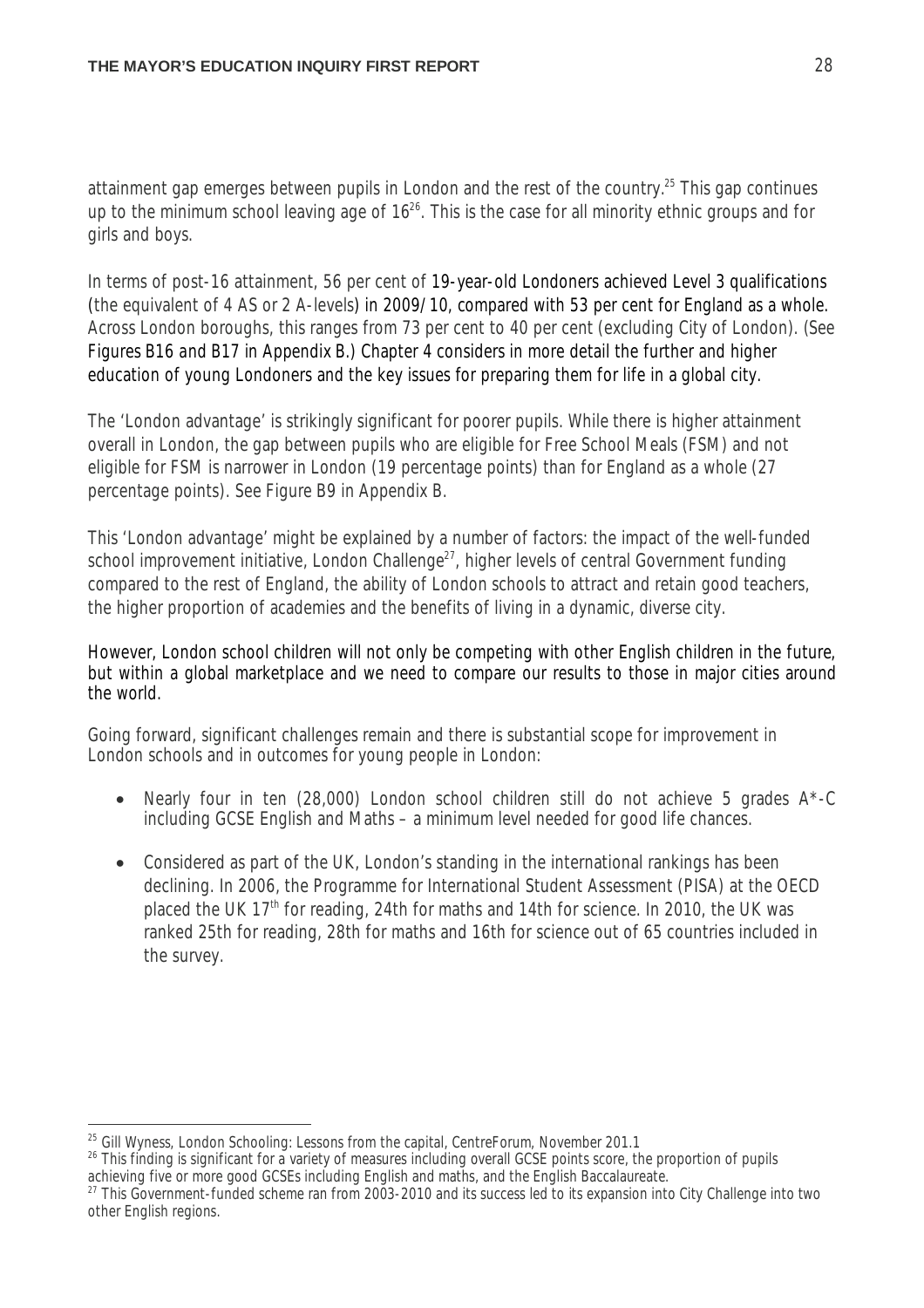- Despite successive attempts to improve literacy and numeracy in London, 24 per cent (around 19,000 pupils) failed to achieve level 4 (the expected level) in both English and maths at Key Stage 2 in 2011, which compares with 26 per cent in England<sup>28</sup>.
- Even if London is doing better than the rest of England, the attainment gap remains unacceptably large and has significant implications for the life chances and future prospects of the children and young people affected.
- In both London and England as a whole, girls out performed boys in GCSE examinations (including English and mathematics) in 2011. The gender gap is broadly similar in London as England, with girls seven percentage points more likely to achieve the national benchmark than boys.
- In common with England as a whole, a low proportion of London school children achieve the English Baccalaureate (EBacc) (ie 5 GCSE A\*-C grades across a core of academic subjects: English, mathematics, history or geography, the sciences and a language<sup>29</sup>). Just 18 per cent of London children achieved the EBacc in 2011 (this figure is 15 per cent across the country) and EBacc achievement is much lower across all the components in the mainstream maintained sector than in the independent sector. This is despite considerable investment in London maintained schools over the last decade.



Figure 2: English Baccalaureate Achievement in London and England, 2011

#### *Source: Department for Education*

j <sup>28</sup> This is taken to be a litmus test of literacy. Percentage of pupils achieving Level 4 or above in Key Stage 2 tests by Local Authority, 2011, DfE. 29

http://www.education.gov.uk/schools/teachingandlearning/qualifications/englishbac/a0075975/theenglishbaccalaureat e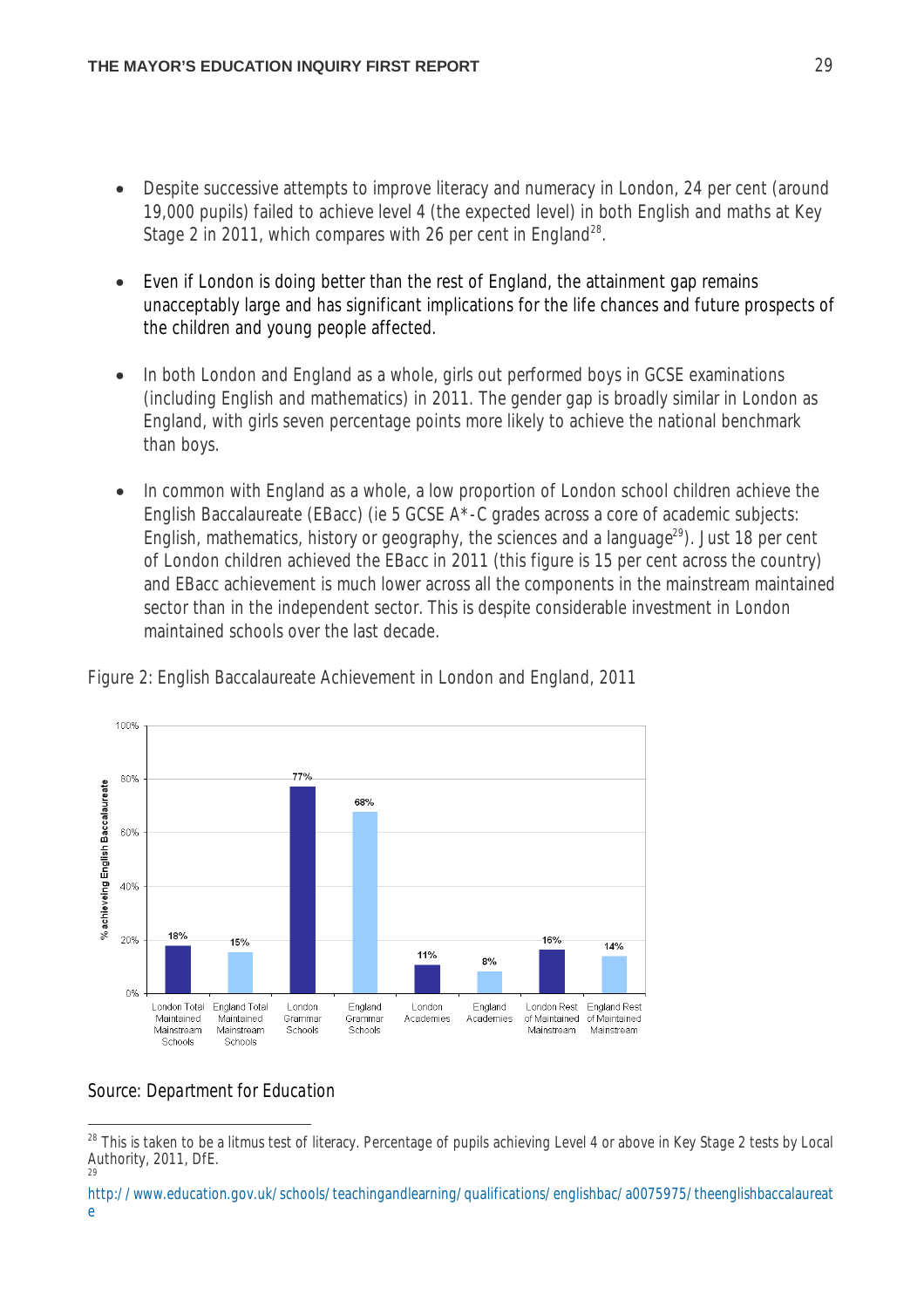As well as the 'core subjects', London schools vary in their provision of high quality sports, arts and music provision, which most parents value.

- There is an 84 per cent participation rate among maintained schools' pupils (aged 5-16) completing at least 120 minutes of curriculum PE per week. Yet, while three out of four students in Years 1 - 13 take part in intra-school sport competition<sup>30</sup>, in the Beijing Olympics, over a third of the Team GB medal winners were privately educated.
- Approximately 200,000 London children are learning musical instruments in schools, borough music services and private/community settings. However, a GLA survey of maintained schools showed that much smaller number of secondary school pupils (64,000 children) are taking formal music qualifications in 2011-12 and nearly 40 per cent of these students came from just 10 per cent of London's schools  $(43$  schools) $^{31}$ .

#### **Basic skills and literacy**

The failure to gain basic skills at an early age has profound effects for effective learning at secondary school. Research shows literacy is a key predictor of future pupil progress and attainment, and it becomes much harder to address later by remedial approaches at secondary or FE levels.

Professor Robert Cassen's national research suggests that, the proportion of children in primary school with poor literacy should be around 2 per cent rather than the current 17 per cent<sup>32</sup>.

Much emphasis has been placed on the importance of parental involvement in children's reading and the Marmot Review (2010) stated it to be the most important determinant of language and emergent literacy<sup>33</sup>. It is also the case that poorer pupils are more likely to attend the worst performing schools. However, Prof Cassen has noted that, 'Some schools with high proportions of disadvantaged pupils do much better than others<sup>34</sup>. So, primary schools can do much to overcome other disadvantages, especially to prepare children for secondary education.

Prof Cassen's research suggests that poor literacy is preventable with the right sort of early intervention, such as intensive reading recovery. The Inquiry Panel is interested in examples of good practice and the success of various methods of teaching literacy, including the contribution of support such as volunteer reading support schemes.

#### **Supporting transition**

A long-standing issue in London's education system is the 'fissure in the join' between primary and secondary school. It is the view of the Inquiry Panel that the expectations of these two sectors are not matched. There is a critical role for both primary and secondary schools in ensuring that children are

<sup>31</sup> GLA and IOE, London Music Education Survey, 2012.

 $\overline{a}$ <sup>30</sup> Youth Sport Trust, London School Sport Networks, December 2011.

http://www.london.gov.uk/sites/default/files/London%20Music%20Education%20Survey.pdf

<sup>&</sup>lt;sup>32</sup> Robert Cassen and Geeta Kingdon, Tackling low achievement, Joseph Rowntree Foundation, 2007.

<sup>33</sup> Strategic Review of Health Inequalities in England Post 2010, Fair Society, Healthy, Lives, The Marmot Review, 2010

<sup>&</sup>lt;sup>34</sup> http://www.jrf.org.uk/publications/tackling-low-educational-achievement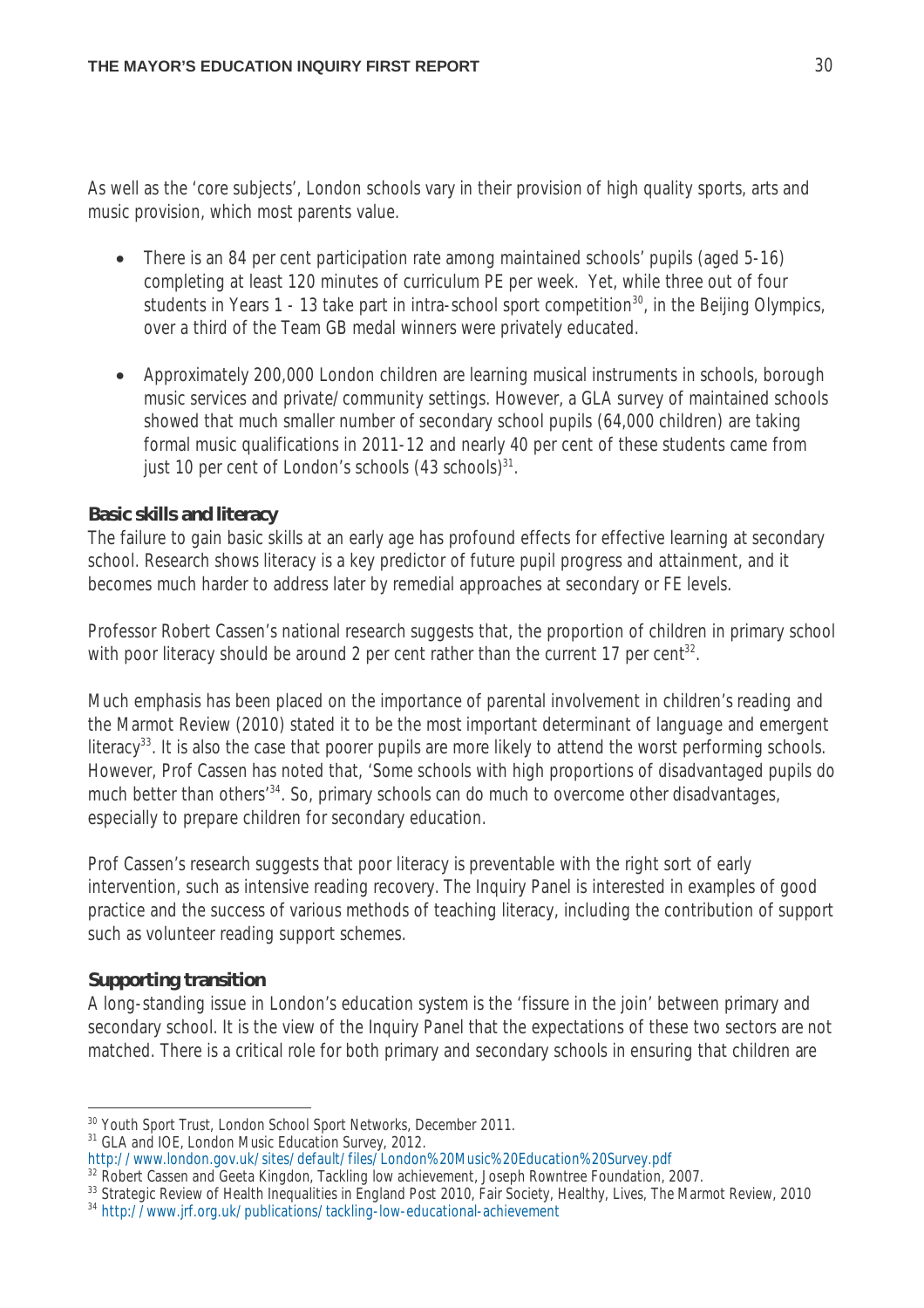effectively equipped for secondary education and the pace of attainment is maintained in Key Stage  $3^{35}$ .

National analysis by DfE indicates a dip in progress at Key Stage 3. Tracking pupil progress during Key Stage 2 and Key Stage 3 using sample data for three cohorts of children which gives teacher assessments each term shows significant drops in the average progress in reading, writing and maths between years 6 and 7. On average most pupils still progress by approximately one sub-level per year, but some lower-performing pupils appear to move backwards at this stage as their secondary school teachers assess them as being at a lower level than they were assessed at by their primary teachers at the end of KS2. This could reflect some difference in interpretation and expectation between the primary and secondary sectors, but is also thought to relate to transition issues<sup>36</sup>.

We are keen to understand what more can be done to improve the joint-working between primaries and secondaries in London; whether this is through all-through schools, working in federations, or simply a commitment to more collaboration. There may also be examples of good or innovative practice in managing Key Stage 3 to Key Stage 4 transition and at post-16 level to draw on.

#### **Question 6: Which approaches are most effective in improving literacy in London schools?**

**Question 7: What examples are there of good practice in managing the transition from primary to secondary which ensure good attainment and progression?**

#### **The importance of subjects**

 $\overline{a}$ 

The low proportion of London students achieving the EBacc raises concerns about which subjects London students are studying. Are they getting a broad based academic curriculum covering a range of subjects that will allow them to progress into further education and possibly university, or instead are taking up more 'equivalencies'. These are vocationally-related qualifications which have been given equal weighting with a number of GCSEs and may not have the same status amongst FE, HE or employers. The Russell Group universities even issued a guide for students in February 2011 on which 'A' Level subjects they preferred, because of concerns about the low take-up of traditional subjects.

It has been noted by a number of commentators that the introduction of equivalencies has encouraged schools to "game the system" and enter their students for easier subjects that will improve their performance in the league tables<sup>37</sup>. To address this, the Government announced in

<sup>&</sup>lt;sup>35</sup> This point has been made elsewhere. For example, the London Child Poverty Commission recommended the 'feasibility of a London-wide quality improvement programme to set standards and promote best practice in managing the transition from primary to maintained sector secondary schools' http://www.londonchildpoverty.org.uk/docs/LCPC-legacy-report-03-2010.pdf

<sup>36</sup> http://www.education.gov.uk/publications/RSG/AllRsgPublications/Page1/DFE-RR096

<sup>37</sup> http://www.bbc.co.uk/news/education-16858868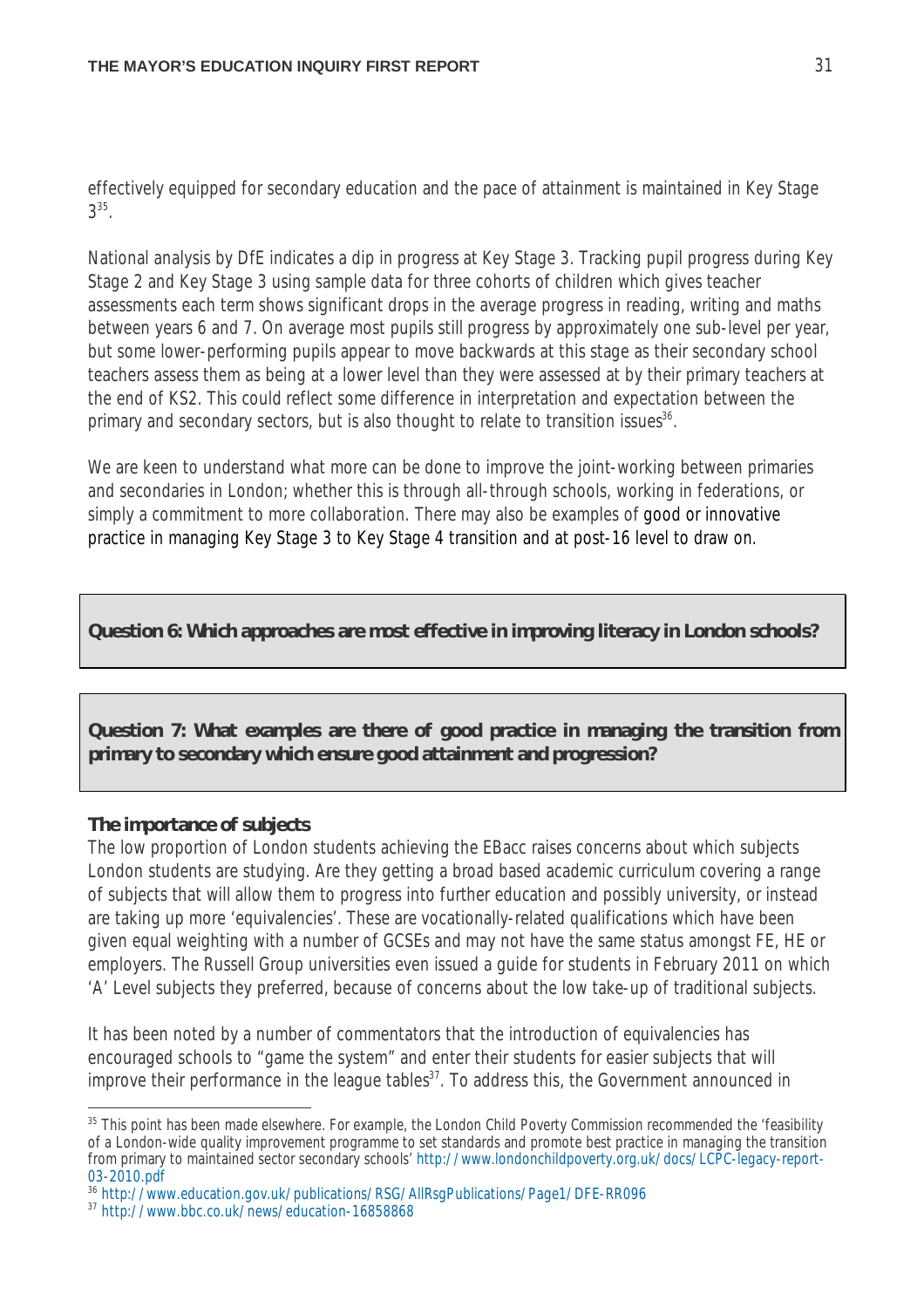January 2012 that only the very highest quality qualifications would be included in secondary school performance tables from 2014, reducing the number of these qualifications from approximately 3,000 to  $70^{38}$ .

This may have serious repercussions on those schools in London and in the rest of the country, which may have relied on a "diet" of vocationally related qualifications that will no longer count towards performance tables. The Inquiry Panel will examine the London data, such as the proportion of equivalencies, and ask to what extent this is giving children an adequate preparation for further education, future employment, and life.

More specifically, students of London maintained schools are less likely to study challenging subjects, including modern foreign languages or triple sciences, or achieve As and A\*s, compared to London independent schools. This has a notable effect on the numbers who are then able to apply to Russell Group and 1994 group universities, which is explored further in chapter 4.

The panel believes that a 'traditional' or 'knowledge-based' curriculum does not mean that students are less equipped to deal with the modern world; indeed, the opposite. The knowledge gained through study of advanced mathematics or the ancient world can give someone the mental capacity and tools for critical thinking, as well as the broad range of cultural references they need to be successful in education, work and life.

#### **How can we account for the wide variation of achievement within London?**

Collectively London's schools are producing higher results than the country as a whole. However, within London, the achievement of some boroughs, schools and groups of children particularly stand out, while others are falling unacceptably far behind.

There is a substantial difference between the levels of affluence within inner and outer London and this has a significant impact upon attainment. However, variation cannot only be explained simply in terms of an 'inner/outer' London divide. When looking at the benchmark of 5 or more GCSEs at Grade A\*-C including English and Maths in Figure 3, two Inner London boroughs feature in the highest five performing boroughs and two outer London boroughs feature in the lowest five performing boroughs.

#### **Figure 3: Percentage of pupils achieving 5 or more GCSEs at Grade A\*-C including English and Maths, 2010/11 Provisional Data**

|                              | <b>Highest</b><br><b>Five</b> |           | Lowest<br><b>Five</b> |
|------------------------------|-------------------------------|-----------|-----------------------|
| Sutton                       | 74.7                          | Hackney   | 57.0                  |
| Kensington<br>and<br>Chelsea | 73.1                          | Lewisham  | 55.9                  |
| and<br>Hammersmith<br>Fulham | 71.3                          | Greenwich | 54.5                  |

<sup>&</sup>lt;sup>38</sup> It is planned to reduce to just 125 compared currently with 3,175 so-called equivalent qualifications accredited and approved for study by 14 to 16 year olds. http://dfe.gov.uk/a00202885/performancejan12

 $\overline{a}$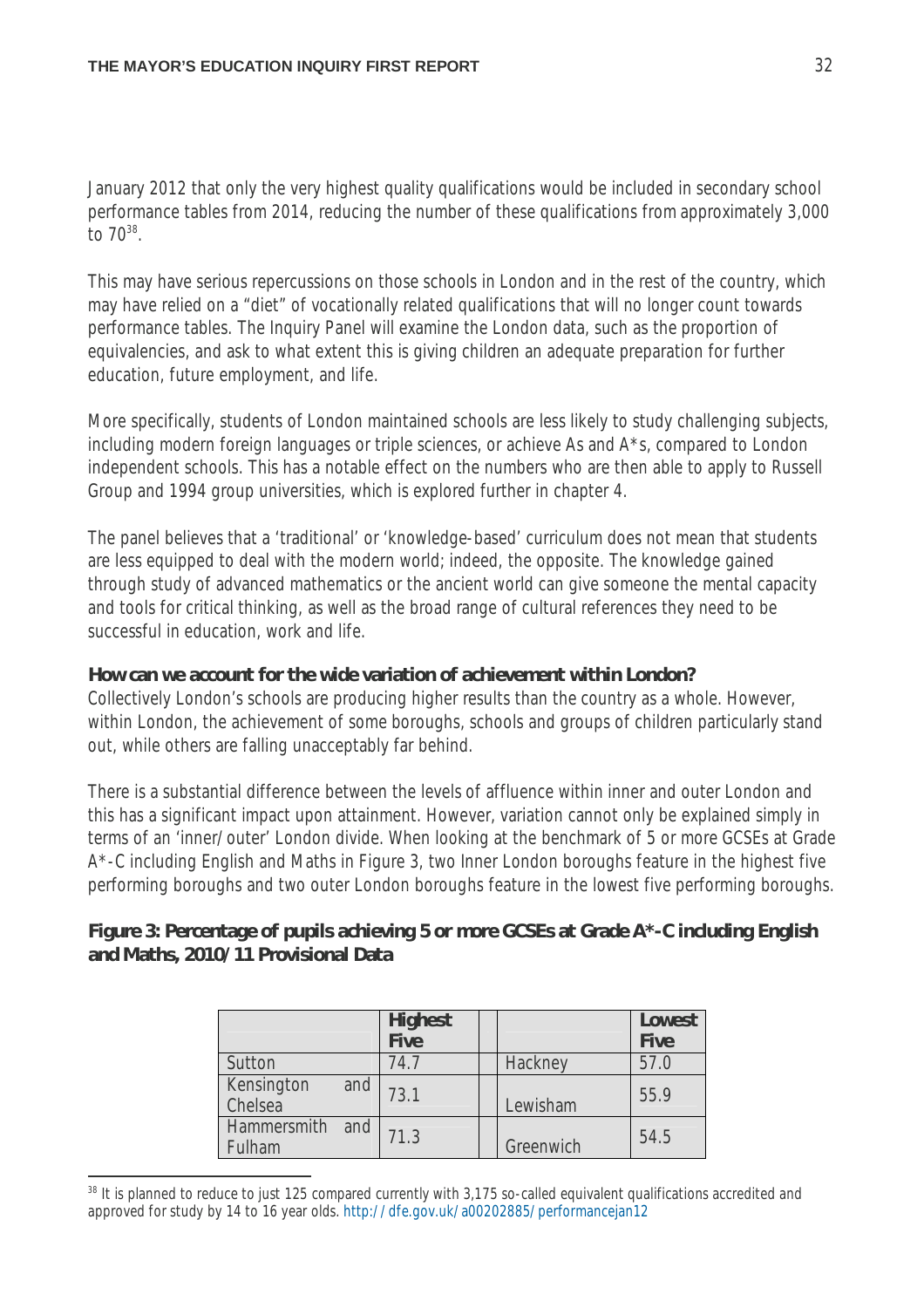| Kingston<br>upon<br><b>Thames</b> | 71.0                            | <b>Waltham Forest</b> | 54.3 |
|-----------------------------------|---------------------------------|-----------------------|------|
| <b>Barnet</b>                     | 68.8                            | Islington             | 49.4 |
|                                   |                                 |                       |      |
|                                   | <b>Regional</b><br><b>Rates</b> |                       |      |
| Inner London                      | 59.6                            |                       |      |
| Outer London                      | 62.9                            |                       |      |
| London                            | 61.9                            |                       |      |
| England                           | 58.4                            |                       |      |

#### *Source: Department for Education*

Moreover, those pupils who are eligible for free school meals tend to perform better in inner London than in outer London. Those authorities with the lowest levels of attainment among FSM eligible pupils are all in outer London. This may suggest that inner London boroughs are developing an expertise in meeting the needs of poor students, and the Inquiry wants to explore the factors behind this relative success in more detail.

#### **Figure 4: Percentage of FSM eligible pupils achieving 5 or more GCSEs Grade A\*-C including English and Maths, 2010/11**



*Source: Department for Education*

A consideration of the achievement across ethnic groups in London, and countrywide, also reveals wide differences largely mirroring countrywide patterns. Chinese students and Asian students are more likely to achieve the five GCSC benchmark than students from other ethnic groups.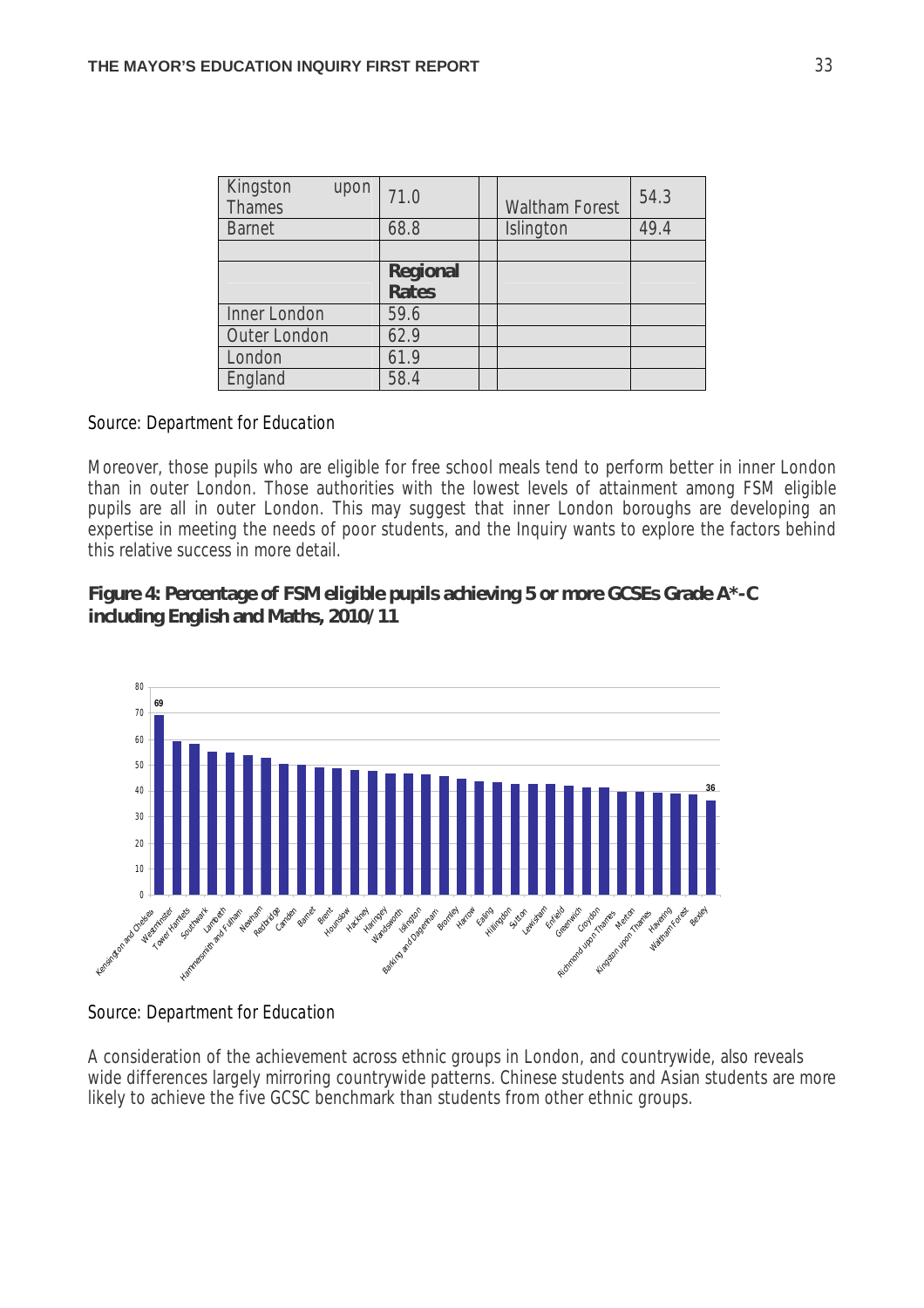

**Figure 5: Percentage of pupils achieving the national benchmark of 5 GCSEs grade A\*-C including English and Maths by ethnicity, 2010/11**

## *Source: Department for Education*

The broad ethnic groupings used in Figure 5 mask further significant variations in attainment. For example, black African Nigerian and Ghanaian children are almost three times as likely to reach the national benchmark as those from Black African Congolese or Black African Angolan groups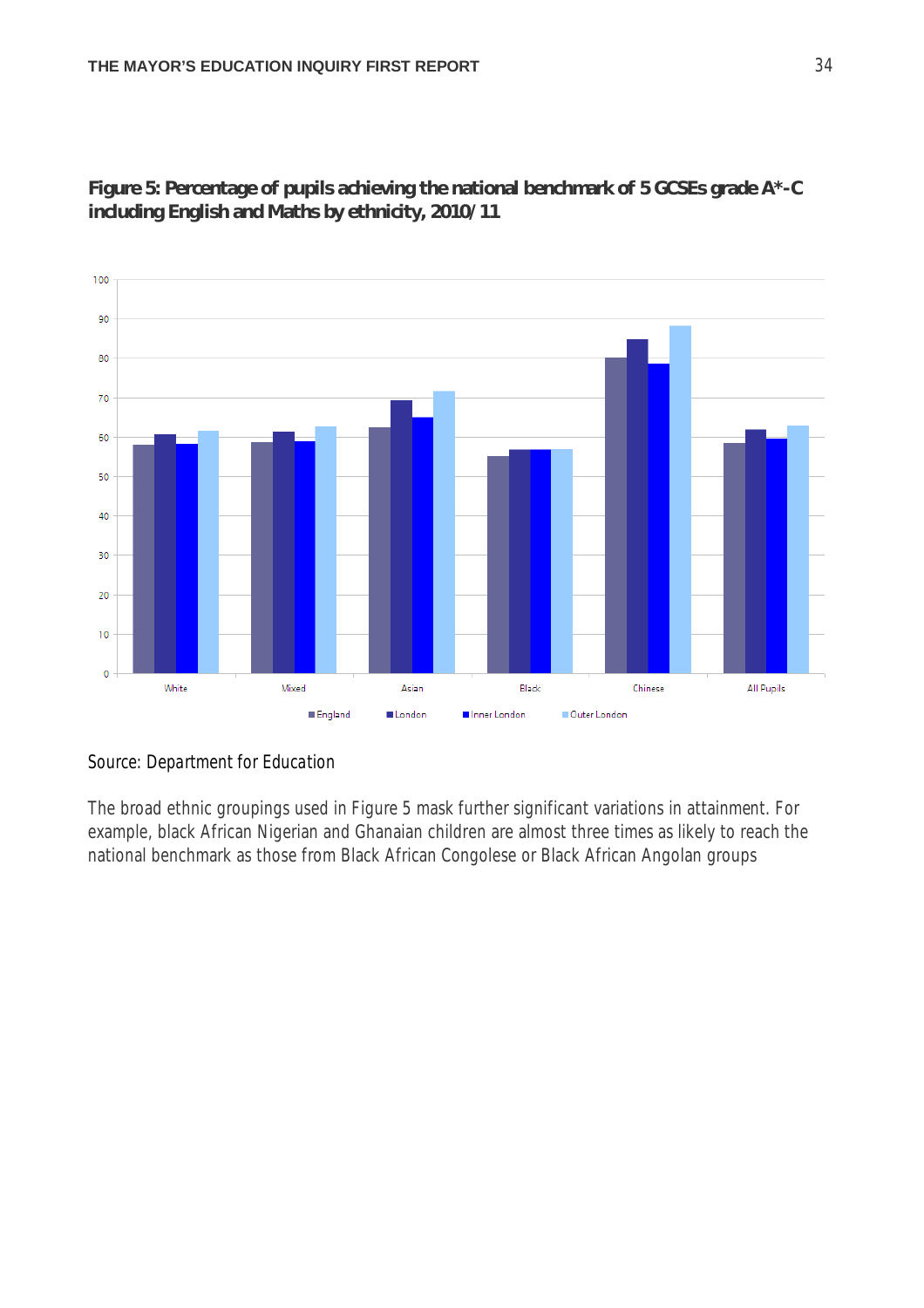

**Figure 6: Percentage of pupils achieving the national benchmark of 5 grades A\*-C including English and maths by ethnicity, 2011<sup>39</sup>**

## *Source: Department for Education*

These statistics alone throw little light on the complexity of factors behind them. The Inquiry Panel is keen to explore the interplay between ethnicity and wealth, cultural attitudes to learning, education experience and the recent histories of families moving into London from other countries. Given the diversity of the children in capital's classrooms, this is a central aspect of narrowing gaps in educational achievement in the capital.

We are interested in how some boroughs and schools are bucking the trend and overcoming the barriers that may exist. We want to hear from teachers about the impact of strategic initiatives or programmes. For example, in certain boroughs, such as Hackney, it appears that African Caribbean boys are doing well compared to the rest of London. Why is this so? The Panel firmly believes that schools are able to make a difference to children's life chances. How is this being achieved in some schools and how can we share this success?

The picture is much more complex with interactions between ethnicity, gender and deprivation. When you consider all three characteristics in this way, the ethnic groups which emerge as having very low attainment are White British and White Other, Black Caribbean and Mixed White and Black Caribbean. While all pupils on free school meals generally underperform, and boys generally underperform compared with girls, these ethnic groups have a further penalty on top of deprivation and male gender. (*See Figure B15 in Appendix B.)*

 $\overline{a}$ <sup>39</sup> Analysis includes pupils in LAs where extended Black African ethnicity codes data are provided for more than 50% of pupils; this subset of LAs is broadly representative of London as a whole for Black pupils' attainment, achieving 2 percentage points lower than the equivalent rate for Black pupils in all London LAs.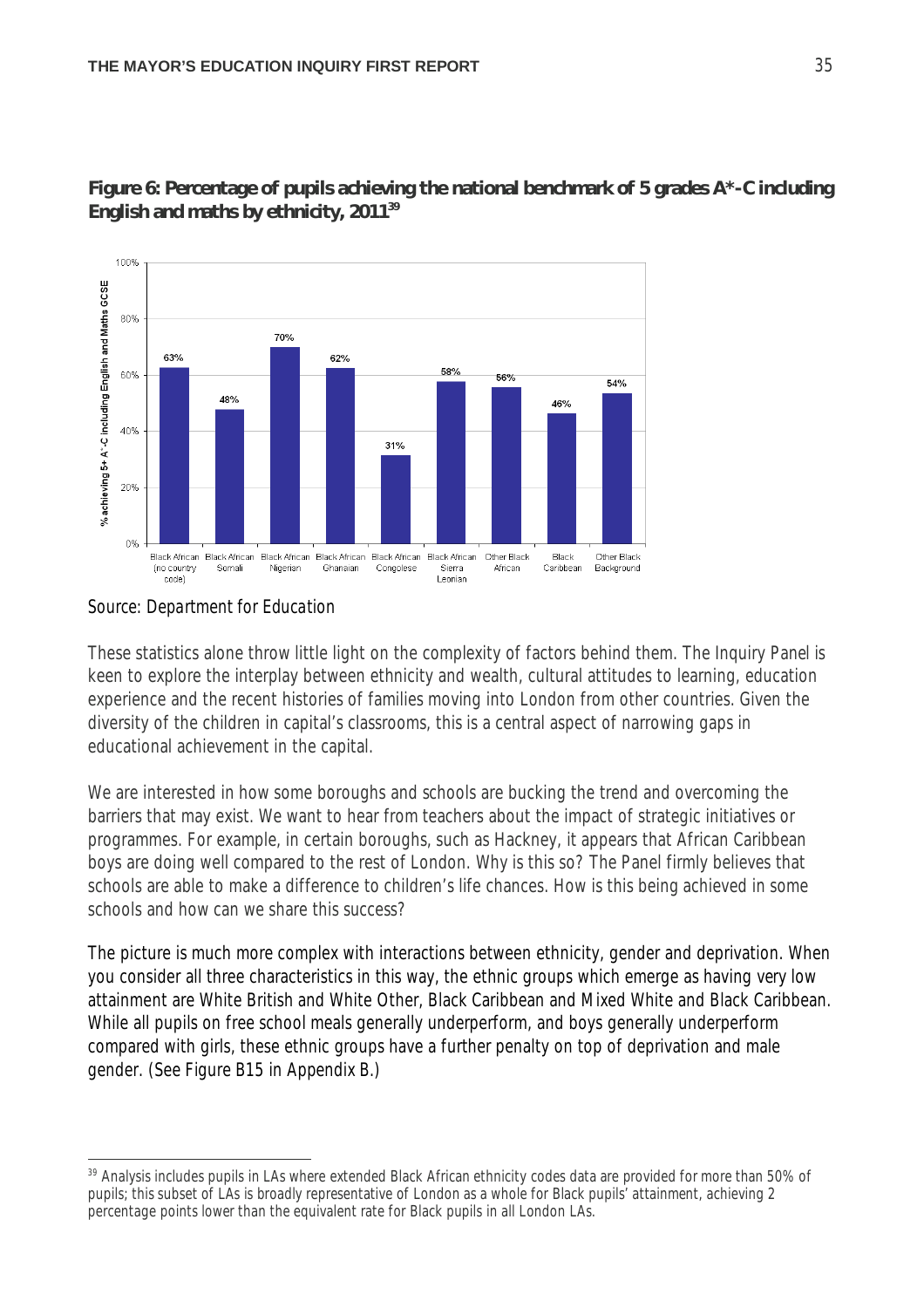**Question 8: What are the key factors which prevent some groups of children from fulfilling their potential and how can we better address and share these lessons across London?**

#### Teaching, learning and ethos

We are keen to develop case studies of those London schools that are 'bucking the trend' in attainment; for instance, being significantly ahead of national Level 4 levels despite having high numbers of Free School Meals or looked after children.

A key assumption underpinning our work is that good schools are often defined by their ethos and an emphasis on the quality of teaching and learning. Developing high, and realistic, aspirations amongst every teacher is a vital component of this. Although most, if not all, teachers would state they have 'high expectations' for their students, does this actually lead to high attainment? Are London's teachers challenging their students enough to go beyond 'expected progress' and reach for higher standards?

Through these case studies, we will examine how notions of ritual, structure, and character building, interact with good academic standards to prepare students for their future lives. We might consider a range of factors – the value of competitive sports or school bands and orchestras, the sense of identity created through uniforms, how students are engaged with and represented, or the adoption of approaches prevalent in the independent sector, such as the 'house system' or formal seating at lunch times.

We also want to learn the lessons from London Challenge and will consider the Evaluation of City Challenge<sup>40</sup> when it is published by Department for Education in March 2012 and the impact of specific programmes in schools, such as literacy support or peer mentoring.<sup>41</sup> More generally, we will explore how these examples of best practice can be spread further afield and shared amongst teachers at a London-wide level.

The dynamics of school improvement are changing rapidly as the Government acts to put schools at the centre of their own improvement and there is a greater emphasis on leadership and developing emerging leaders in schools. The new initiative of Teaching Schools<sup>42</sup> and some of the successor networks arising from the former London Challenge scheme could do much to spread good ideas and

 $\overline{a}$ <sup>40</sup> http://www.londonmet.ac.uk/research-units/ipse/research-projects/current-projects/p105.cfm

<sup>&</sup>lt;sup>41</sup> Ofsted and educational researchers such as Robert Cassen identified the London Challenge as a key driver in London's recent improvements especially in the most challenging schools. *Education in a Global City (*Tim Brighouse and Leisha Fullick (eds.), Institute of Education, 2007) identified where the London Challenge initiative (2003-10) had helped lever London's recent improvements. The research suggested the following, that: a clear vision and positive climate is an essential feature of success; a strong focus on collaboration and capacity building supports buy in from London's school leaders; and leading a challenging urban school is a demanding and personal task and is dependent on relationships and beliefs as well as skills.

<sup>42</sup> http://www.tda.gov.uk/about/latest-announcements/~/media/resources/school-leader/training-teachingschools/teaching\_schools\_information.pdf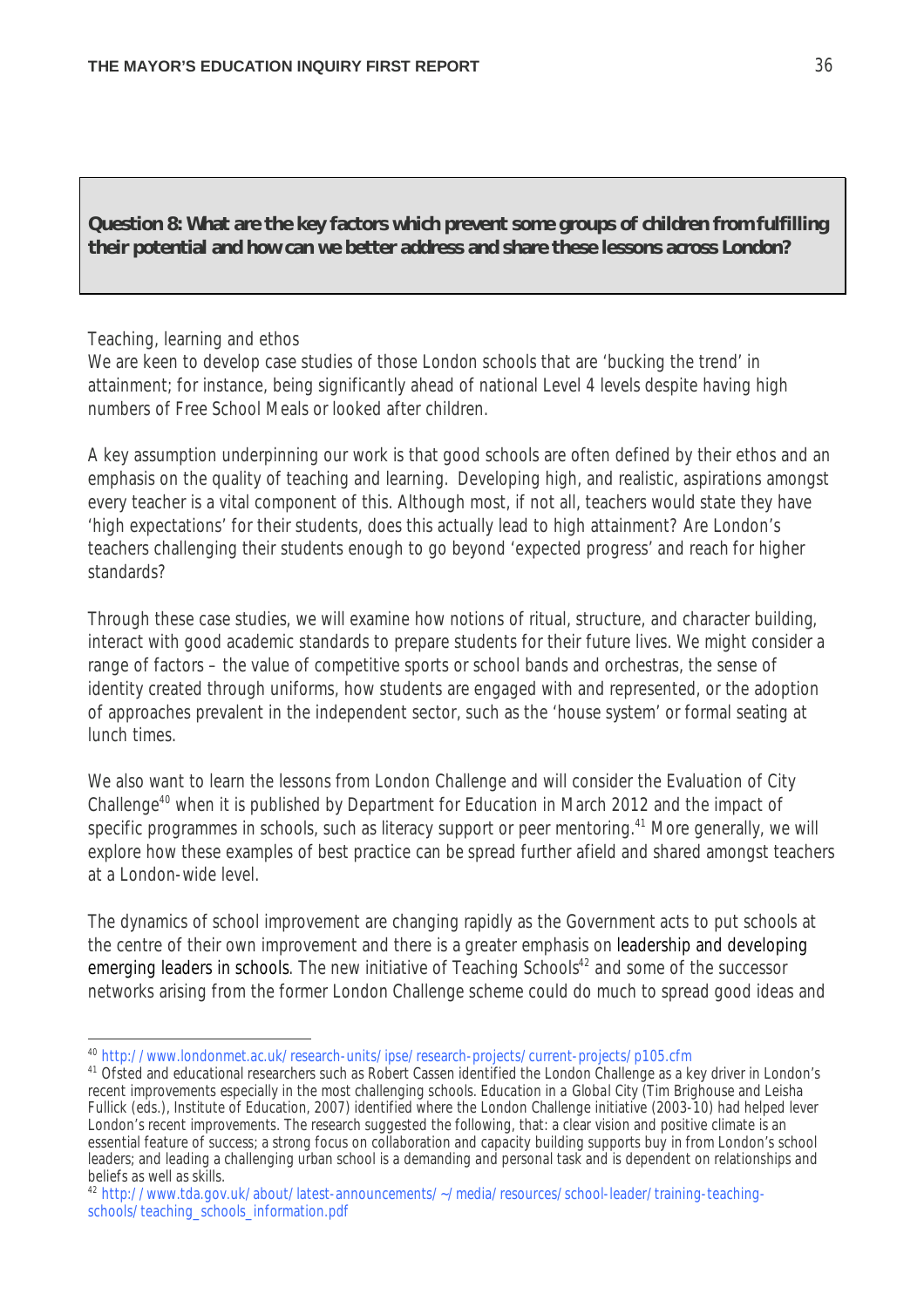encourage discussion amongst teaching professionals, away from the pressures of Government policy or immediate results.

In a highly complex environment like London, how can we make sure every teacher has the support and advice they need?

**Question 9: What are the values, aspects of teaching, learning, discipline and ethos that make some London schools so successful? How can this be shared more strategically in London?**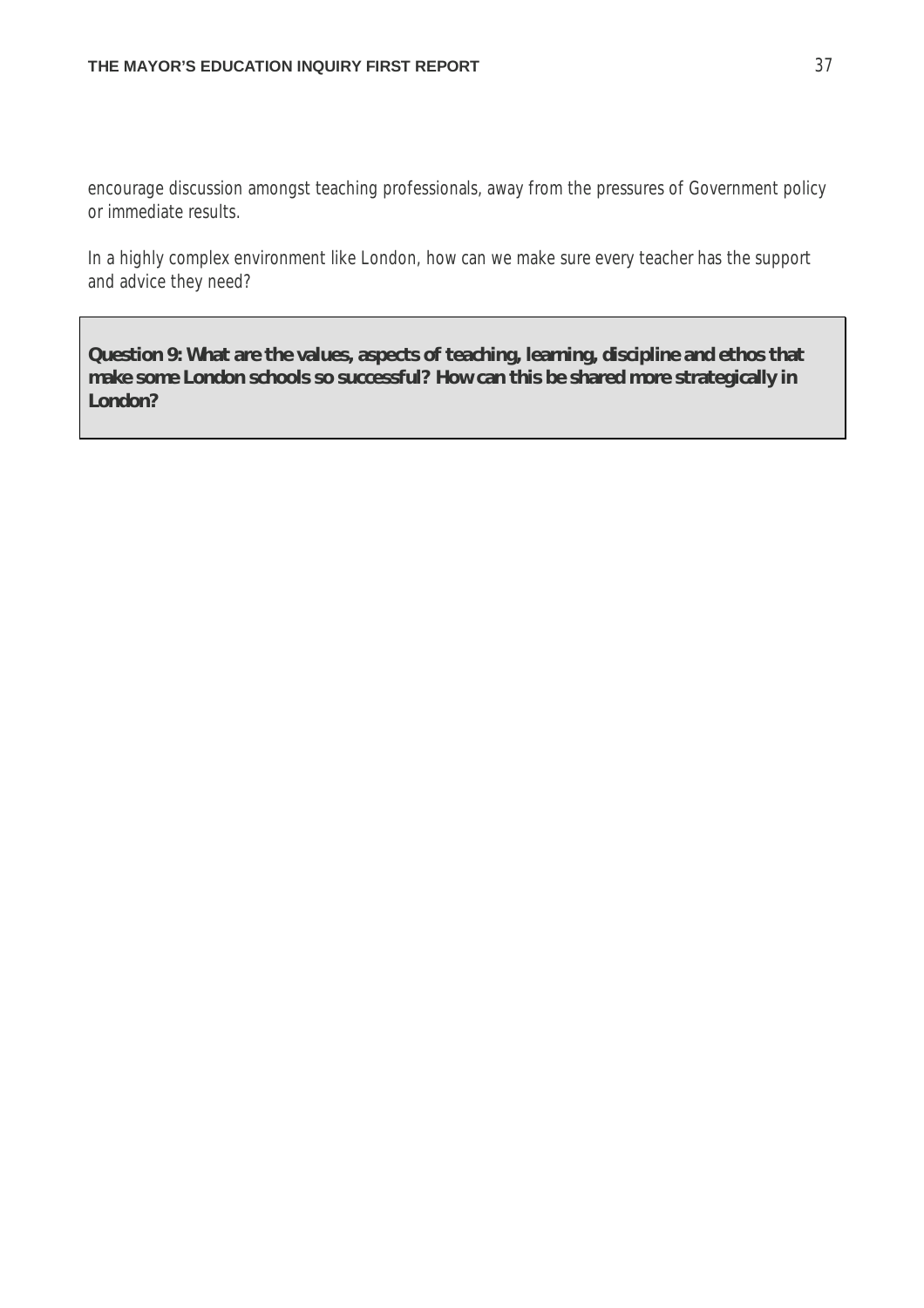# **Chapter three: behaviour and attendance**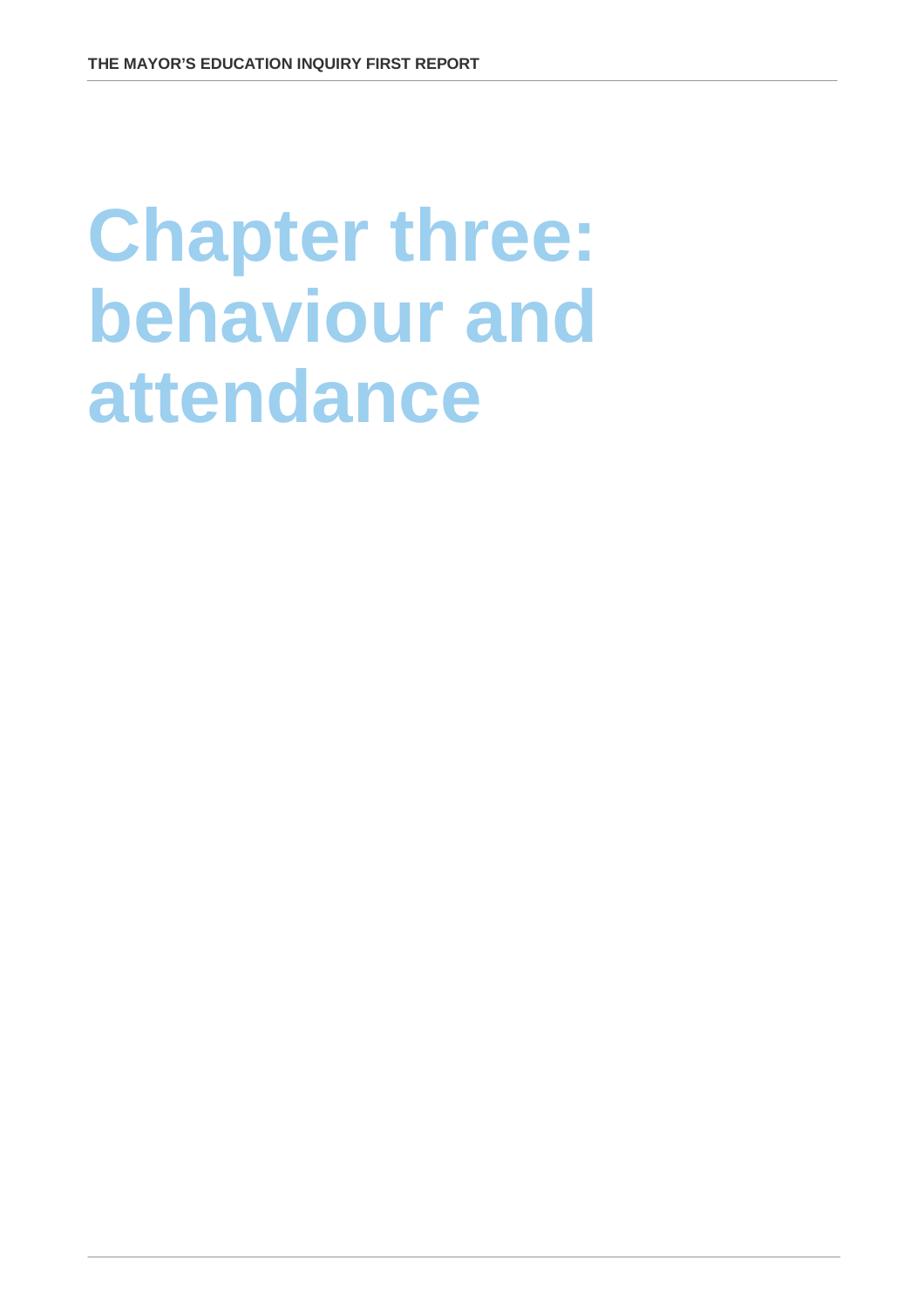Few aspects of education spark the intensity of debate or number of newspaper headlines than the topic of behaviour. This was particularly the case last August, following the riots in London, which also spread to other parts of England and caused significant damage in many neighbourhoods and businesses<sup>43</sup>.

Whilst only a small proportion of the rioters brought before the courts were aged under 18, two thirds of them had Special Educational Needs (SEN) and on average they missed almost one day of school a week. They were also more likely to live in the bottom 10% of areas by income, to be receiving Free School Meals and to have been excluded from school at least once. Only 11 per cent had achieved 5 or more GCSEs at Grade A\*-C including English and Maths<sup>44</sup>.

It is not easy to determine whether behaviour is a worsening issue in our schools overall. Sir Alan Steer's four-year review of behavioural standards and practices in the UK in 2009 concluded that behaviour standards are good and rising  $-$  and warned against the demonisation of young people<sup>45</sup>. Teachers' reports however, are mixed, and surveys continue to highlight the difficulties of managing challenging and sometimes aggressive behaviour in the classroom. The Association of Teachers and Lecturers (ATL) surveyed over 800 teachers and other school staff in 2011 and found 56 per cent believed that pupil behaviour had become worse over the last five years<sup>46</sup>.

Children themselves also express concern about disruptions to learning from other pupils. Four in five children reported this issue in a national survey published last year by the Children's Commissioner and National Foundation for Educational Research (NFER)<sup>47</sup>. The same survey found that bullying continues to be a significant issue for children. When asked to name the one thing the Government could do to make school better, more children said 'stop bullying' than any other suggestion. Cyberbullying is now estimated to affect around a third of secondary age young people. Two-thirds of lesbian, gay and bisexual students in Britain and four-fifths of disabled young people in England report being bullied<sup>48</sup>.

At national policy level, the Government has committed to work to restore teachers' authority in the classroom and, as such, the *Education Act* 2011 introduced a range of reforms to tackle bad behaviour. These should take effect in schools from April 2012 subject to the will of Parliament.

There is little concrete evidence that behaviour, disruption or bullying are a bigger issue in London as a whole than in other parts of the country. The percentage of London schools rated good or outstanding by Ofsted for standards of behaviour in inspections up to 31 December 2010 was the same, at 92 per cent, as the national average for England. Although permanent exclusion rates in

 $\overline{a}$ 

<sup>43</sup> http://www.5daysinaugust.co.uk/PDF/downloads/Executive-summary-UK-Riots.pdf. Between 13,000-15,000 people were actively involved in the riots in England, leading to 5,000 crimes (including 366 incidents of violence against a person) and over half a billion pounds of damage.

 $^{44}$  Ministry of Justice, Statistical bulletin on public disorder of 6<sup>th</sup> to 9<sup>th</sup> August 2011 – October update.

<sup>45</sup> Department for Children, Schools and Families, Learning Behaviour: Lessons Learned - A Review of Behaviour Standards and Practices in our School, 2009.

<sup>46</sup> ATL, Survey of Teachers, 2011.

<sup>&</sup>lt;sup>47</sup> NFER and Office of the Children's Commissioner, Children and young people's views of education policy, March 2011.

<sup>&</sup>lt;sup>48</sup> Equality and Human Rights Commission, How Fair is Britain? Triennial Review, 2010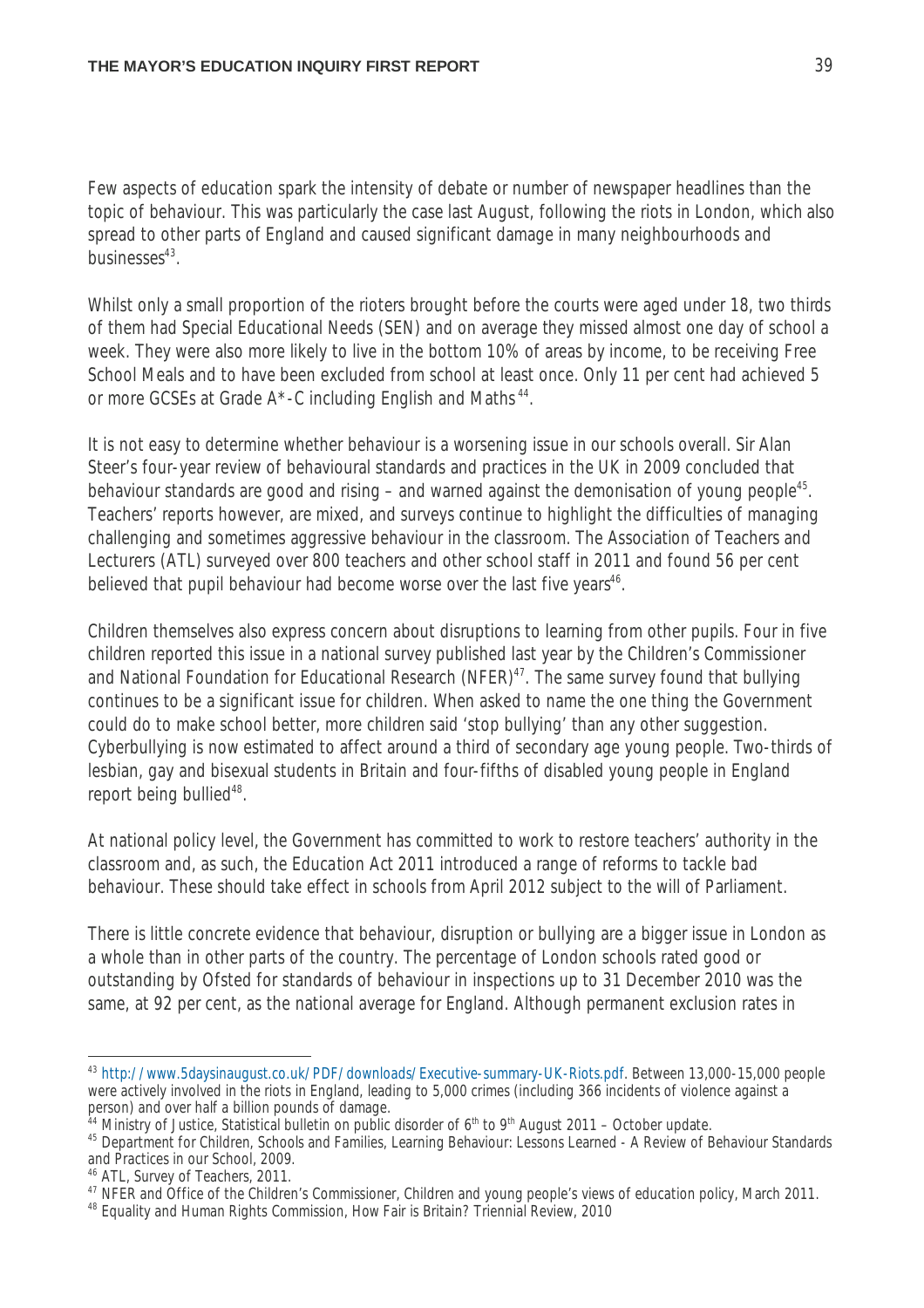London are slightly higher than in other parts of the country, fixed term exclusions are slightly lower 49 .

Levels of unauthorised absence in London, while low, are higher than the national average, although children eligible for Free School Meals buck this trend. Levels of persistent absence in London are lower than the national average.

Poor attendance is widely recognised to have an impact on pupil attainment and wider life chances. The Government's expert adviser on behaviour, Charlie Taylor, has been asked by the Secretary of State for Education to conduct a review of what measures could be put in place to encourage parents to take responsibility for their children's poor attendance. The Inquiry Panel will want to take into account these findings once his review reports.

There is greater variation between individual London boroughs for standards of behaviour, attendance and rates of exclusion than between London and other English regions.<sup>50</sup> This may in part reflect the way child poverty, temporary housing and other social factors linked with poor behaviour and attendance are concentrated in particular parts of the capital.

The London Poverty Profile (2011) reported that 75 per cent of all households living in temporary accommodation in England live in London. However, in Newham, the number of household per 1,000 in temporary accommodation is 42, and in Merton it is just one. Similarly child poverty is both more prevalent in the capital and highly localised. 27 per cent of children in inner London are eligible for Free School Meals, compared to only 19 per cent in England<sup>51</sup>. However, the rate of child poverty in Tower Hamlets is five times that of Richmond<sup>52</sup>.

High pupil turnover (see Figure 7) is also a defining aspect of school life in some boroughs and has the potential to disrupt classroom dynamics. In the worst cases, ever-changing classmates can create a 'chaos factor' that permeates the learning environment $53$ .

For primary schools, 22,000 children in London (28 per cent) joined their school at a non-standard time (i.e. not at the beginning of Key Stage 1 or earlier and not at the beginning of Key Stage 2)<sup>54</sup>. This is an extra 5,000 children (6 per cent) more than the rates of mobility experienced elsewhere in England. In addition, 3,000 London children (3 per cent) moved school more than once during their primary education<sup>55</sup>.

During secondary schooling, 9,000 London children (12 per cent) joined their school either midacademic-year during Key Stage 3, or after the start of Key Stage 4<sup>56</sup>. This is an extra 3,000 children

 $\overline{a}$ <sup>49</sup> DfE, Statistical Release, Behaviour in Schools as at December 2010, 2011.

<sup>50</sup> DfE, Statistical Release, Behaviour in Schools as at December 2010, 2011.

<sup>51</sup> DfE, Statistical Release, Schools, Pupils and their Characteristics, January 2011.

<sup>&</sup>lt;sup>52</sup> MacInnes et al, London Poverty Profile, Trust for London and New Policy Institute, 2011.

<sup>&</sup>lt;sup>53</sup> Association of London Government, Breaking Point: Examining the disruption caused by pupil mobility, 2005.

<sup>54</sup> 2011 data for the Key Stage 2 cohort.

<sup>&</sup>lt;sup>55</sup> This excludes moves due to local schooling transitions or due to openings, closures and conversions of schools.

<sup>56</sup> 2011 data from the GCSE cohort.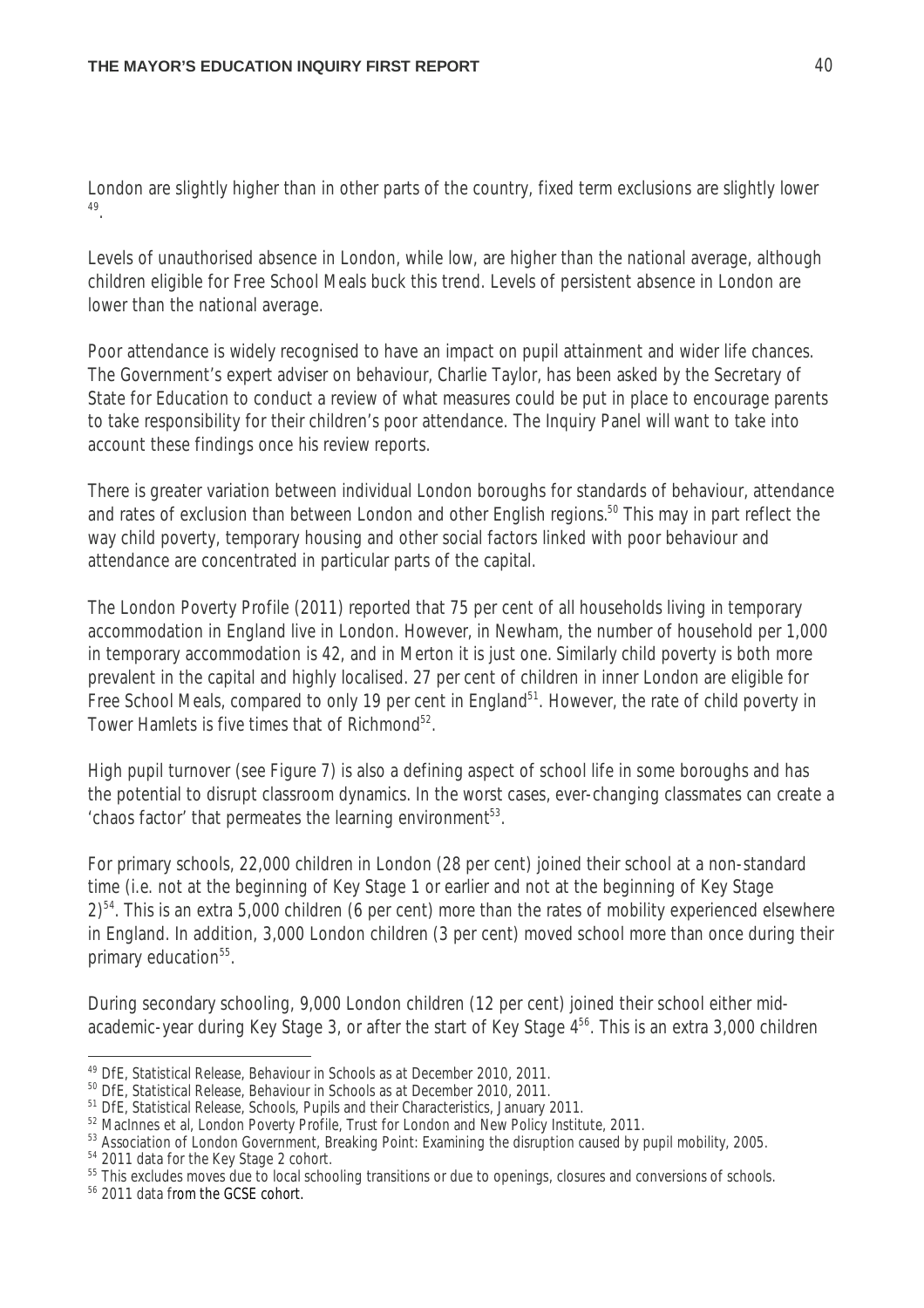(4 per cent) more than the rates of mobility experienced elsewhere in England. Mobility in London often coincides with deprivation: more than half of children who are mobile during their secondary schooling live in heavily deprived areas, compared with around one third of mobile children elsewhere in England.

## **Figure 7: Population Turnover rate 1 to 14 Years Old, 2009-10**



*Source: GLA Projections*

## **How to address the problem?**

Importantly, teachers' perceptions of behaviour are also influenced by their own ability to manage it. In recent years, a number of commentators have complained that teachers are losing their sense of authority in the classroom and are not equipped or confident to deal with even low-level behaviour problems. In response to this, the Government recently has taken a number of steps to make teachers feel more empowered to discipline their pupils, including strengthening their powers to search pupils, issue detentions and use physical force where necessary.

Although the picture in London is mixed, it is clear that behaviour matters and can be a barrier to effective teaching. If teachers spend disproportionate amounts of their time dealing with even minor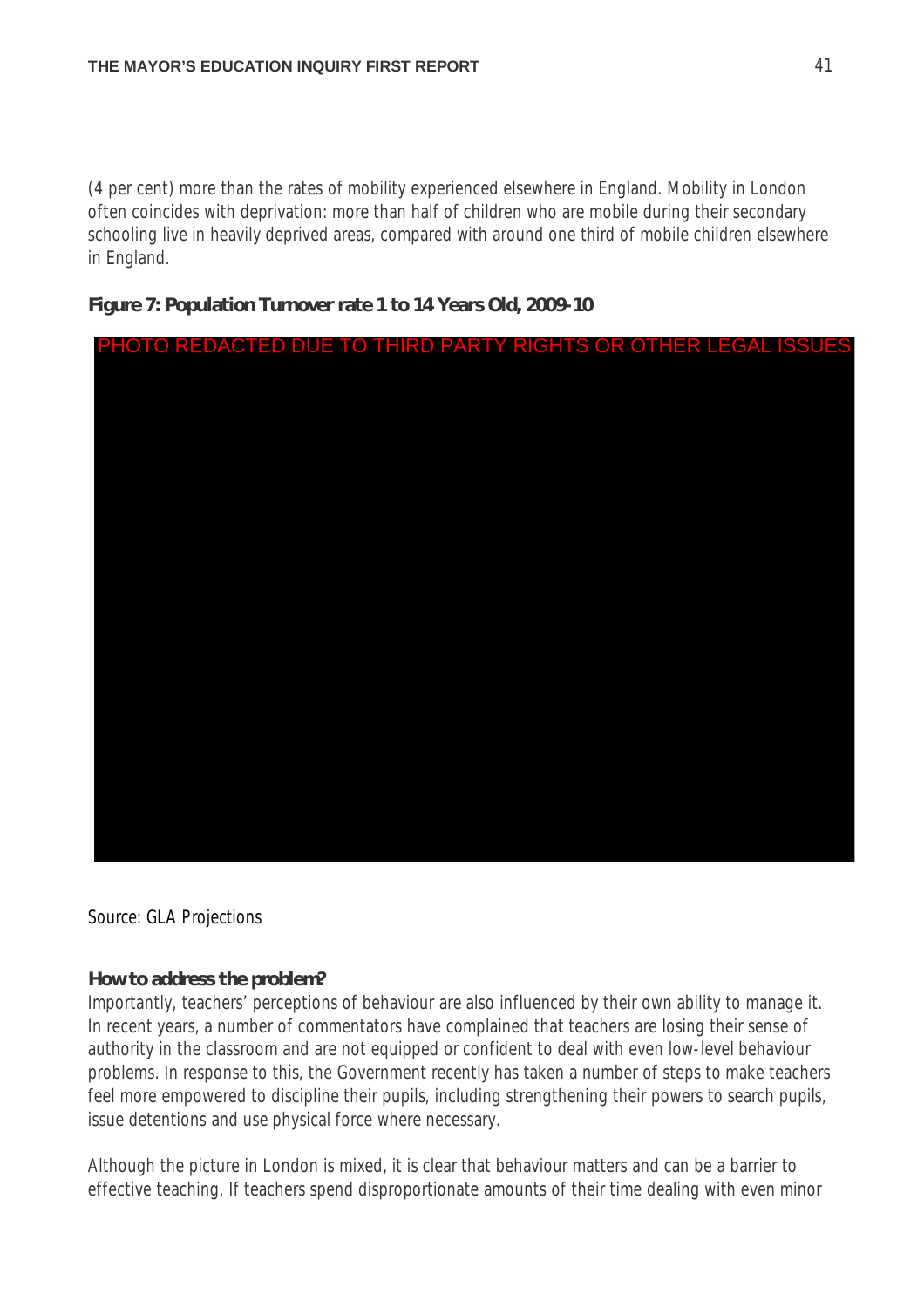incidents, it can be a distraction from the main job of educating. Similarly poor pupil attendance and experience of being bullied are associated with poorer GCSE performance.

The GLA, working with London Councils, the Metropolitan Police, Transport for London and a range of other partners, has developed a range of interventions under the 'Safer Learners Programme' to share data and target support for schools dealing with local safety and gang issues.

As a panel, we also believe that behaviour is itself related to the quality of teaching and the stimulation provided in the classroom. Children who are uninspired by their lessons can switch off, disrupt the learning of others and gradually absorb more and more of their teacher's attention and energy.

There are some schools in London that are leading the way in this area, working in some of the most challenging parts of the city, yet securing the attendance, attention and respect of students. The Inquiry Panel is keen to learn from these schools' successful approaches and understand how London teachers are dealing with these issues, particularly in the face of hugely diverse educational needs in the capital's classrooms. Inevitably, this part of section of the Inquiry's analysis will relate closely to the previous Chapter 2 on Education standards and under-attainment.

**Question 10: What are the factors connected to poor behaviour and attendance in some London schools and what can be done to improve it?** 

## **Managed moves and alternative provision**

Data shows that the rate of permanent exclusions made in London schools, as in other parts of the country, is falling, though there continues to be disproportionately high rates of exclusion experienced by boys, children on Free School Meals and children with SEN<sup>57</sup>. On the whole, the proportion of pupils excluded for different reasons in the capital mirrors the picture across the country. Noteworthy differences are that in London, a slightly higher proportion of permanent exclusions are for physical assault against other pupils than is the case in England as a whole and a significantly lower proportion of permanent exclusions are for persistent disruptive behaviour.

There is anecdotal evidence to suggest that more schools are using 'managed moves' – taking a child out of one school and placing them in another – to address behaviour issues. In some cases this is transparent and done with the full consent of parents. In other cases, it may be less consensual. The lack of data on this makes it difficult to know the extent to which it is used in London schools.

We want to learn from the use of managed moves as a means of reducing exclusions in schools and how they can work in the academic and wider interests of the child or young person. The Government

j <sup>57</sup> DfE: Permanent and Fixed Period Exclusions from Schools in England, 2009/10.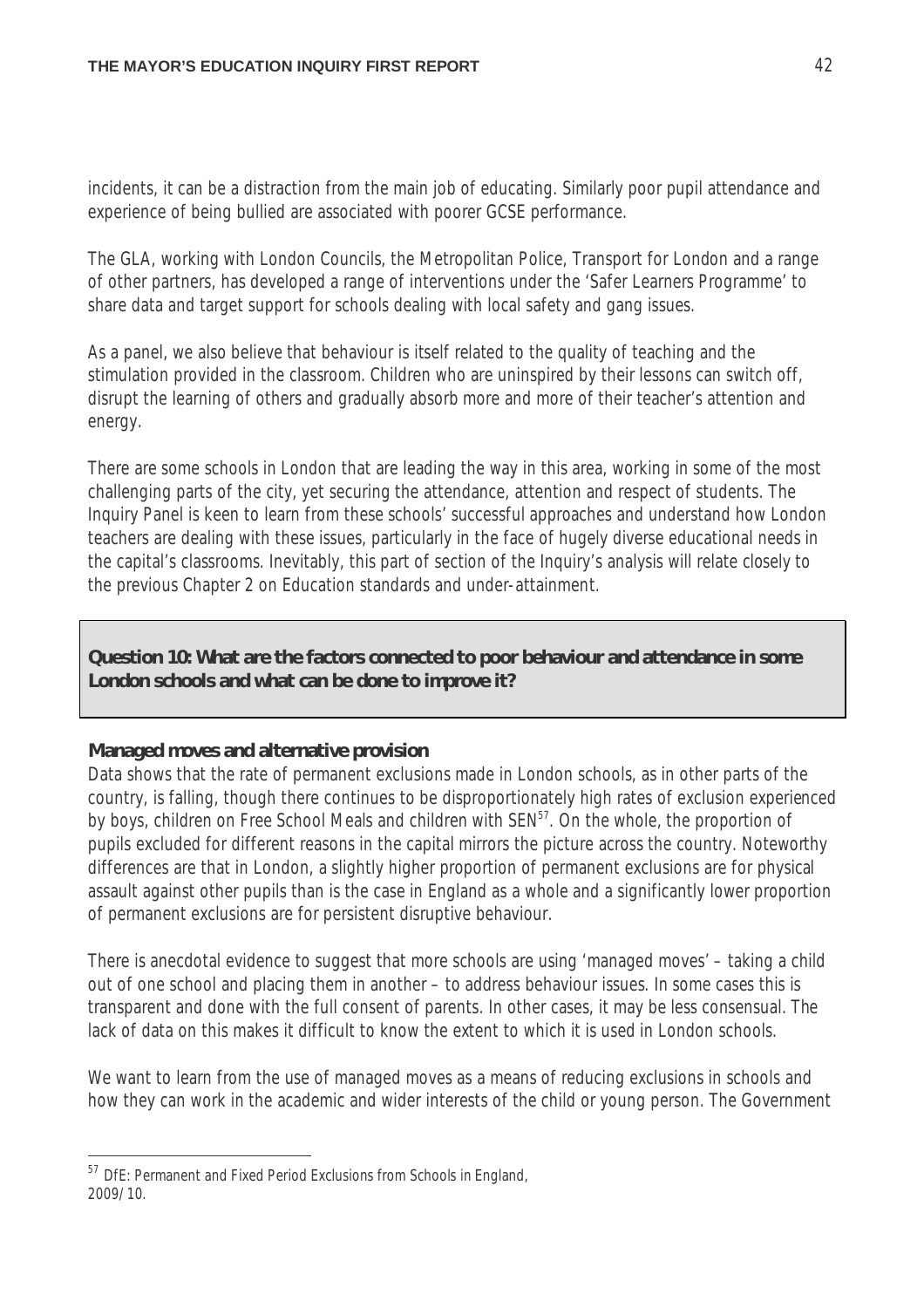has proposed reforms that are intended to make the system more transparent and we are interested in how this will work and what more could be done.

We want to identify effective, whole school approaches to reducing the need for exclusions. We will consider the value of alternative approaches, for example school-based counsellors to deal with real psychological problems that face a minority of adolescents and the role of pastoral care for all students.

Alternative provision for the small number of children who are excluded from (or for other reasons cannot engage in) mainstream schooling can be pivotal in turning around children and young people's life chances. In January 2011, there were 3,060 children in Pupil Referral Units (PRU) in London, amounting to more than one in five nationally. A further 6,045 were in alternative provision equivalent to 26 per cent of the national total.

The Government's expert adviser on behaviour, Charlie Taylor, has also been asked to review alternative provision. PRUs and a wide range of other providers educate some of the most vulnerable children in education and it is important that they receive good provision. This report will be published soon and will be taken into account by the Education Inquiry.

We welcome the findings of the Pan-London 'Back on Track' project published in November 2011 and will be looking to contribute to implementing the recommendations<sup>58</sup>. There is also the announcement of the first, alternative provision Free School in London, run by the training provider, City Gateway. The GLA, through its Time for Action youth strategy, has also worked with a small number of PRUs on issues like improving parental advocacy.

What more can be done to drive up the quality of all provision to the level of the best? What transitional support programmes can be introduced to ensure these children are brought back into mainstream education where possible? How can collaboration between schools, boroughs and external partners help drive up standards in behaviour?

**Question 11: What are the changing patterns of school exclusions and techniques for managing disruptive pupils, and how can the quality of alternative provision be driven up to the standard of the best?**

 $\overline{a}$ 

<sup>&</sup>lt;sup>58</sup> http://www.londonprus.co.uk/assets/media/documents/London per cent20Back per cent20on per cent20Track per cent20Final per cent20Report.pdf and website for London PRU: http://www.londonprus.co.uk/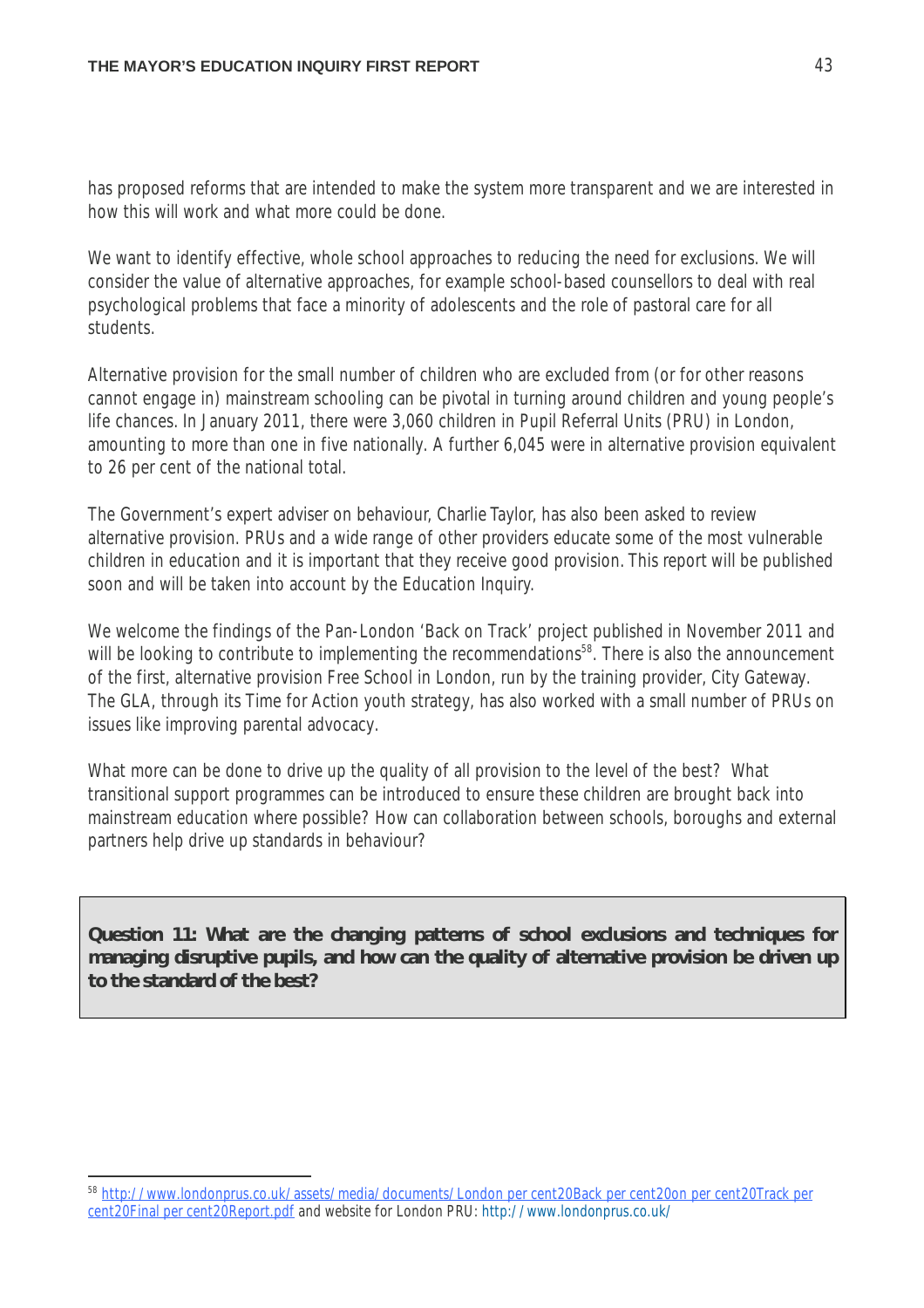# **Chapter four: preparing young people for life in a global city**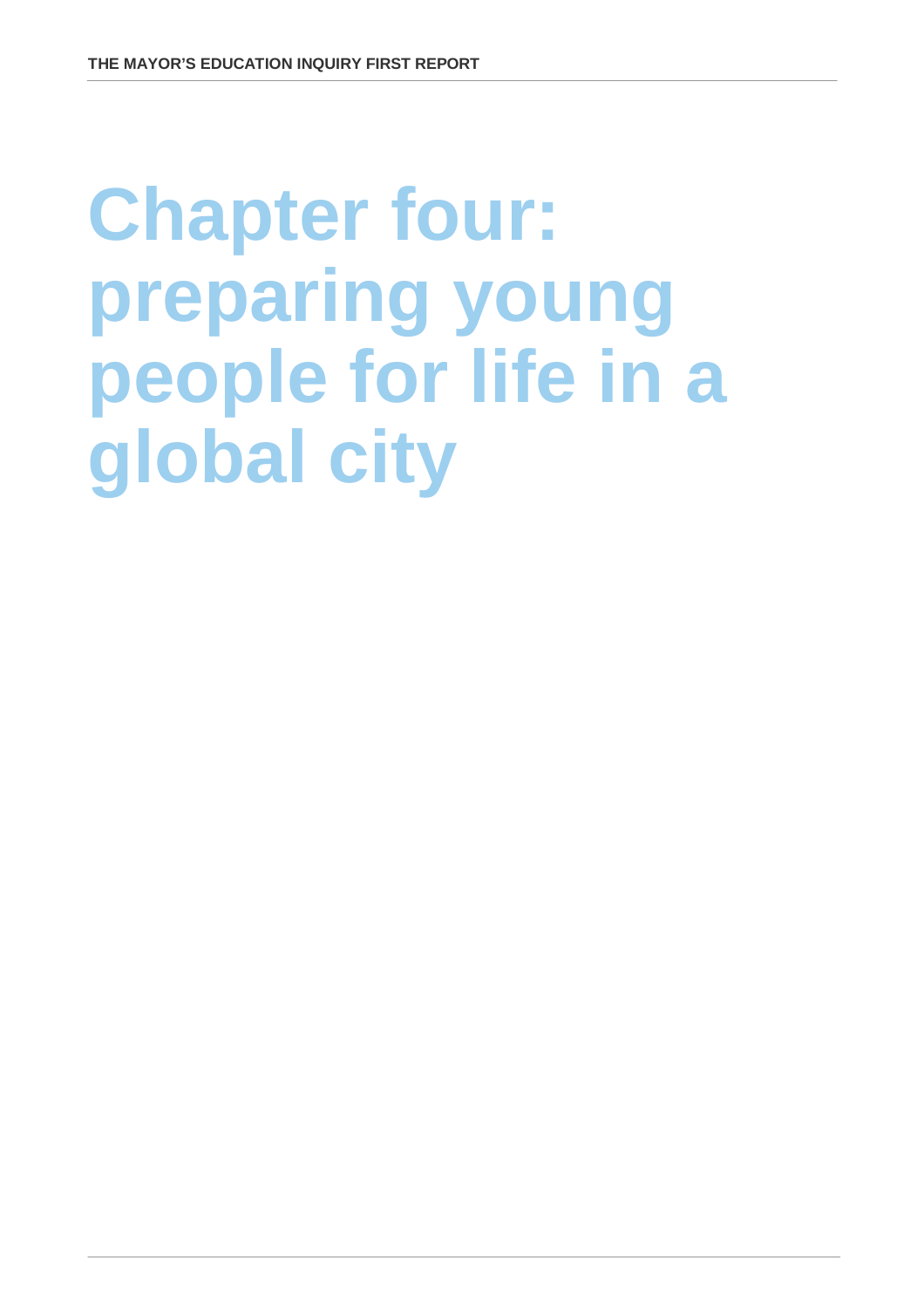London is an opportunity city and home to many key businesses in areas such as banking, finance, insurance, health and life sciences, technology, and creative industries, all of which is underpinned by a strong higher education and research sector. This commercial and intellectual dynamism is central to growth in the UK, but it is also key to solving future social, economic and technological challenges. A successful world city needs to cultivate and attract the brightest talent from around the world.

In the last few decades, higher education (HE) became a key ticket to success in the labour market. More recently, we have also seen the growth of high level apprenticeships in the capital. More than half of those in employment in London are qualified to at least degree level, compared with just 37 per cent in England. In comparison, those in employment but without any qualifications accounted for just six per cent of the total in 2010<sup>59</sup>. (*See Figure B18 in Appendix B.*)

London has lower rates of children aged 16-18 who are not in education, employment or training (NEET) than the England average – 4.4 and 6.1 per cent respectively. Yet, across London, Figure 8 shows there is wide variation in rates with just 2.5 per cent in Harrow compared with 8.1 per cent in Islington.



## **Figure 8: Proportion of 16-18 year olds who are NEET, December 2011**

*Source: Department for Education*

 $\overline{a}$ 59 Annual Population Survey, between 2005-2010.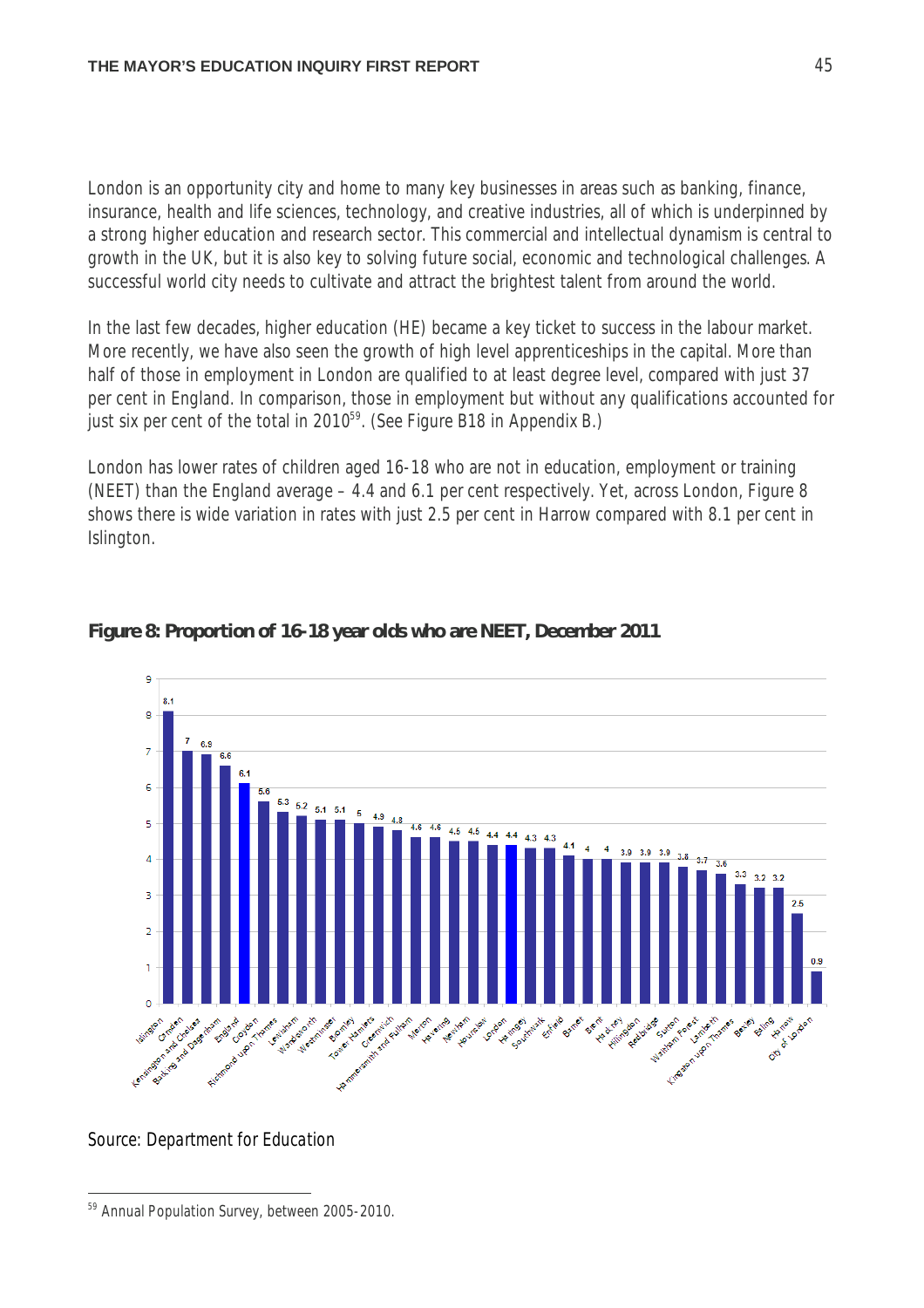An estimated 18 per cent (around 159,000) young people aged 16-24 in London were NEET in 2011<sup>60</sup>. This is only slightly just under the national figure of 19 per cent.

The current and future cohorts of students coming through the education system will be facing a very different labour market in five, ten and forty years' time. Not only will they need more qualifications, they will need to be able to adapt to a flexible market, in types of jobs that may not have been created yet.

London's children will grow up competing against talent from around the world and will also need to interact with people from many different cultures. Are we doing enough to ensure that our young people are prepared for life in a major global city?

- It is thought that one in two jobs in London by 2020 will require degree-level skills. In most cases this will require London students' progression to Level 6 (first degree or equivalent), though in some cases this could take place outside a traditional educational setting and within new work place learning schemes being developed for school leavers<sup>61</sup>.
- More young people from lower income areas have been progressing into HE since the mid-2000s. However, only 4% of London's HE entrants were from low participation neighbourhoods, compared with 10 per across the UK. Fifteen times as many students living in Richmond Park applied to Oxbridge in 2011 as in Dagenham or Rainham<sup>62</sup>.
- The number of HE applicants from London has fallen by around 10 per cent (and 8,000) between 2011 and 2012, compared with 8.7 per cent across the UK as a whole. Nationally, there has been a slightly sharper decline in applicants from the most advantaged areas compared with those from the most disadvantaged areas – suggesting that less affluent students have not been put off by changes to the funding arrangements.
- London students from poorer boroughs are less likely to attend 'research-intensive' universities (Russell Group<sup>63</sup> and 1994 Group<sup>64</sup>) than those from wealthier boroughs – 15 per cent of students in Newham compared to 40 per cent in Richmond.<sup>65</sup> Taking a "more elite" sub-set of just Russell Group universities, the proportion of entries from London maintained schools is 7 per cent compared with 41 per cent for London independent schools<sup>66</sup>.
- The low rate of attainment in EBacc subjects in London maintained schools suggests that many school leavers are missing out on qualifications that would benefit them in the future

 $\overline{a}$  $60$  These are the most recent DfE and Connexions figures for the third quarter of 2011.

<sup>&</sup>lt;sup>61</sup> One example is Tesco's management scheme for school leavers that offers them an "earn-while-you-learn" alternative to the education system.

<sup>62</sup> http://www.thisislondon.co.uk/standard/article-24033786-end-the-capitals-east-west-divide-in-pupils-applying-tooxbridge.do

<sup>63</sup> http://www.russellgroup.ac.uk/our-universities.aspx

<sup>64</sup> http://www.1994group.ac.uk/aboutus

<sup>&</sup>lt;sup>65</sup> Stephen Evans and Rob Whitehead, op. cit

<sup>&</sup>lt;sup>66</sup> DfE analysis mapping of 2010 HESA data on HE entry onto the 2006 KS4 NPD GCSE files.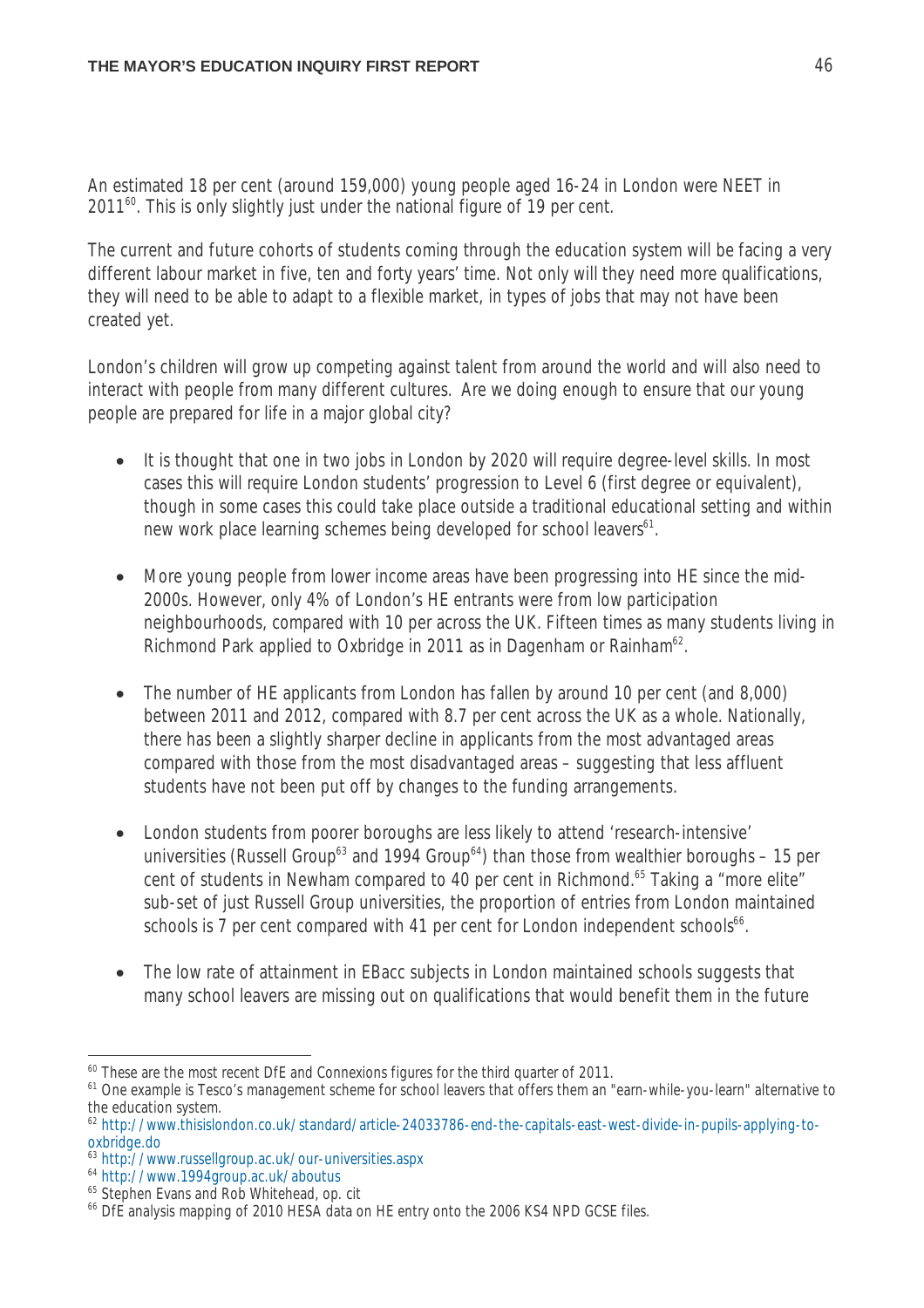workplace. This applies particularly to 'STEM' subjects (science, technology, engineering or maths) or modern foreign languages.

London is also a highly diverse and cosmopolitan city, with a rich cultural landscape. The education system plays an important role in helping young people feel they belong and connect with others.

 At least 300 languages are spoken in London every day and London is the most visited city in the world. Yet, less than half (46 per cent) study a language at  $GCSE^{67}$ .

## **STEM and Modern Languages**

### *STEM*

Many commentators have noted the importance of STEM subjects, for both the development and knowledge of the individual, but also for the wider workforce<sup>68</sup>. It is clear that science, technology and engineering will play an increasing role in generating economic growth in the UK, in areas like pharmaceuticals, engineering, manufacturing, utilities, and financial services.

Plans to grow the digital technology sector in east London – Tech City – will depend on attracting highly skilled computer scientists. Recently, the Government has promised to focus on this area in particular, following comments by the founder of Google about the poor state of computer science lessons in the UK<sup>69</sup>.

Analysis has demonstrated that studying three separate sciences at GCSE is the best preparation for post-16 science study<sup>70</sup> and both the independent and maintained schools sectors have responded by increasing opportunities for pupils to take triple science GCSEs, with entry rates in London schools more than doubling since 2008.

However, London independent schools retain a significant advantage, with 48 per cent of pupils entering triple science in 2011 compared with 19 per cent in London maintained schools. The latter figure was 8 per cent in 2008, and this major increase may have been prompted by Government policy change for maintained schools (all pupils must now be offered the chance to study triple science even if it means travelling to another local school for lessons) as well as much focus in increasing triple science entry spurred on by critical reports such as from The Royal Society<sup>71</sup>.

The Government has also set out an ambition for the majority of young people to continue studying maths until age 18 by 2020, in order to compete with global competitors.

 $\overline{a}$  $67$  This includes ancient as well as modern languages, but does not include any non-GCSE qualifications. <sup>68</sup> Institute of ideas, 'What is Science Education for?', 2010.

http://personalpages.manchester.ac.uk/staff/p.martin/publications/What\_is\_science\_education\_for.pdf. See also http://www.guardian.co.uk/education/2011/feb/04/university-places-traditional-subjects-a-levels <sup>69</sup> http://www.bbc.co.uk/news/uk-14683133

<sup>&</sup>lt;sup>70</sup> DfE, Maths and Science Education: The Supply of High Achievers at A level, January 2011

http://www.education.gov.uk/publications/RSG/AllRsgPublications/Page1/DFE-RR079 <sup>71</sup> The Royal Society, Science and mathematics education, 14-19: a state of the nation report on the participation and

attainment of 14-19 year olds in science and mathematics in the UK, 1996-2007, 2008.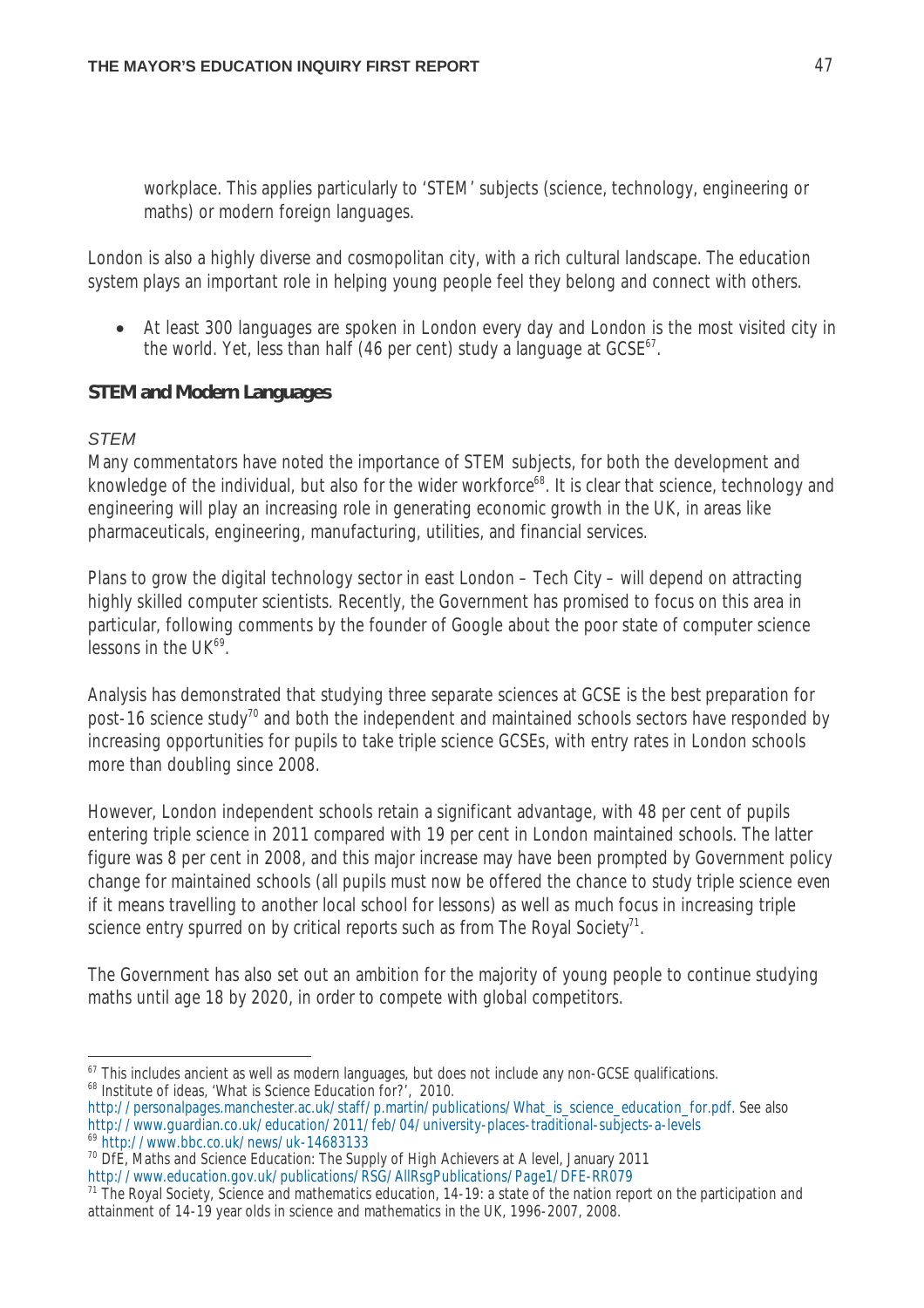There is ongoing debate about why students are put off STEM subjects and how to best engage them – with some educationalists calling for more 'scientific literacy' and 'democratic (or inclusive) science', such as that directed towards special needs students, whilst others (including some employers and universities) are calling for more traditional science and maths.

Particular groups – boys and girls who are eligible for free school meals and black pupils – are still not opting for science, perhaps influenced by family and cultural expectations, as much as the schools they attend.

Nationally, the Government is paying bursaries to encourage high-performing maths, physics and other science graduates into teaching and supporting more maths specialists in primary schools. How can we encourage a London school system that teaches science which is both inclusive and yet challenging? Importantly for London, how can we also make use of the incredible wealth of companies, universities and graduates who specialise in STEM subjects in our schools?

### *Modern Languages*

As well as STEM subjects, there is a relatively low take up of modern foreign languages in London, despite the ethnic and cultural diversity of London's school population. Commentators have pointed out that as London becomes more reliant on international trade and cooperation, it will need a workforce that can communicate across cultural boundaries<sup>72</sup>.

46 per cent of GCSE Key Stage 4 entrants in maintained mainstream schools in London took a language GCSE in 2011. This compared with 39 per cent in England as a whole. The percentage achieving grade C or higher was 35 per cent in London compared with 28 per cent in England.

These higher entry and achievement rates in London potentially mask a missed opportunity for the capital as the higher prevalence of pupils with first languages other than English (EAL) in London – 37 per cent of KS4 entrants compared with 8 per cent elsewhere in England – is not matched by the level of multiple language entries you might therefore expect.

However, analysis does show that because the rate of pupils taking more than one language overall is very low, this approach would only result in several hundred extra multiple language entrants across London $73$ .

The Inquiry Panel will want to examine the lower take up and attainment in STEM subjects and modern foreign languages in maintained schools compared to those in the independent sector, which can restrict young people's options and close off certain career paths. Some international comparisons will be explored, such as the compulsory age range for modern foreign language study in a selection of high-performing countries.

 $\overline{a}$ <sup>72</sup> http://www.guardian.co.uk/commentisfree/2012/feb/05/will-hutton-learn-foreign-languages

<sup>&</sup>lt;sup>73</sup> This would equate to around 200 extra with 2 language GCSEs entered and around 400 extra with 3 language GCSEs entered.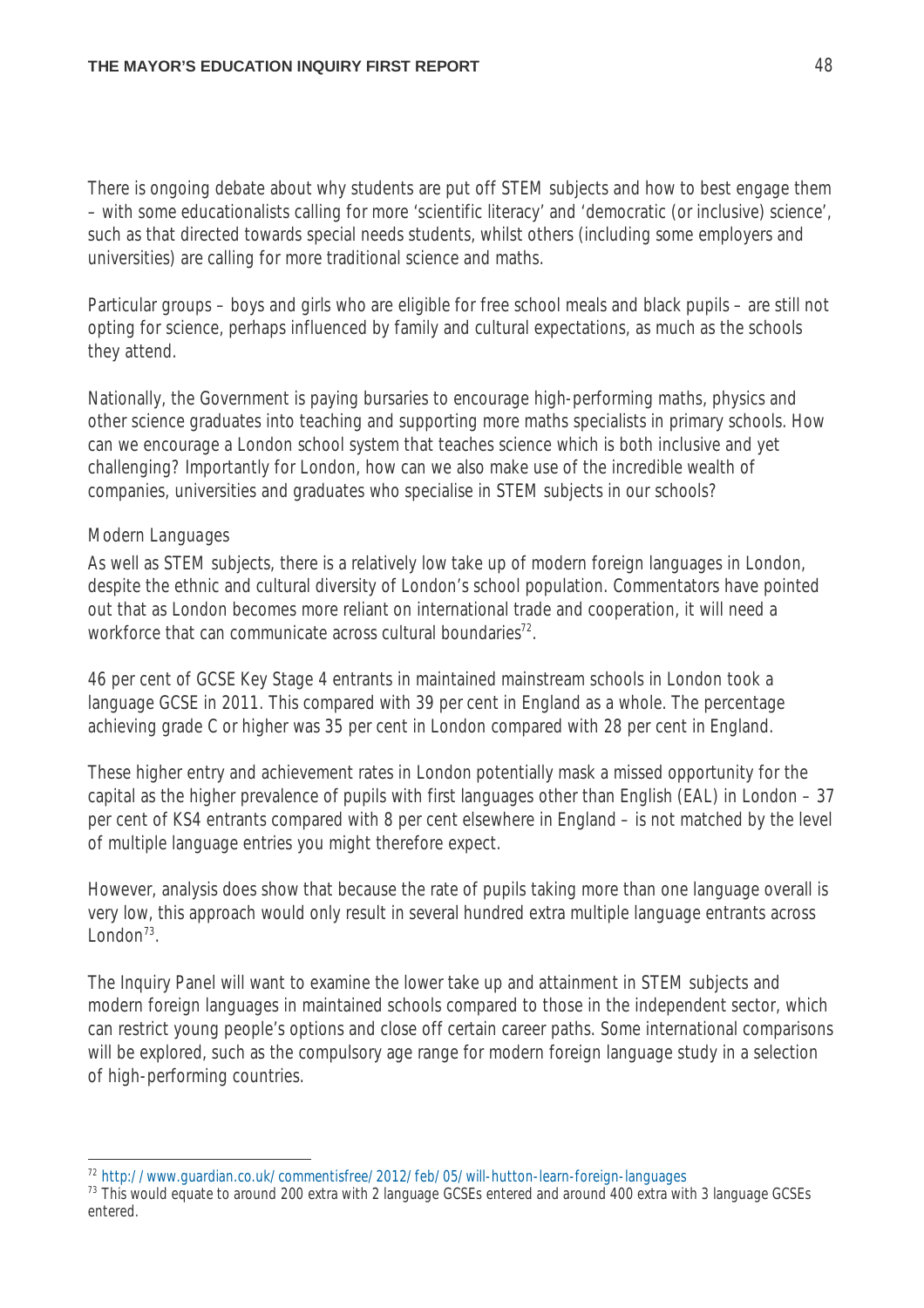We are also interested in looking at how good schools increase take-up of these subjects – how they address staffing needs, employ innovative teaching methods, work with business and university partners, and the value of engaging primaries in early learning, especially the effect of 'all-through' schools.

**Question 12: How can we improve the take-up of STEM subjects and modern foreign languages in London?**

As well as science, London is of course a creative city and the greater scope for cultural partnerships will be explored in chapter 5.

## **Careers Guidance**

 $\overline{a}$ 

Careers advice and guidance is vital for young people to make choices about their future and the full range of educational and careers pathways available to them. If a young person chooses the wrong course or is not aware of the best place to study, this can have far-reaching consequences for their future.

Participation in education and training by young Londoners aged 16 and 17 increased from 90 per cent to 96 per cent between 2007 and 2009 (national figures were 83 per cent and 89 per cent respectively). This is in the context of the participation age being raised to 17 in 2013 and 18 in 2015. However, despite an increase in 17 year old participation rates, it remains 6 percent lower than 16 year old participation rates and highlights a long standing issue in London of a relatively high 'drop-out' rate at age  $17^{74}$ .

In 2011 the Government announced changes to the funding arrangements for all careers advice. The local Connexions services are being scaled back prior to the responsibility falling to schools to offer careers advice from September 2012.

These reforms could have far reaching impact. It is positive that schools will be required to track the "destinations" of their students so that parents can see how likely it is for their child to enter universities or good careers.

However, there is concern from some quarters that schools may not be equipped to deliver this function, and may even have a conflict of interest because they will be motivated to encourage young people to stay on in their sixth forms rather than attend further education colleges elsewhere.

Schools will be expected to work in partnership with expert, external careers providers in meeting the new duty and there is very much an emerging market in careers guidance. Providers in the new National Careers Service will be expected to be accredited to a new national careers standard (the

<sup>74</sup> London Councils, Young People in London: An evidence base, 2012.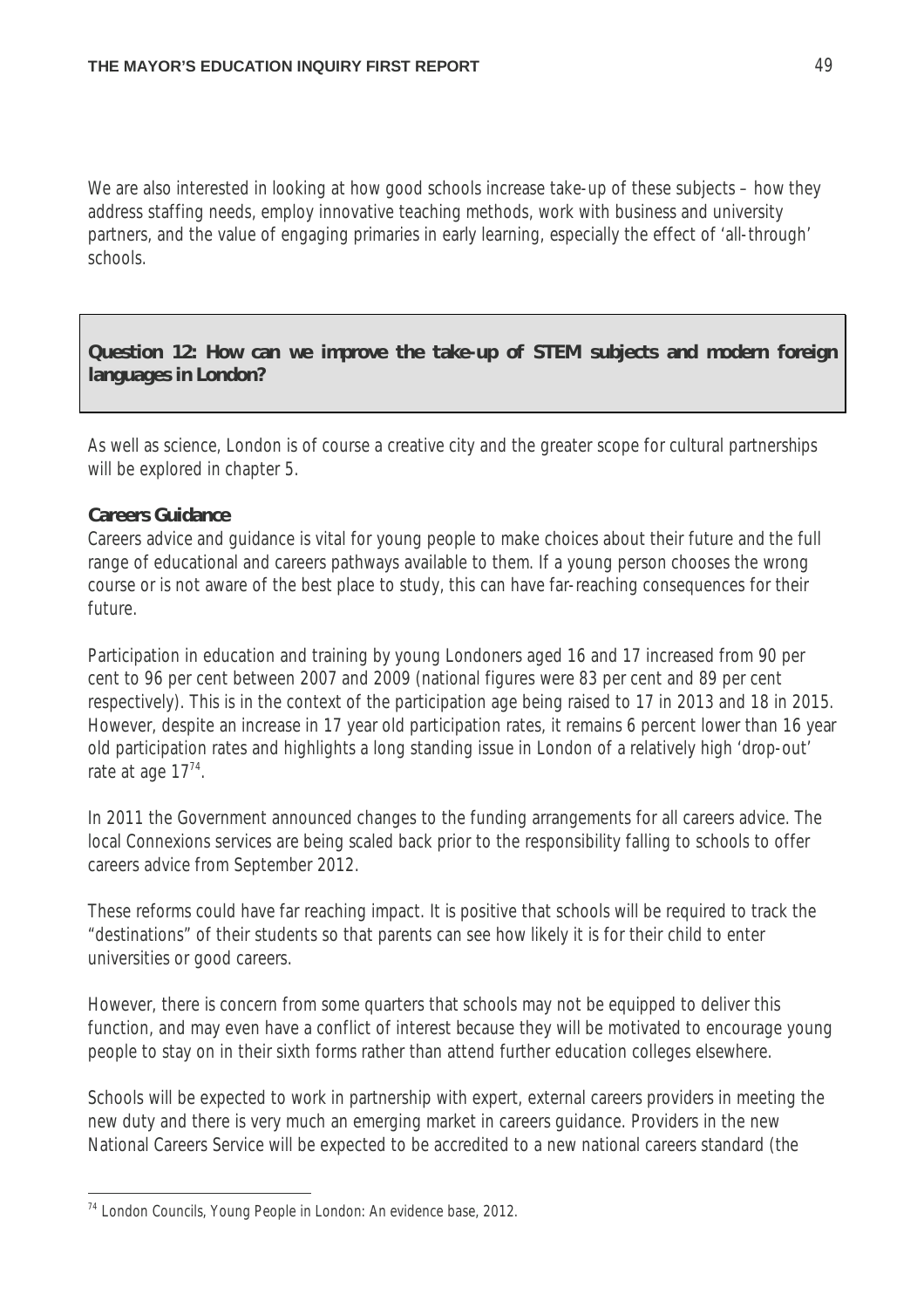revised Matrix standard) by April 2013. This is designed to act as a marker of quality throughout the system and other providers can also work towards it.

Ofsted will be carrying out a thematic review of careers, in response to a recommendation by the Careers Profession Task Force, which is expected to report in summer 2013 and will provide an opportunity to look at how schools are responding to the new duty.

The Inquiry Panel will want, though, to make an early assessment of how London schools are planning and responding to the new duty to secure access to independent and impartial careers guidance for pupils in years 9-11. We will want to assess, too, whether the advice and guidance information being offered online through the National Careers Service is young people-friendly.

The Inquiry Panel is aware of relevant regional work underway through the Young People Education and Skills (YPES) Board at London Councils to support boroughs and schools. We have noted, too, the forthcoming Department for Education consultation on extending the age range of the duty down to Year 8 and up to 16-18 year olds in schools and FE.

We will be interested to look at emerging models that schools are adopting and from which providers they are choosing to commission independent support. Is there a role for businesses and employers to support schools and could a more strategic approach in London help?

The Mayor's Academies have pioneered a new approach, providing intensive guidance for all final year students to ensure that no student leaves school 'NEET', but is instead equipped with a clear plan for going on into education, training or employment.

The GLA is exploring with stakeholders the idea of a London-wide careers service for all maintained schools to opt into, which could provide every child with the best possible guidance and inform them about all the mentoring opportunities, pathways, internships and courses available to them. This service could address the "information gap" in certain schools and help create better links to employers and universities, so that all school leavers have the best possible chance of securing a good job in the future.

**Question 13: What kind of careers advice do young Londoners need and how can this be linked more strategically to employers and FE/HE?**

Fair opportunities and access to HE

It is vital that young people have the skills, knowledge and qualifications to make the right choices for their future. This means that they should choose subjects that keep their options as wide open as possible. As stated in chapter 2 on education standards and under-attainment, it is important that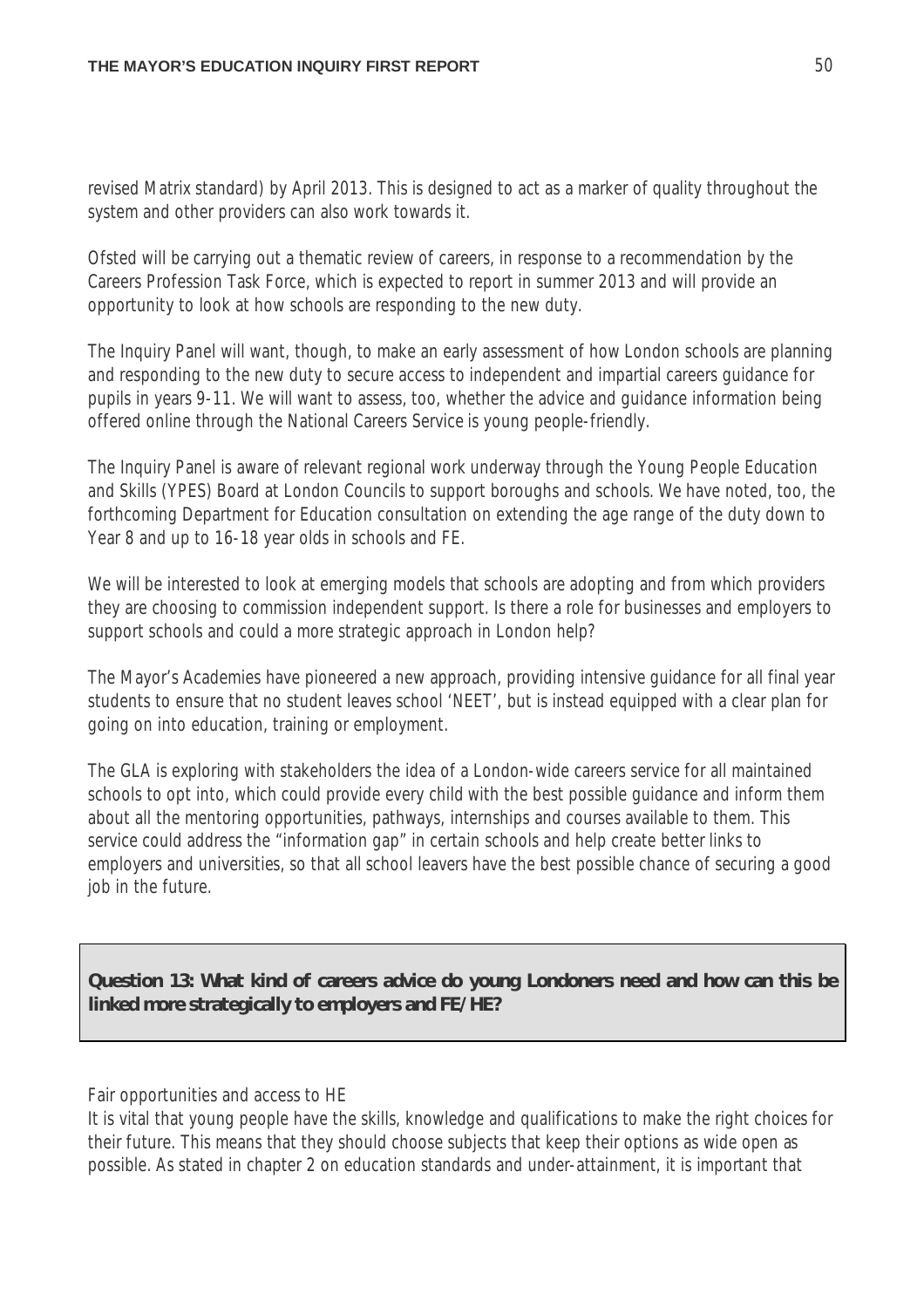maintained schools improve the results of students so that they can compete for university places and highly skilled work.

As well as learning in the formal classroom, however, students also need connections and enriched life experiences that can give them the social capital to open doors for the future. Those students with good exam results and the right social capital have three powerful advantages: *what they know* (facts, theories); *whom they know* (people); and *how they know* (networking and communication skills, etc).

A large role can be played by the myriad of mentoring, internship, and work experience schemes that exist in London. A range of third sector organisations and business networks collaborate with schools to provide these additional experiences for young people who may not have access to them otherwise. However, the spread of these opportunities is patchy so what more can be done to ensure every school makes use of them?

Universities also play an important role. They have a clear obligation to encourage more pupils from poorer backgrounds to apply, to work with schools to showcase the opportunities they offer, and help young people prepare their applications. AccessHE has been established in London*,* following the demise of AimHigher to support collaboration in the HE sector on widening participation activity. Yet even so, some universities find it difficult to engage successfully some under-represented groups and work effectively with schools to target the most appropriate students.

The Inquiry Panel will want to look at those maintained schools that are successful in sending students to top universities, their specific approaches, and what kind of support students need.

Financial considerations may also affect a young person's willingness to pursue further and higher education. Concerns have been raised about the effect of the increase in university tuition fees and the end of the Education Maintenance Allowance (replaced by a smaller, more targeted Bursary Fund) on the numbers of disadvantaged young people entering further and higher education, although the evidence to date is not conclusive given – as we saw in the first section in this chapter – applications to HE institutions fell in London in 2011-12, but these were sharpest amongst young people from more prosperous areas.

The GLA and London Councils have lobbied the Government on the importance of ensuring the Bursary Fund is allocated fairly across the capital and the impact on the most disadvantaged Londoners is monitored**.** In addition, the Mayor's free bus and tram travel for those in full-time education up to the age of 18 can help London students attend college wherever they choose. It is important that this and other support is given to young people wishing to pursue their education.

**Question 14: What good models of practice exist to help young people from the most disadvantaged groups access higher education?**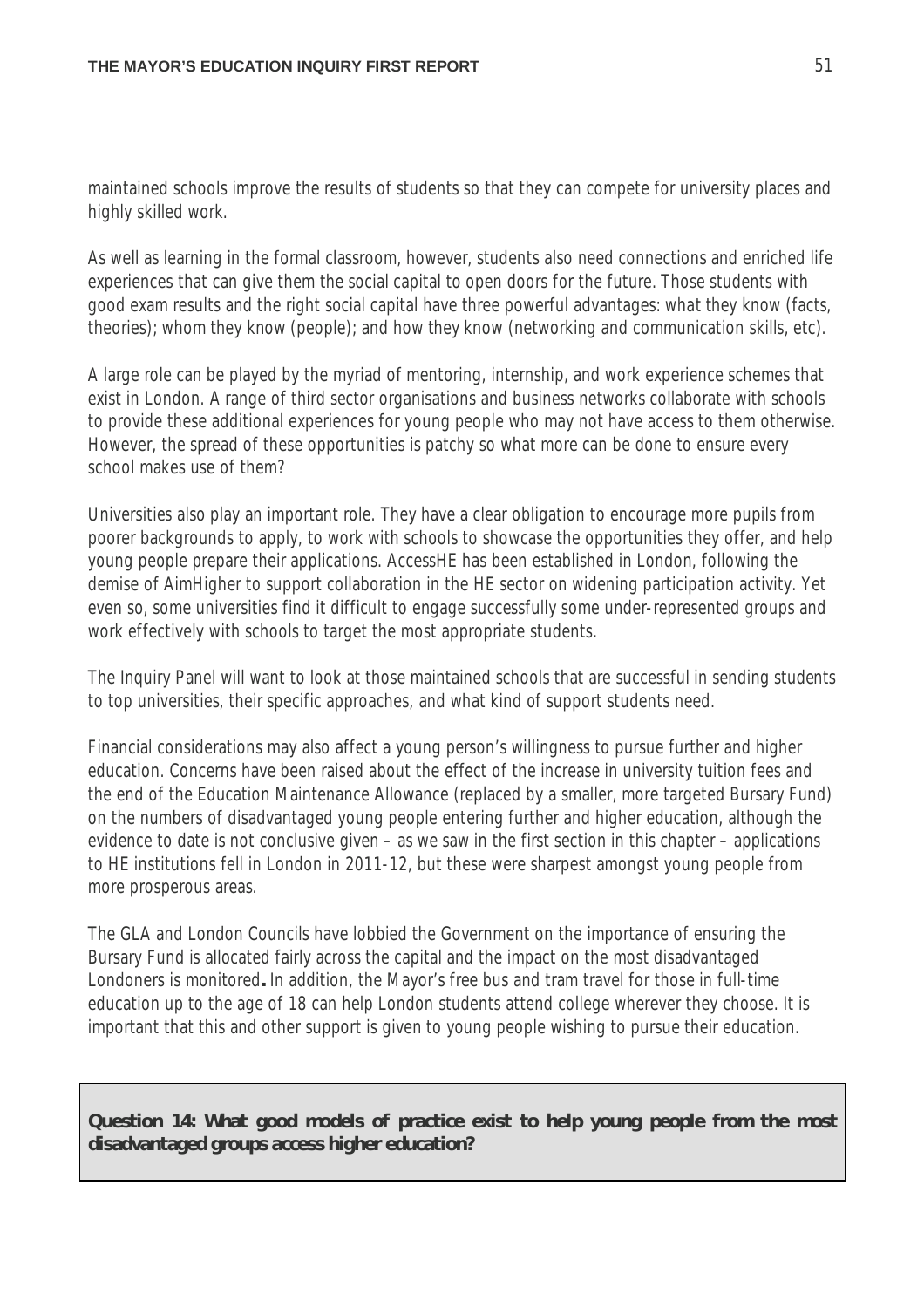#### **Learning about London**

 $\overline{a}$ 

It is frequently remarked by school teachers in London that many pupils stay within their borough and do not know enough about their city. Whether they find it too difficult to travel, or feel intimidated about leaving their neighbourhood, young people can sometimes miss out on the rich experiences that London offers. Some commentators have also lamented the fact that schools can be ethnically homogenous, meaning that many young people do not have the chance to mix with peers from other social and cultural backgrounds.

How can schools help young people enjoy the benefits of living in a culturally rich city, and feel the confidence to meet new communities or visit different places?

There are many opportunities for London's school children to learn about the city in which they live – for instance, the Museum of London offers free educational programmes for schools. Organisations as diverse as St Paul's Cathedral or Tate Modern also offer engaging, educational activities and affordable visits for schools. There are many excellent resources to teach about London's great heritage sites, famous historical figures and artists. In the 200<sup>th</sup> anniversary year of Dickens's birth, how many London school children will have the chance to read his novels or visit the places he wrote about? What can we as a capital do to make London school children feel a part of this city?

What should every London school child be expected to know and experience by the age of 16, on top of the national curriculum? Should they have studied at least one modern foreign language or perhaps key episodes in London's history? Should they have had the opportunity to visit a major London museum, gallery, heritage site or theatre? Should they have the opportunity to learn about and discuss the cultural and religious diversity of the city? How could we encourage more schools to make use of the learning resources that exist? Should we offer a 'London curriculum' and how could it be implemented?<sup>75</sup>

**Question 15: What should every London school child know about their city and how can we help schools to achieve this?**

<sup>&</sup>lt;sup>75</sup> The London Challenge incorporated a London Student Pledge containing ten things a London child ought to have experienced: http://education.guardian.co.uk/londoncalling/story/0,,1398136,00.html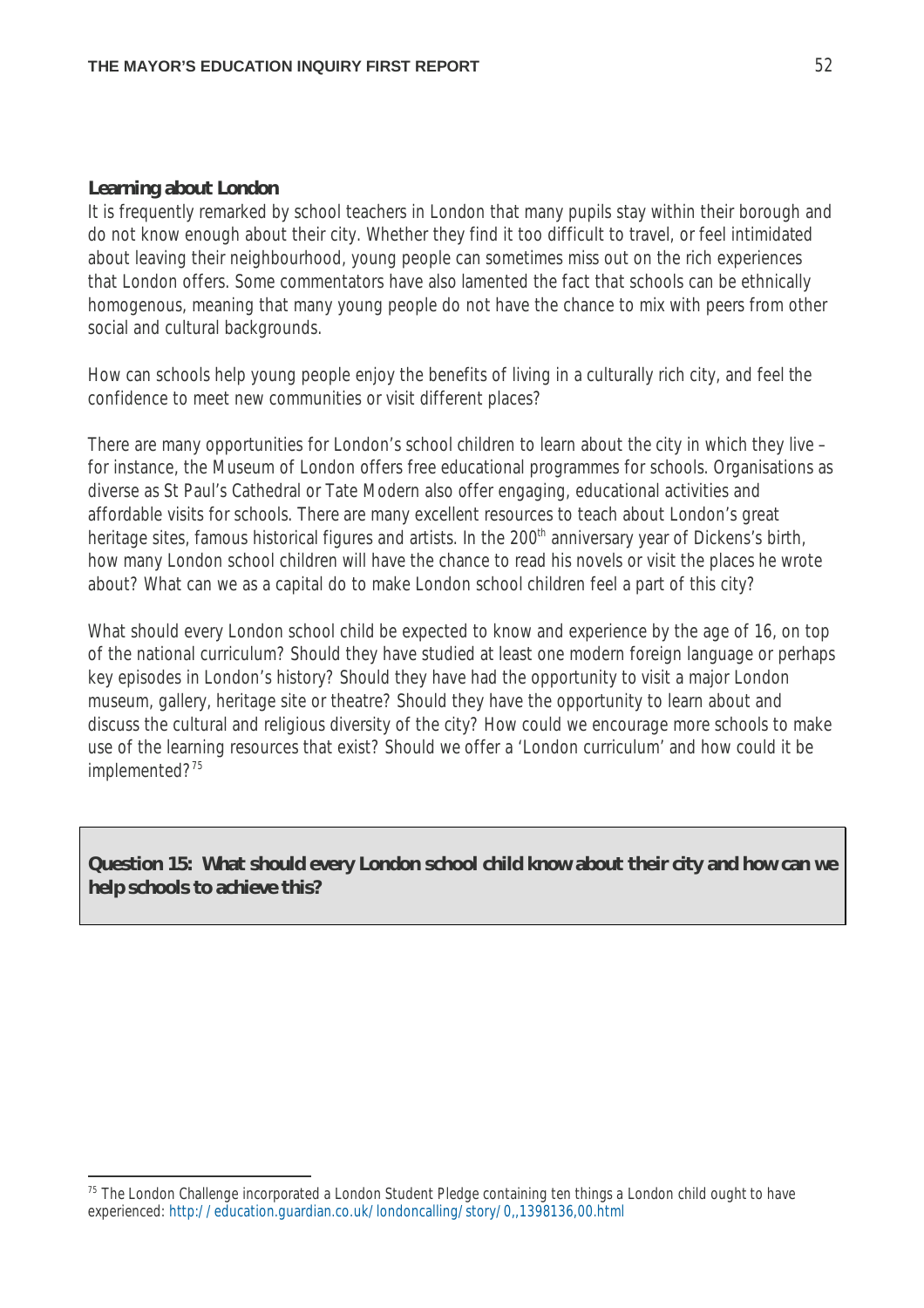# **Chapter five: developing partnerships (crosscutting theme)**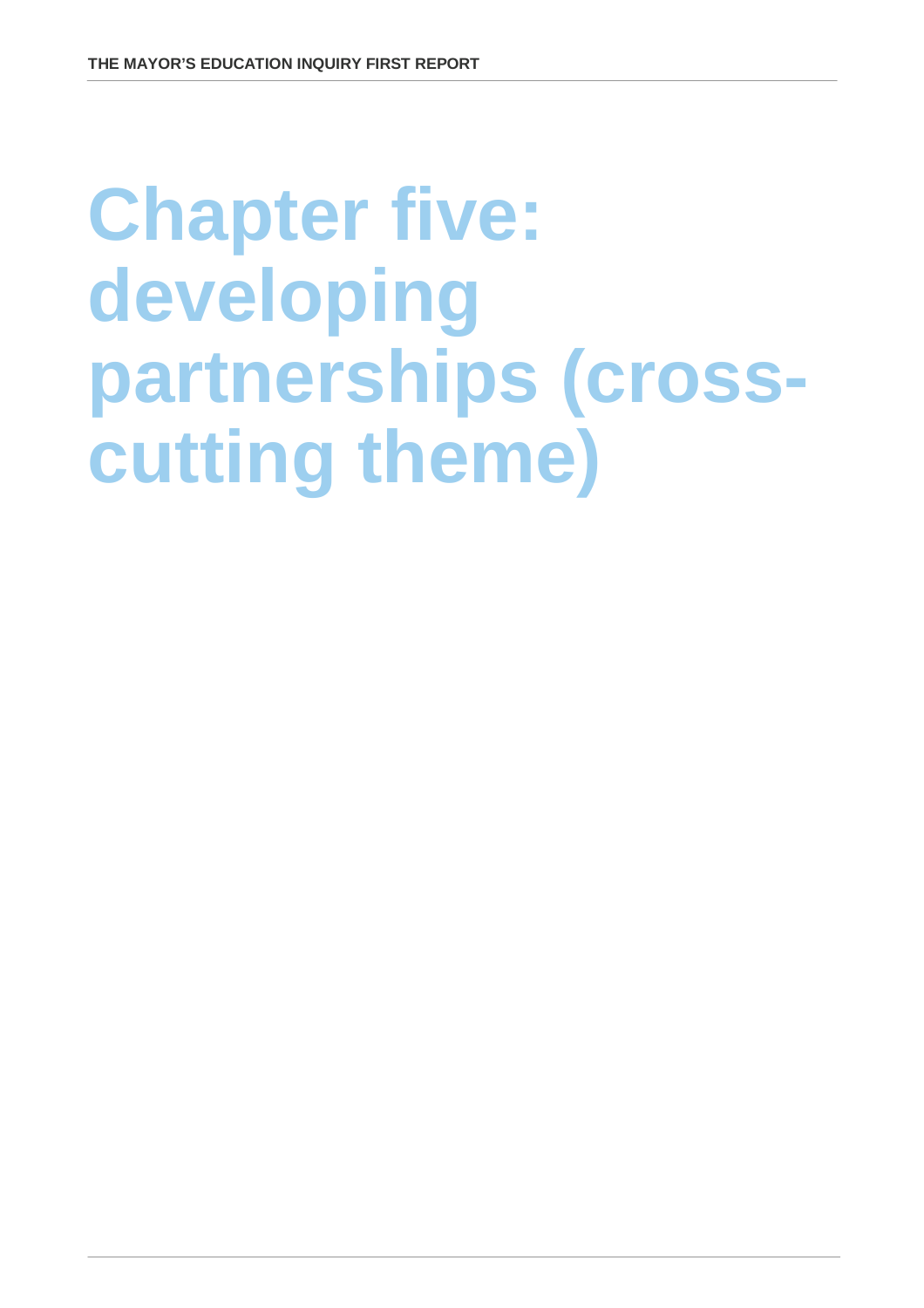A central ambition of the Inquiry Panel is to help all young Londoners make the most of their extraordinary city. Families coming to London now look upon it as a city of hope where anyone can make it if they try.

What can London do for its children? The Inquiry Panel would like to see more emphasis on the child growing up in London, the best and arguably 'coolest city' in the world. We want to equip young people to connect with the people and places around them, and to benefit from living on the doorstep of so many vibrant organisations and communities.

London is home to thousands of businesses, universities, colleges, cultural organisations, sports teams, community groups and social enterprises that are willing to work with schools and young people. As such, more and more schools in London are seizing the opportunity and working in collaboration.

However, partnerships can be time-intensive and one off initiatives can feel fragmented. Some school leaders are also wary about a possible conflict of values with other organisations. School leaders need to be increasingly entrepreneurial to develop these collaborations and ensure they are genuinely delivering good value for their students and staff.

The Inquiry Panel will make the case for more partnerships, and why – if done properly – they can bring huge benefits to students: enhancing their core learning; broadening their horizons with new and stimulating experiences; helping them to learn about potential careers; developing their skills and knowledge; introducing them to role models and mentors; and challenging them to learn more about new communities and places.

Partnerships can also benefit the schools and teachers, helping introduce new elements to the curriculum; motivating students and giving them valuable experiences beyond the classroom, training and developing staff, and bringing in new resources.

There are many different types of partnership emerging in London:

- Many businesses, through their corporate responsibility teams, are keen to work with schools. Given the multi-ethnic composition of their pupils, London schools are in an excellent position to put themselves forward as a repository of future talent and diversity. For example, Google's recent sponsorship of the education charity, Generating Genius, aims to increase the diversity of people working in computer science. Corporations can also benefit from helping their existing staff develop 'soft skills' through mentoring and volunteering, offering expert speakers, or sharing information about their industry and career paths with the next generation.
- University partnerships can bring real benefits to schools offering pupils new learning experiences, encouraging interaction with older students, and showing what higher education is like. Universities can increase the diversity of their intake by encouraging applications and helping prepare students from disadvantaged backgrounds. For example, Imperial College's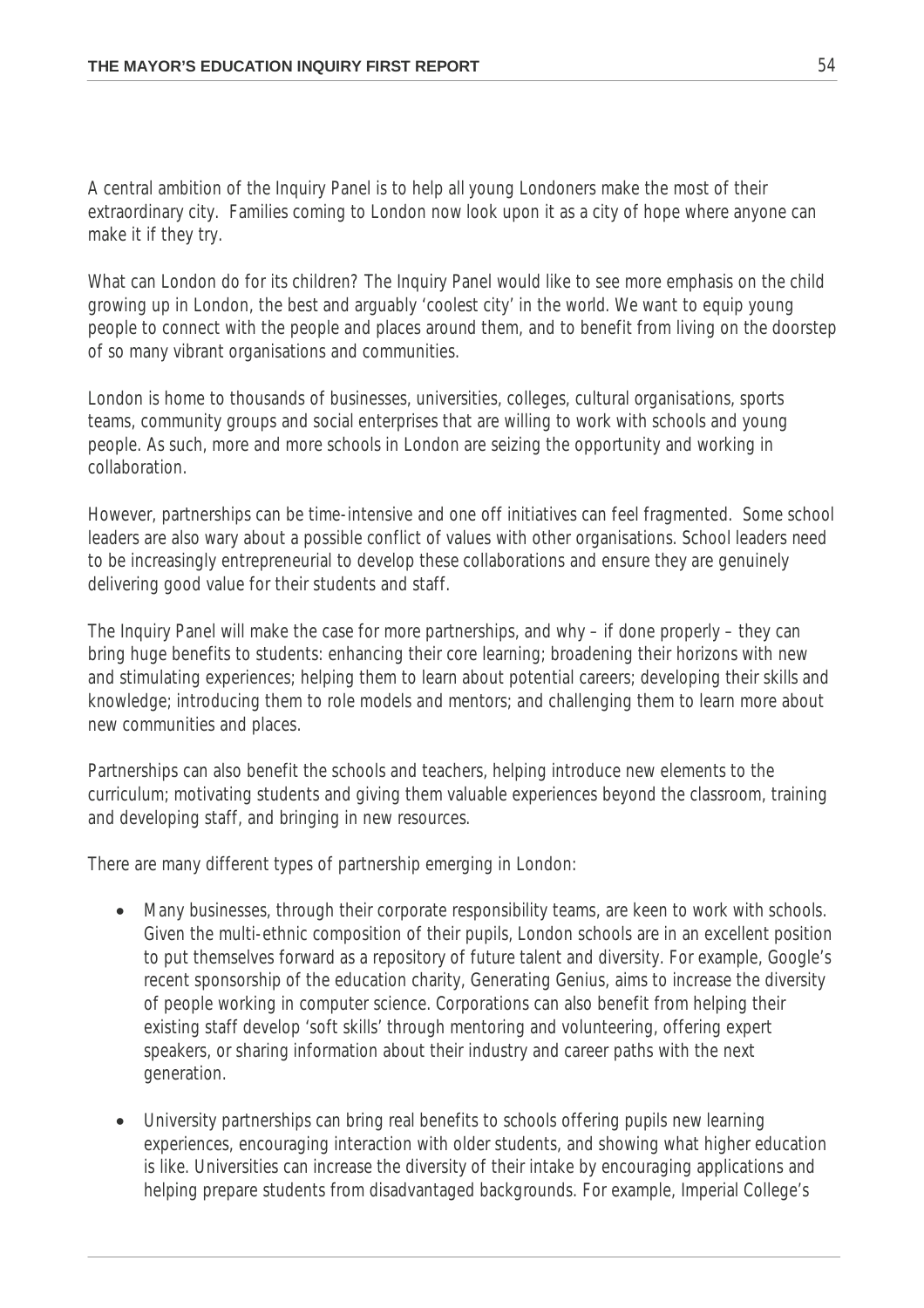INSPIRE scheme since 2002 has addressed the decline in science students and teachers by putting post-graduates into schools, whilst giving them valuable teacher training.

- A number of partnerships have developed between maintained schools and independent schools. These allow for the sharing of facilities (e.g. sports halls, performing arts and music equipment), interaction between students from different backgrounds, and also the sharing of ideas and professional development between teachers. For example, Kingsland Community School has developed a strong partnership with Brighton College, with the head teachers sitting on the governing bodies of each other's schools.
- London has a large and varied arts sector, with many hundreds of organisations running special events, education and outreach programmes, training workshops, or careers advice to schools. However, this work is often fragmented and provision can be patchy, especially in parts of outer London where there are fewer arts organisations. A survey of 1000 Londoners carried out by the GLA in September 2011 found that over half of Londoners (54 per cent) believe helping more children to attend cultural events should be a priority for improving London's cultural scene<sup>76</sup>. The GLA is working with the Arts Council and its 'Bridge Organisation' in London, called 'A New Direction', on how to improve the connections between schools and the arts sector and make them more sustainable<sup>77</sup>.
- Engagement in sport has been found to contribute to children's physical, emotional, social and cognitive development<sup>78</sup>. A range of charitable organisations run sports programmes in school, such as The Cricket Foundation, whose programme, Chance to Shine, has sent coaches into 1,200 schools and led to improvements in fitness but also behaviour. The Government's 'Schools Olympics' initiative to encourage more competitive sports in maintained schools will take the form of the School Games in London in May 2012.
- A number of umbrella groups and advocacy organisations also work to broker relationships and make the case for more partnerships, such as the Education and Employers Taskforce and Business in the Community.
- There are hundreds of supplementary schools across London that offer extra tuition and support to children outside normal school hours. Many of these schools go back decades and are run by ethnic communities that also teach mother tongue classes. Others, such as those run by the charity Civitas, are multi-ethnic and offer children from disadvantaged extra help to improve their reading and writing. There is scope for mainstream schools to link with these groups.

http://www.themightycreatives.com/resources/res.aspx?p=/3FF662DDE2BD53412E3109C8F6C9EF98ECB711423ACD20 74/ACE per cent20Bridge per cent20Brief per cent20- per cent20June per cent202011 per cent20FINAL.pdf

j <sup>76</sup> GLA, Phone Poll, 2011.

<sup>77</sup> A New Direction will be working with 4 'Bridge Associates': Sadler's Wells, The Roundhouse, Apples and Snakes, and the Lyric Hammersmith Theatre

<sup>78</sup> (2006) Physical Education and Sport in Schools: A Review of Benefits and Outcomes, Journal of School Health, American School Health Association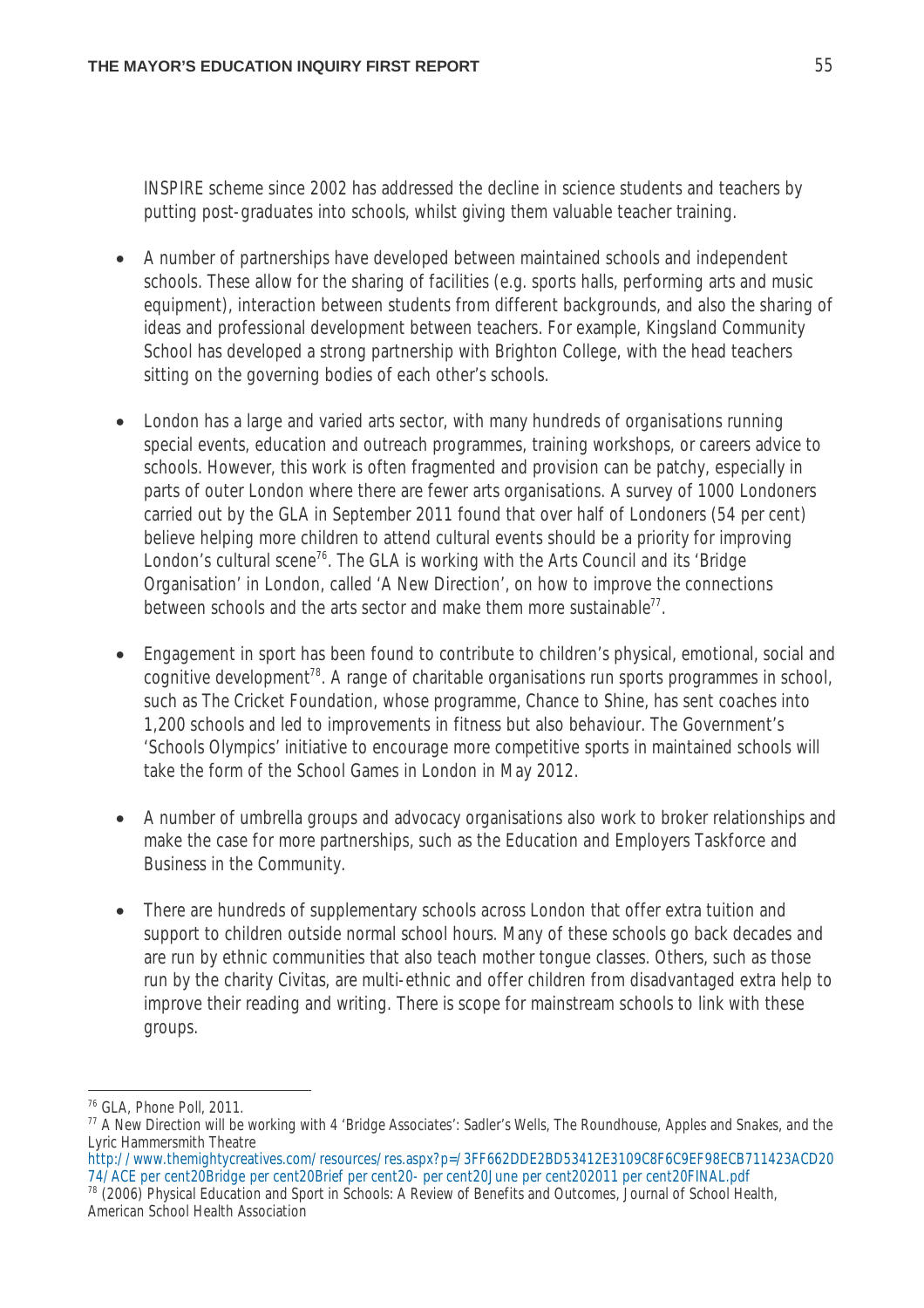• Latin is offered in 31 per cent of non-selective, maintained schools, 86 per cent of selective maintained schools (18) and in 57 per cent of independent schools in London. Through Team London, the GLA is developing partnership work to increase the work of Latin charities in those schools which could offer Latin to their pupils but do not do so currently.

We want to look at case studies of how good schools are developing partnerships and what can be done at a strategic level in London to support them.

**Question 16: How do schools currently access opportunities to build partnerships across London and what more could be done to help them?**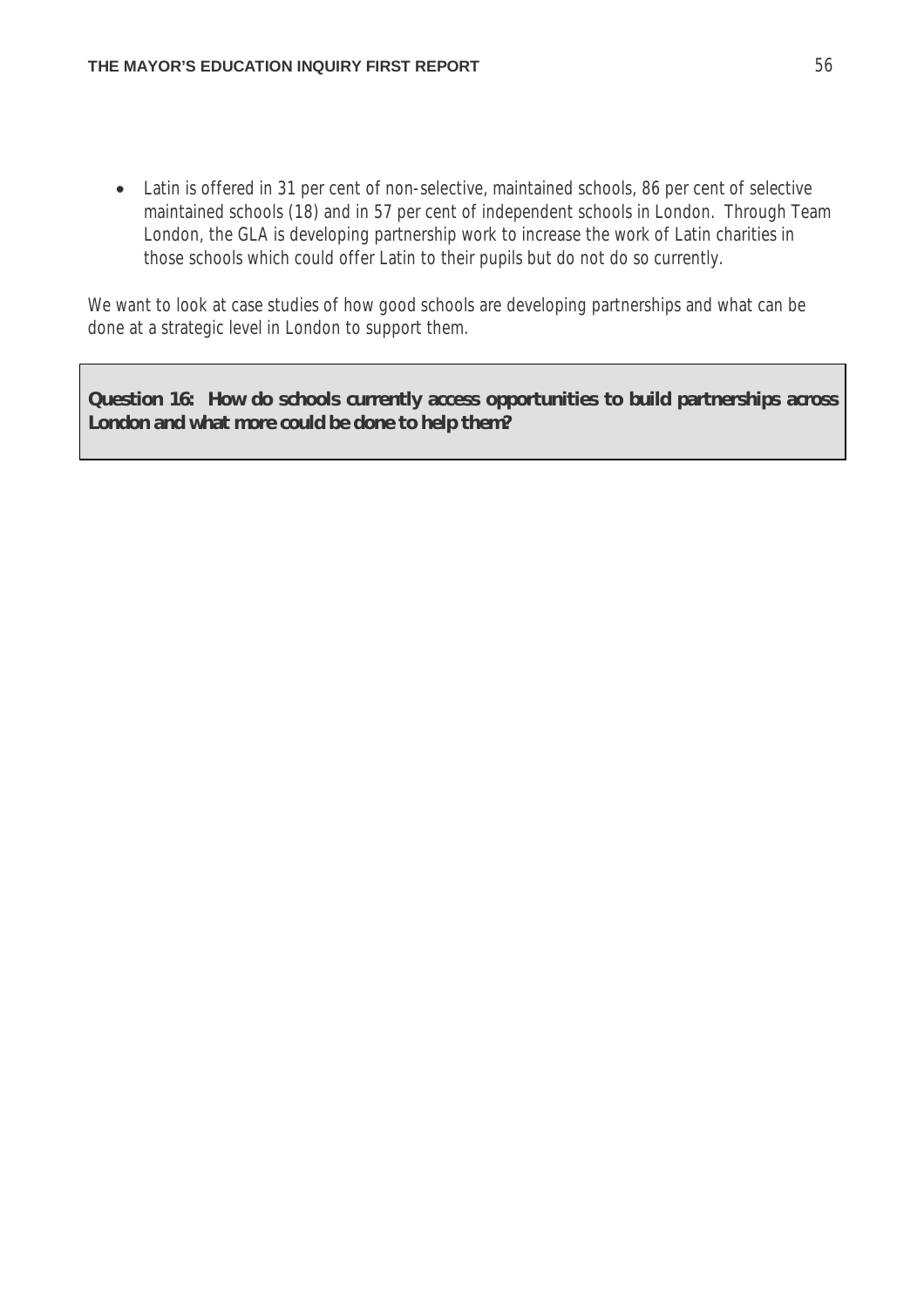## **Chapter six: next steps and call for evidence**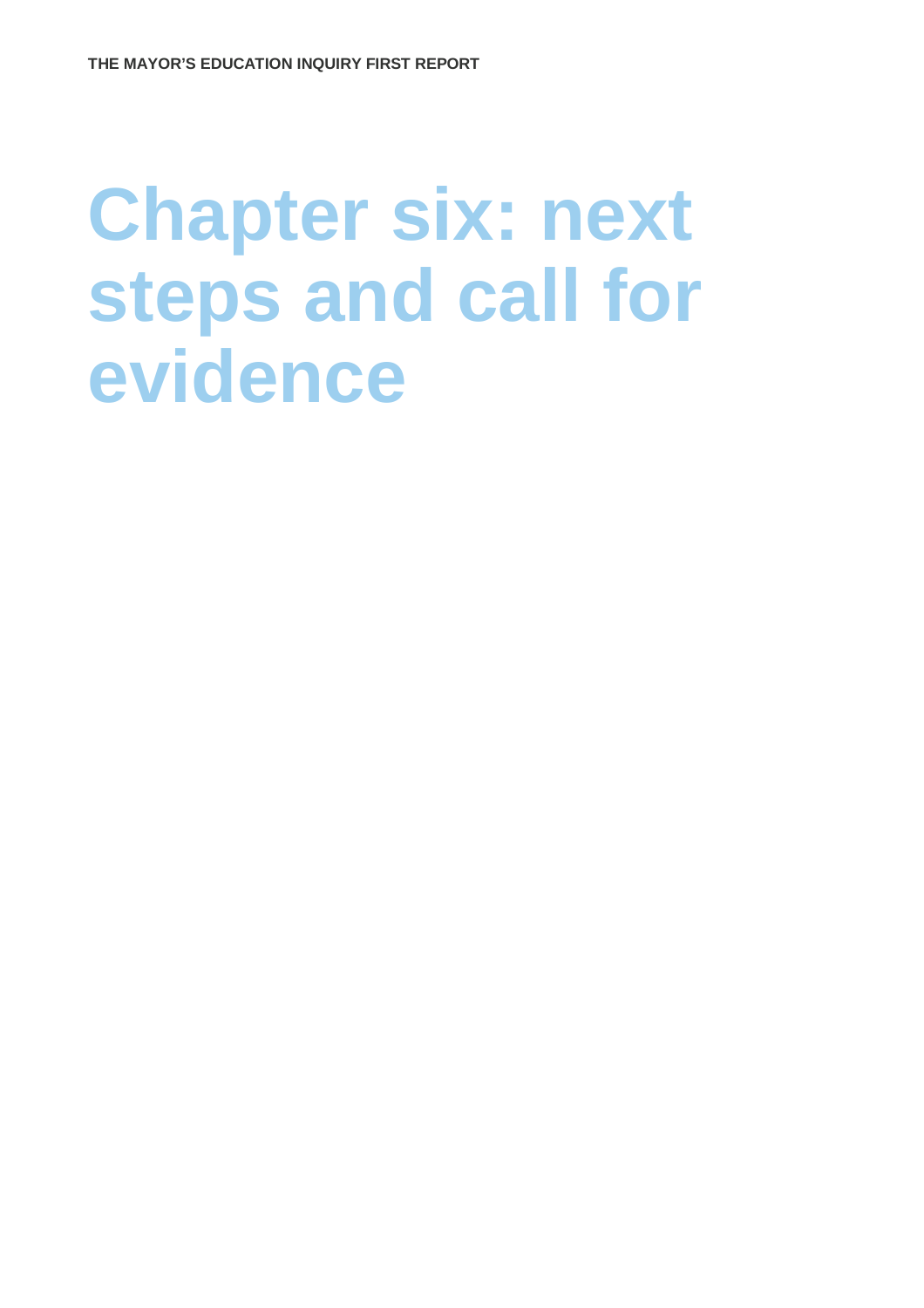This first report sets out the research and policy context for the Inquiry and calls for further input and evidence from stakeholders across London.

Chapters 1 to 5 are structured around five main themes and set out 16 questions. We would also welcome submissions about other issues and details of relevant reports.

If you would like to contribute to the Education Inquiry, **please complete the reply template which can be downloaded from the Education Inquiry website**: http://www.london.gov.uk/priorities/young-people/education-training/mayors-education-inquiry

## **Please submit your response by the deadline for responses of 5pm on 24 April 2012** to educationinquiry@london.gov.uk

Your responses will inform the work programme of the Inquiry Panel over spring and summer 2012, which will culminate in a final, published report in September 2012.

If you submit evidence to the Inquiry, you will be added to the stakeholder list and receive the final report.

## **Call for evidence questions**

Each of the Call for Evidence questions is listed here, drawn from the five main chapters of the report:

- **1. What creative ways can schools, boroughs and strategic agencies use to address the growing demand for school places?**
- **2. What more can be done at a strategic level in London to support free schools?**
- **3. How can schools maximise their resources including the Pupil Premium to support the most disadvantaged pupils?**
- **4. What can be done on a wider strategic level to maximise available resources for London schools, as well as make the case for more appropriate funding?**
- **5. What can be done at a strategic level to ensure that schools places planning is effective and intelligence can be shared?**
- **6. Which approaches are most effective in improving literacy in London schools?**
- **7. What examples are there of good practice in managing the transition from primary to secondary which ensure good attainment and progression?**
- **8. What are the key factors which prevent some groups of children from fulfilling their potential and how can we better address and share these lessons across London?**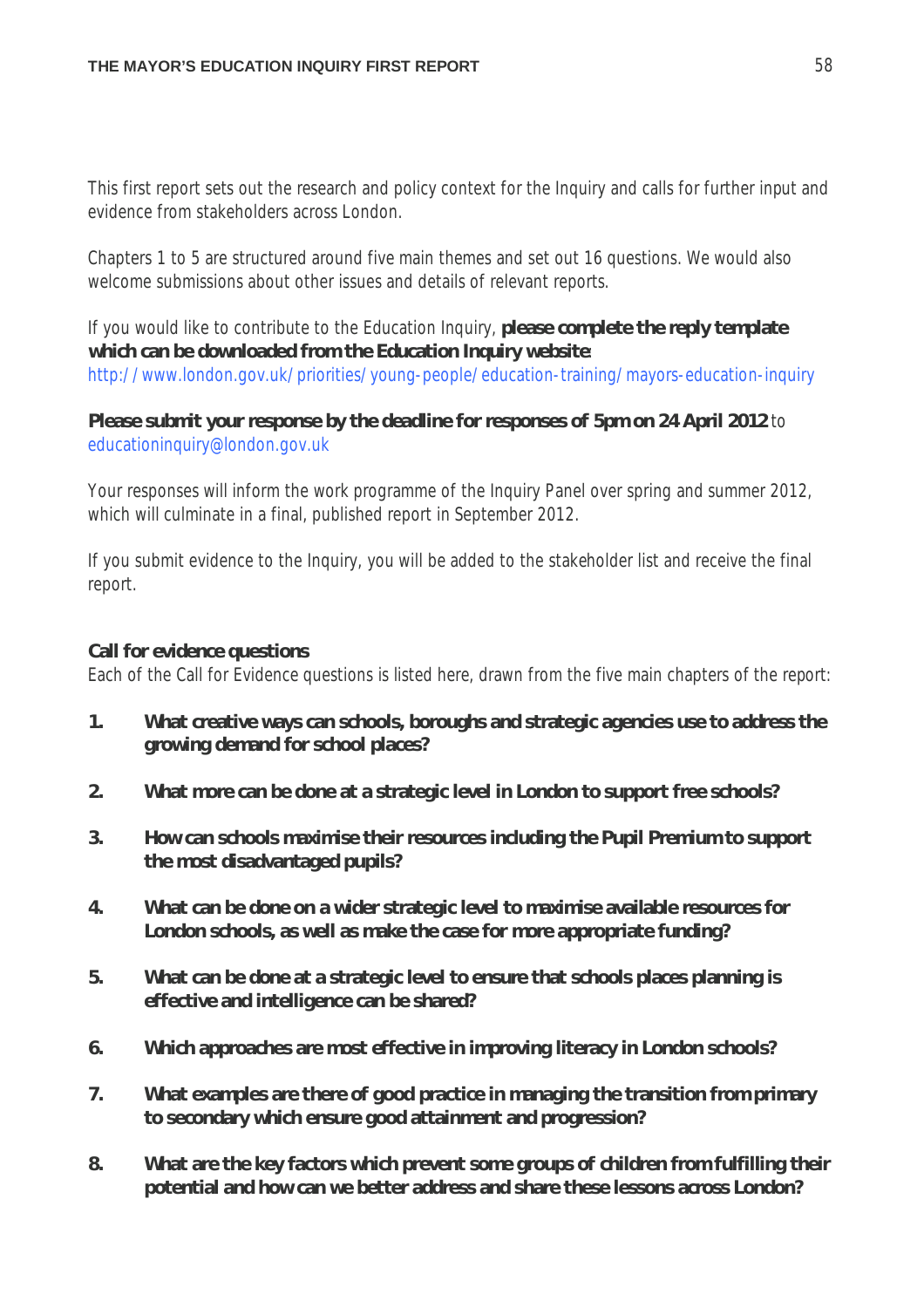- **9. What are the values, aspects of teaching, learning, discipline and ethos that make some London schools so successful? How can this be shared more strategically in London?**
- **10. What are the factors connected to poor behaviour and attendance in some London schools and what can be done to improve it?**
- **11. What are the changing patterns of school exclusions and techniques for managing disruptive pupils, and how can the quality of alternative provision be driven up to the standard of the best?**
- **12. How can we improve the take-up of STEM subjects and modern foreign languages in London?**
- **13. What kind of careers advice do young Londoners need and how can this be linked more strategically to employers and FE/HE?**
- **14. What good models of practice exist to help young people from the most disadvantaged groups access higher education?**
- **15. What should every London school child know about their city and how can we help schools to achieve this?**
- **16. How do schools currently access opportunities to build partnerships across London and what more could be done to help them?**
- **17. Are there any other issues or suggestions you would like to draw to our attention, which have not been mentioned in this report?**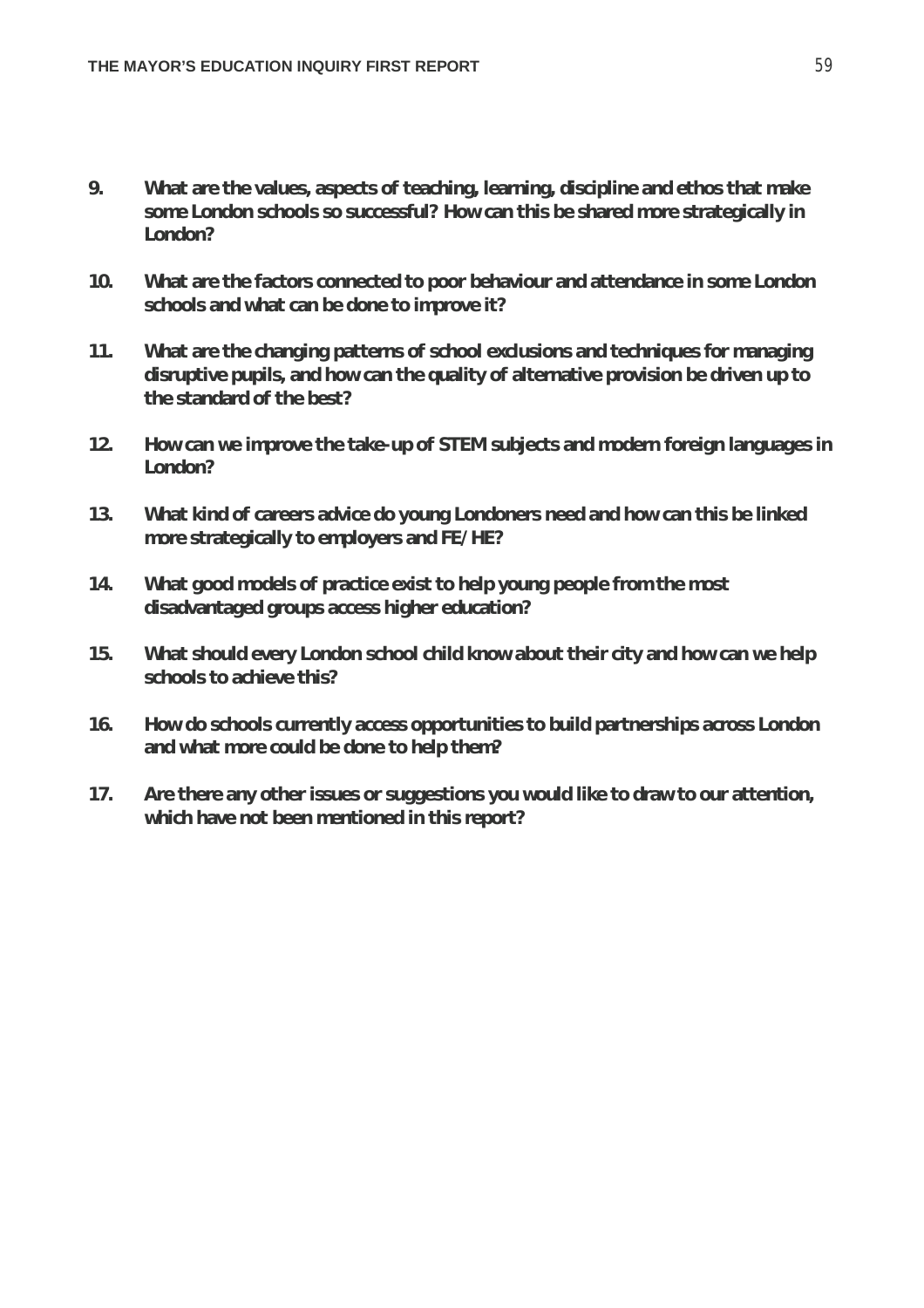## **Appendix A –** extracts of the **Education Inquiry Terms of Reference**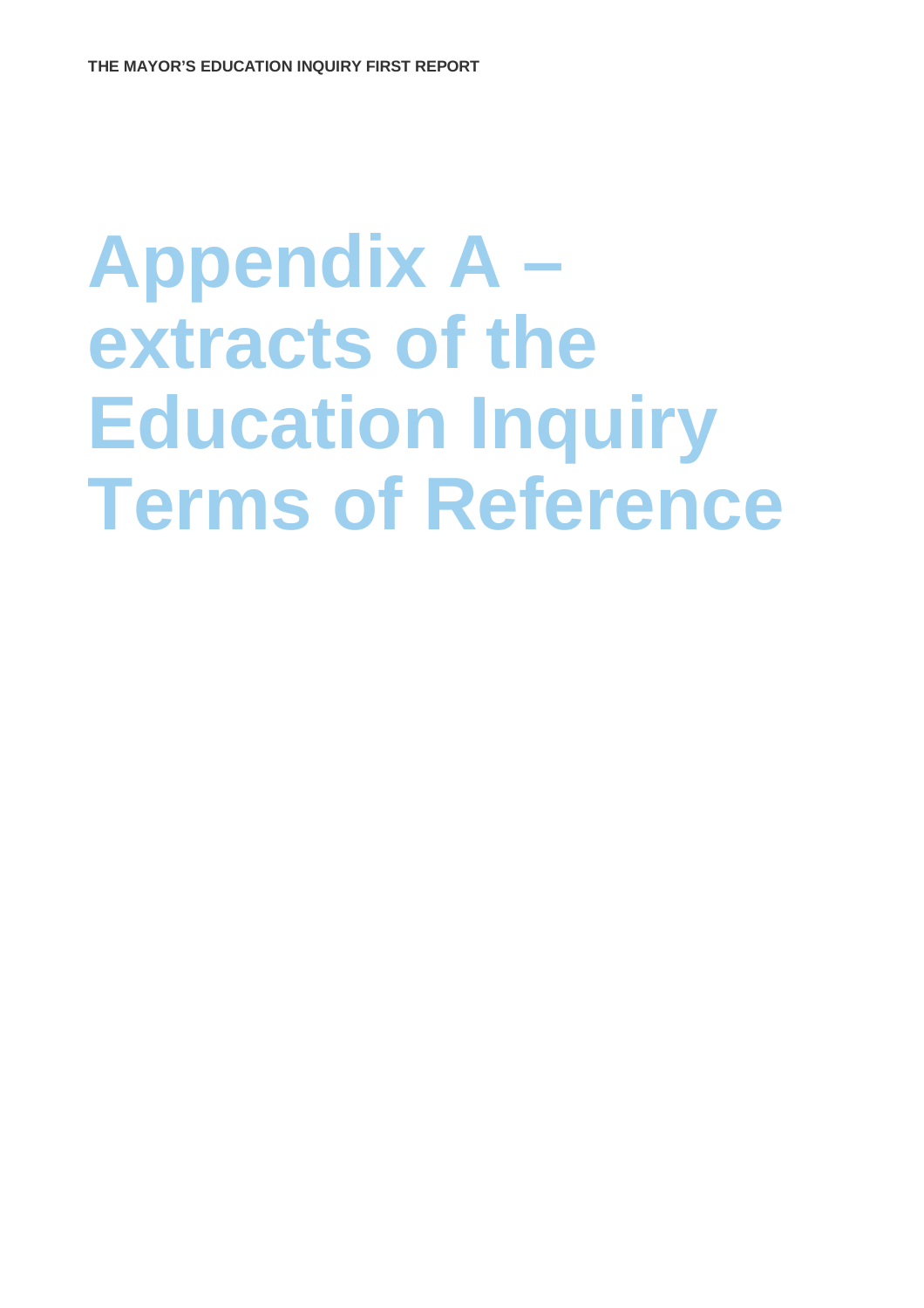## **Purpose**

To examine the most pressing issues for primary and secondary school education in London and develop recommendations for practical action. To engage key partners, including boroughs, schools, policy makers, business, voluntary and cultural sectors, effectively in the inquiry.

Education is of vital importance to the Mayor's ambition for London to be the best big city in the world. The Inquiry's recommendations should harness education's power to drive regeneration and greater equality, to enable Londoners to find fulfilling work and to support a thriving cultural, sporting and scientific sectors.

## **Key tasks**

The key tasks are to:

- Identify the key issues for London's schools, based on the latest research, available data and consultations with the key stakeholder groups.
- Determine, on this basis, the key themes of Inquiry, likely to include (but not necessarily limited to):
	- o the priorities for education in the global city
	- o funding challenges relating to London's demographic changes
	- o educational standards and quality of learning provision
	- o the attainment of currently under-achieving groups, including some ethnic groups, boys, children living in poverty
	- o discipline, truancy, exclusion and anti-social behaviour
	- o partnerships that enrich provision and support fulfilling post-16 pathways (for example between business and the cultural sector and schools, or independent and maintained schools and colleges).
- Steer the development and delivery/commissioning of a research, consultation and analysis programme to ensure the Inquiry is comprehensively informed.
- Develop and sustain strong collaborative relationships with key regional and national partnerships and stakeholders, to facilitate buy-in to the final proposals.
- Develop innovative, workable solutions and clear recommendations across each of the themes of the Inquiry, clearly reflecting the research and consultation evidence.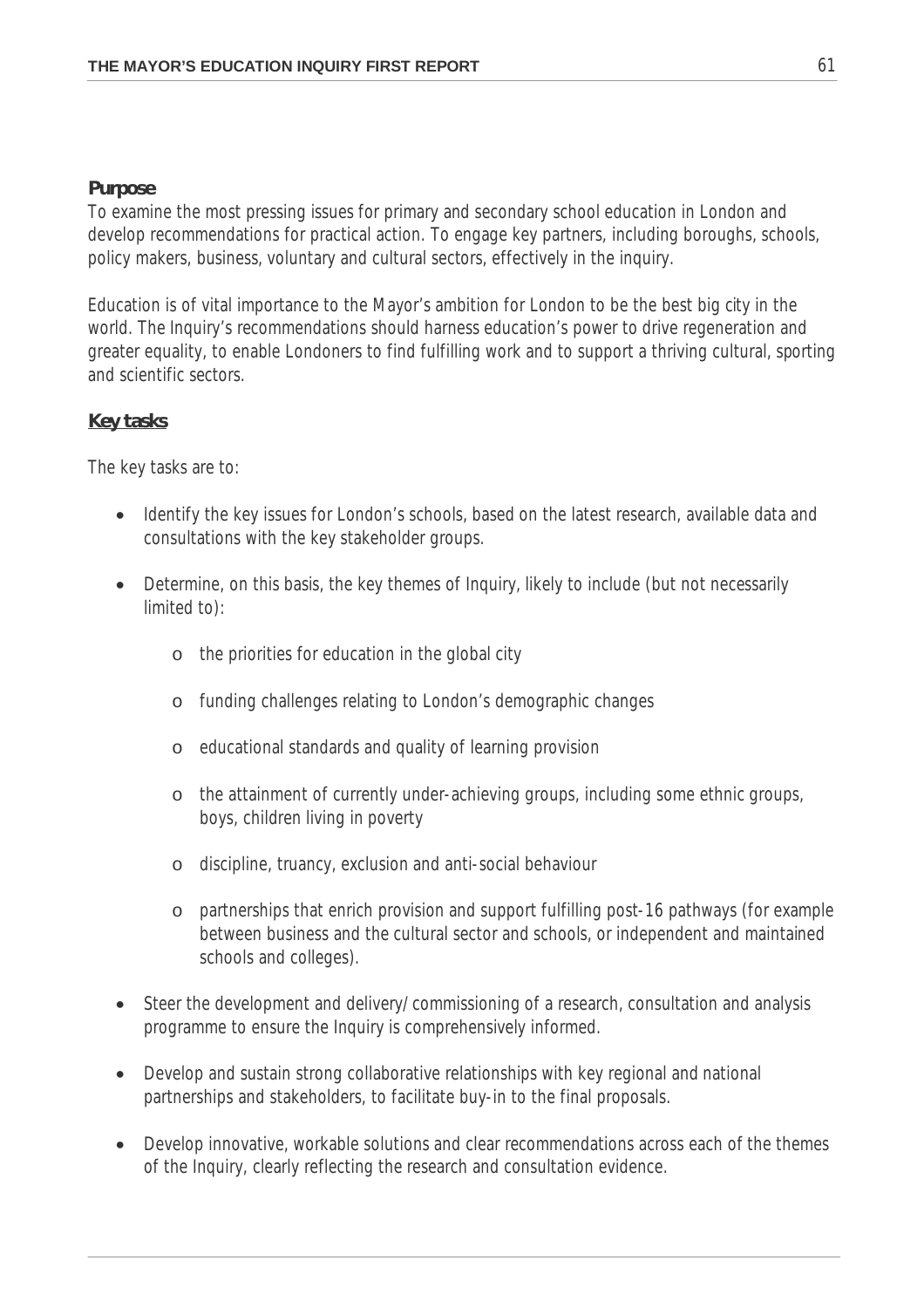Act as advocates for education in London, as a key driver for regeneration, improved equality, economic wellbeing and thriving cultural, sporting and scientific sectors.

## **Publication**

The Inquiry will publish key papers on a page on the GLA website (www.london.gov.uk), including the first report, call for evidence, summary of evidence received and final report. Other Inquiry papers will be published as agreed by the Chair.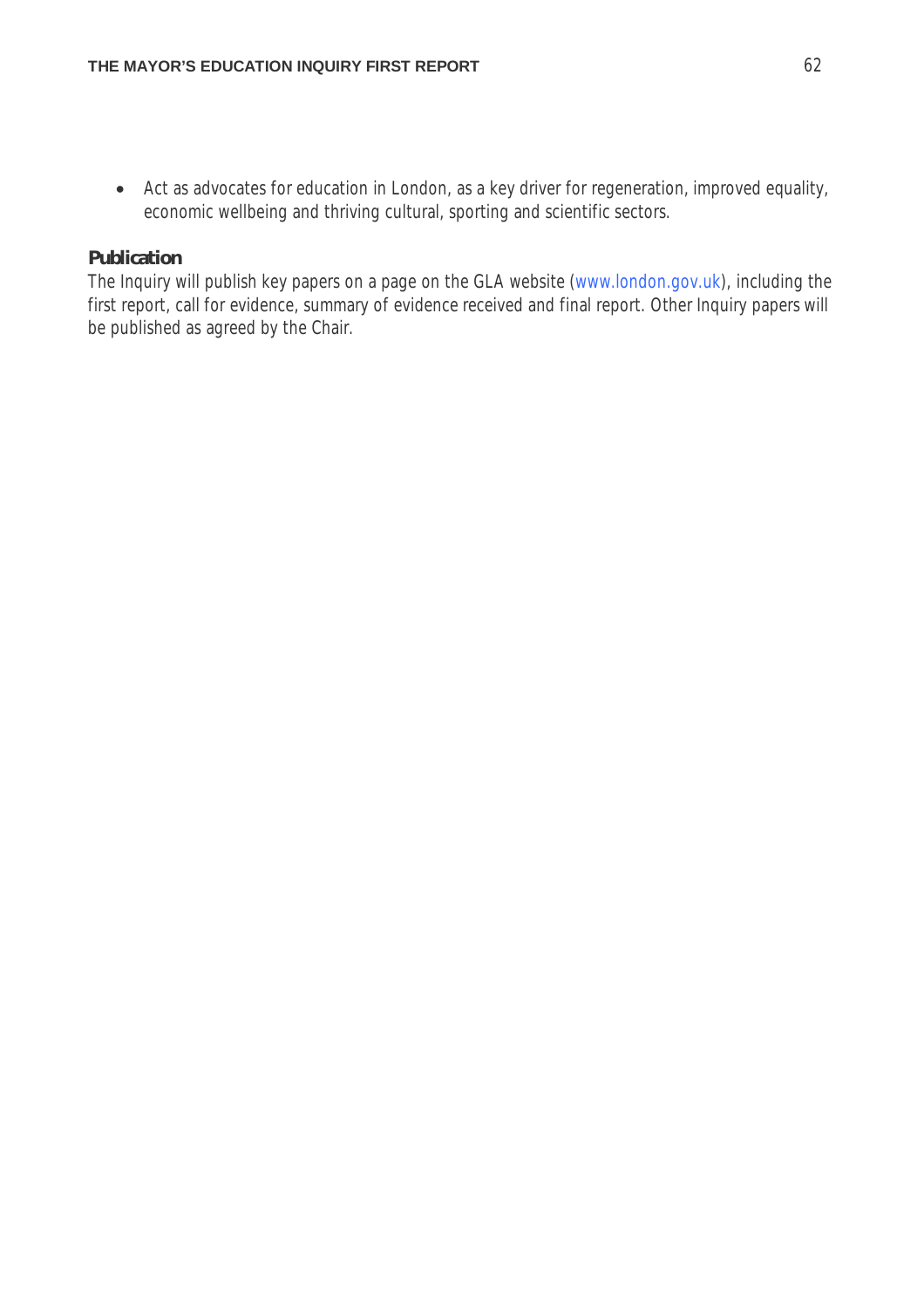## **Appendix B – further data**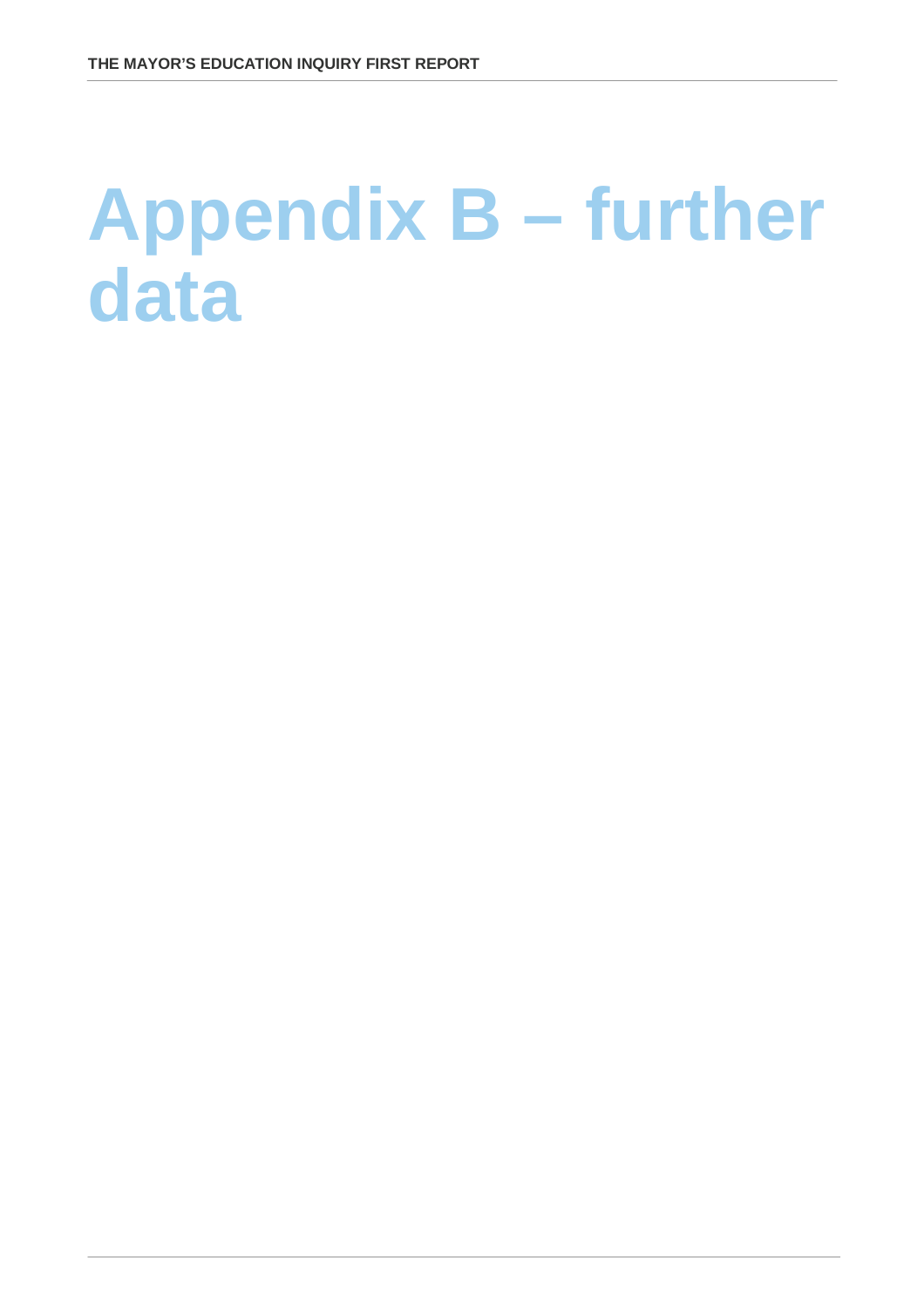

**Figure B1: Percentage of pupils who are White British in Primary Schools, 2011**







*Source: Department for Education*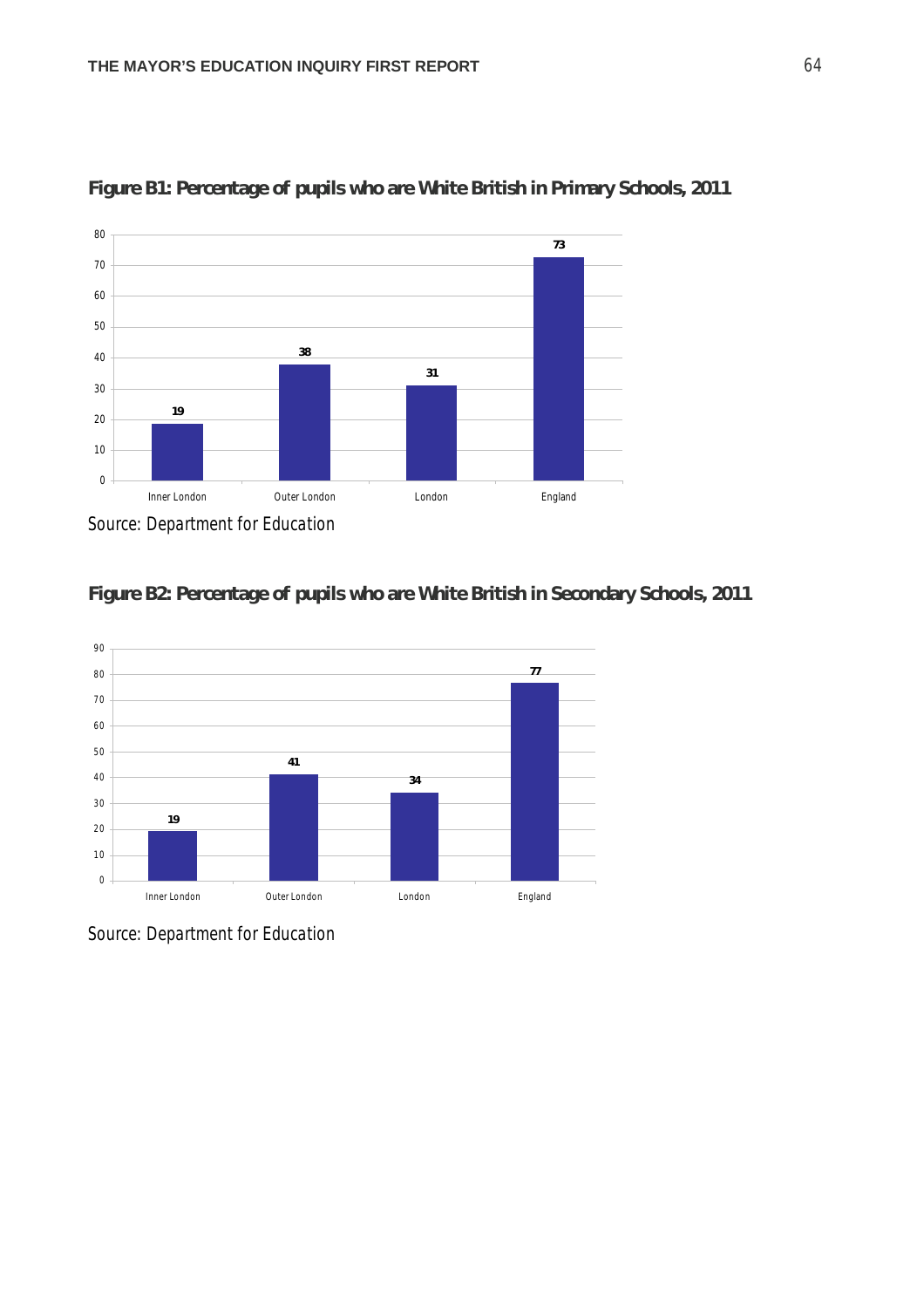

**Figure B3: Percentage of pupils achieving 5 or more GCSEs grades A\*-C including English and Maths, by gender, 2010/11** 

*Source: Department for Education*

**Figure B4: Percentage of pupils with first language other than English, Primary Schools,**  



*Source: Department for Education*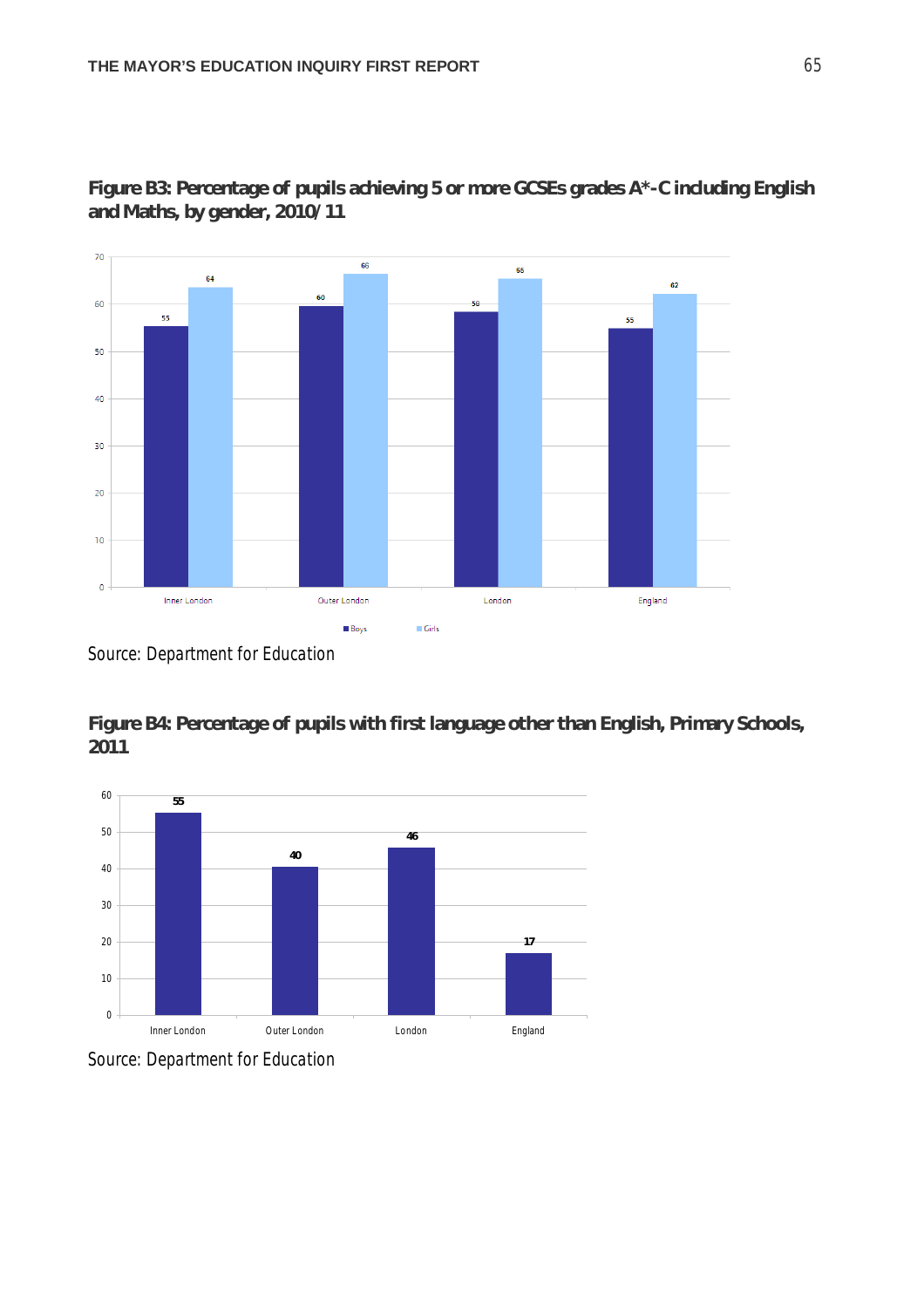

**Figure B5: Percentage of pupils with first language other than English, Secondary Schools,**  

*Source: Department for Education*





*Source: Department for Education*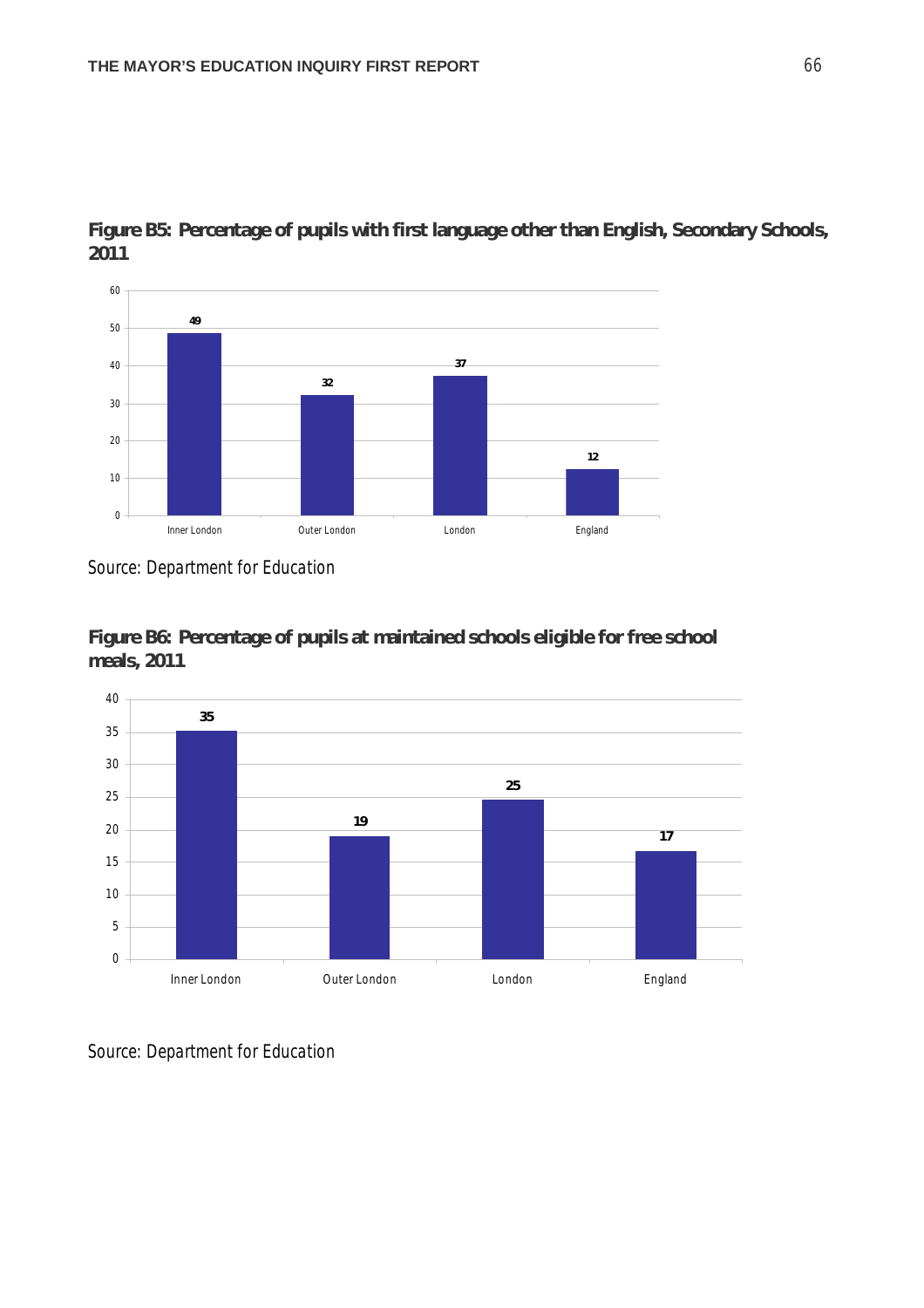

## **Figure B7: Total projected population (London), Draft 2011 Round GLA population projections**

*Source: GLA Projections*

**Figure B8: Total projected population (London), Draft 2011 Round GLA population projections**



*Source: GLA Projections*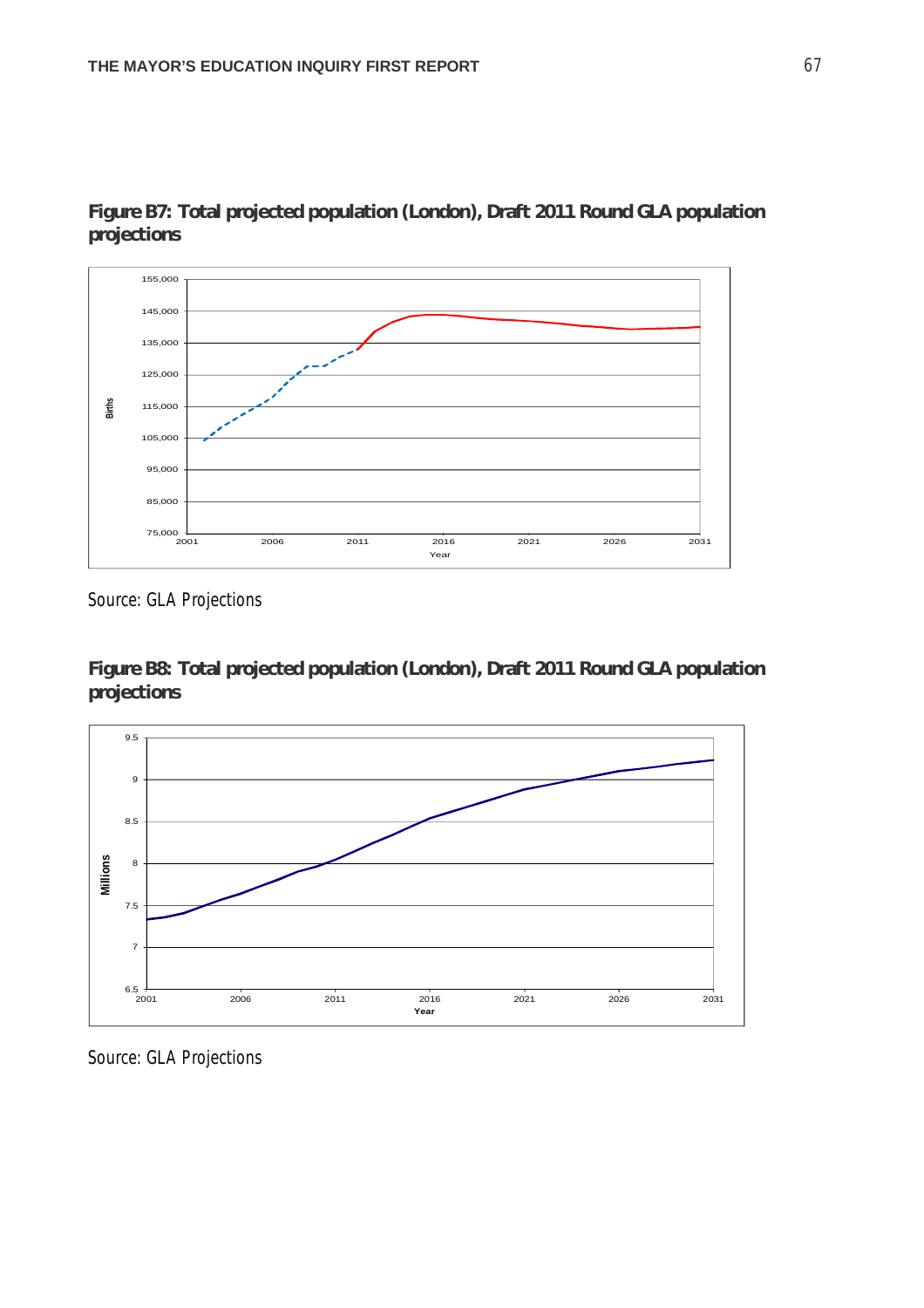

**Figure B9: Percentage of pupils achieving the national benchmark (level 4+) in English, Maths and Science at KS2, 2010.**

**Figure B10: Percentage of pupils achieving the national benchmark of 5 GCSEs grade A\*- C English and Maths, by FSM eligibility, 2010-11**



*Source: Department for Education*

*Source: Department for Education*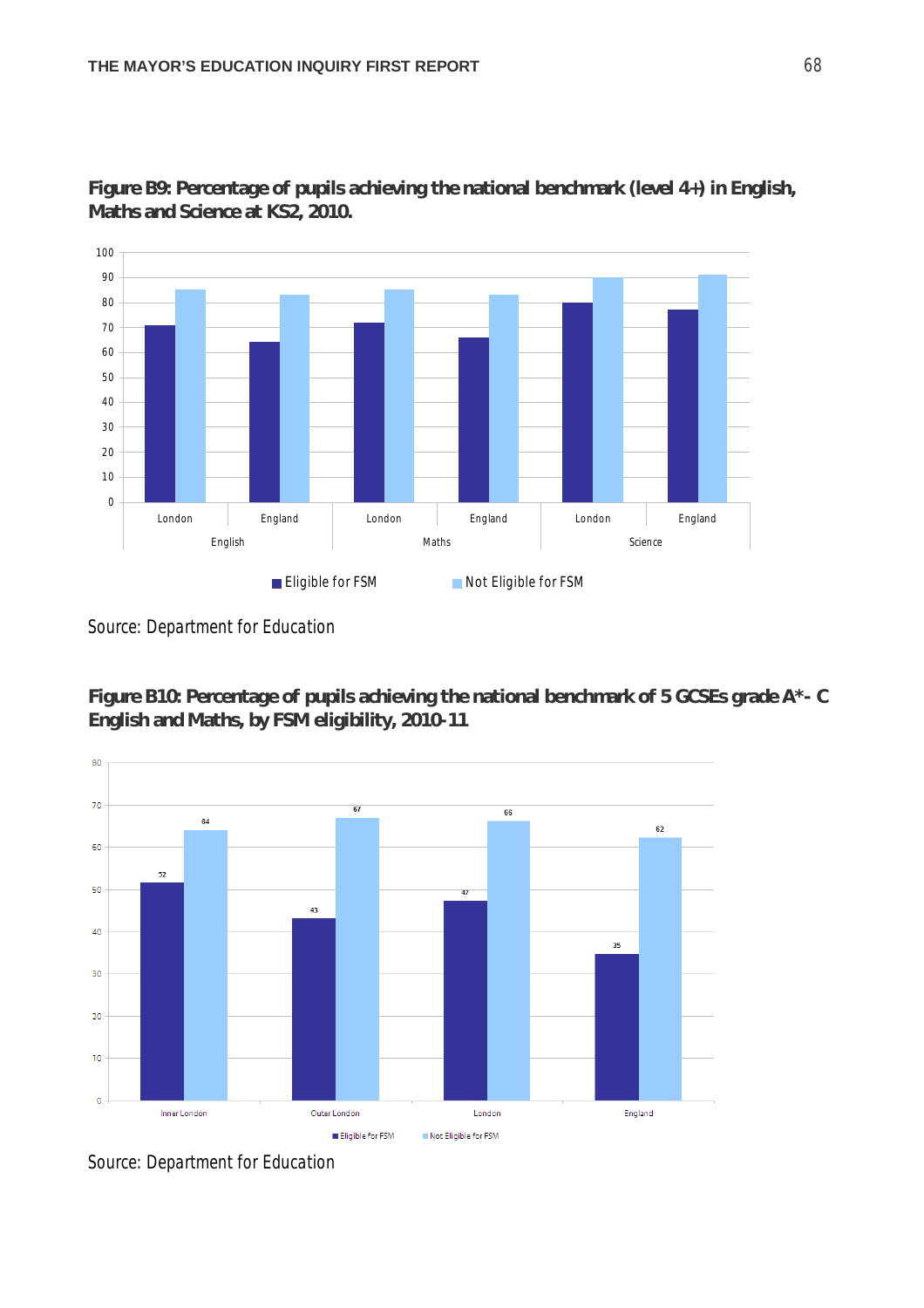

**Figure B11: Percentage of pupils achieving grades A\*-C in specific components of the English Baccalaureate by maintained mainstream and independent schools, 2011**

*Source: Department for Education*



**Figure B12: Percentage achieving the national benchmark (level 4+) in English KS2, 2011**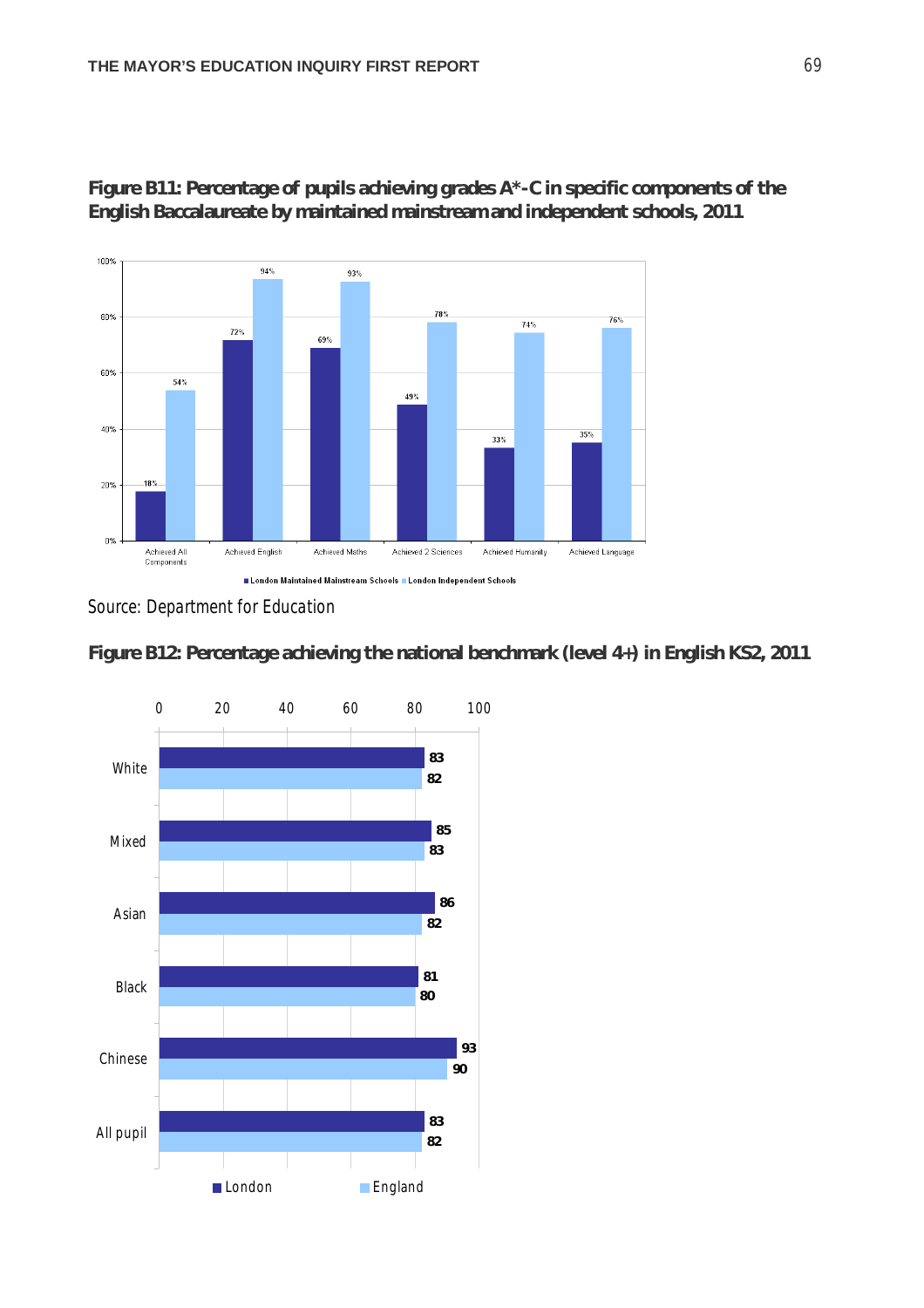

**Figure B13: Percentage achieving the national benchmark (level 4+) in Maths KS2, 2011**

*Source: Department for Education*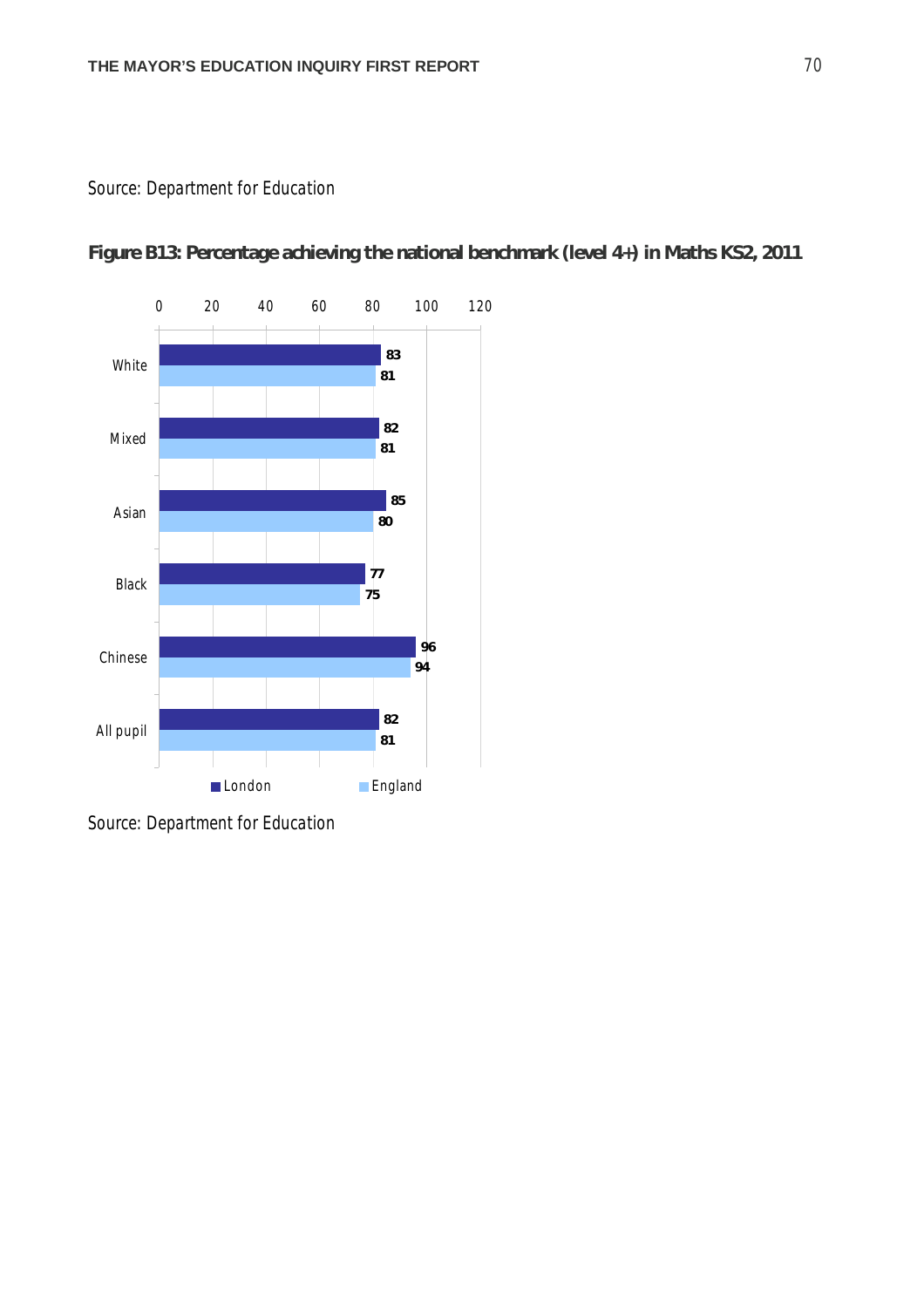



*Source: Department for Education*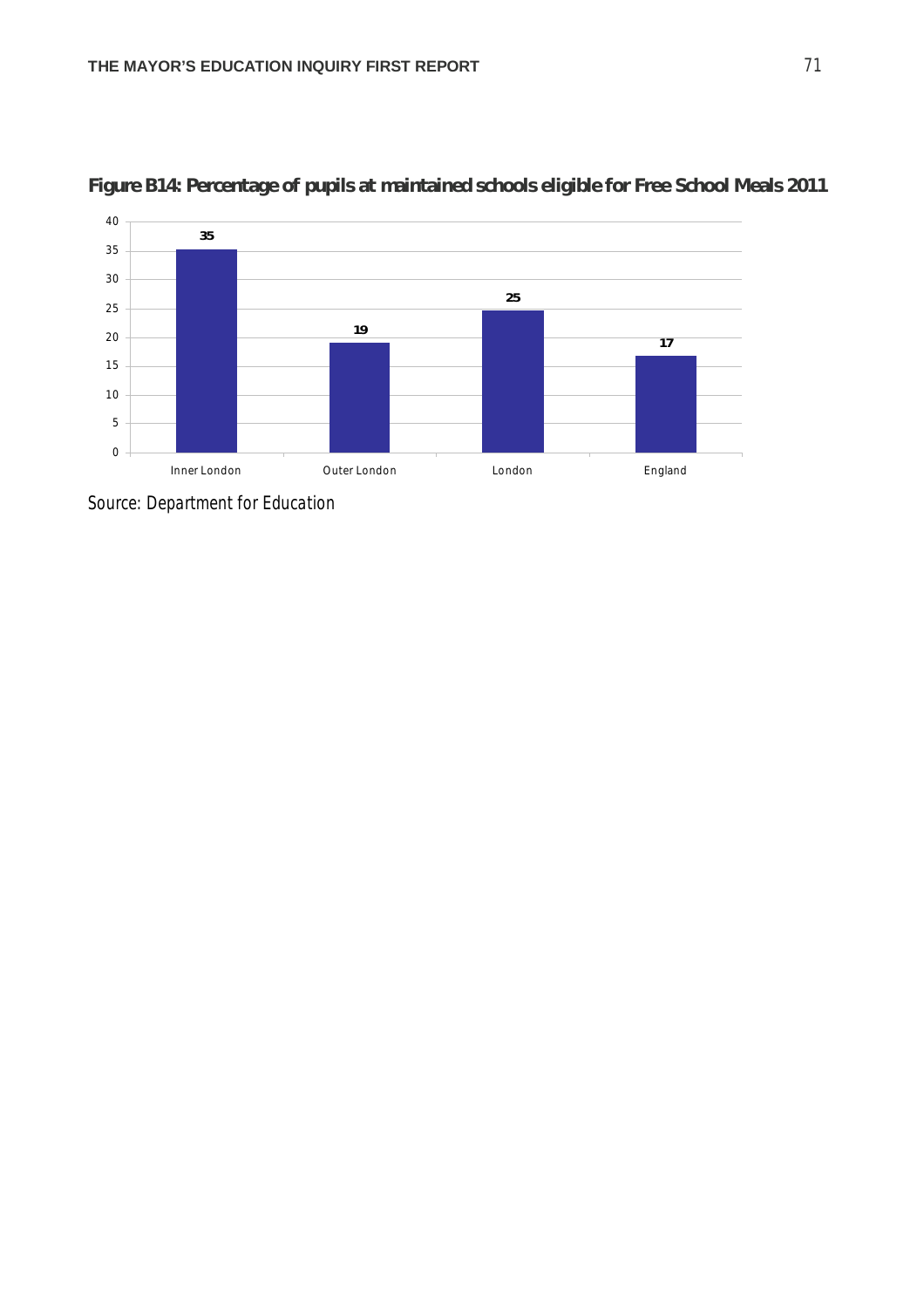



*Source: Department for Education*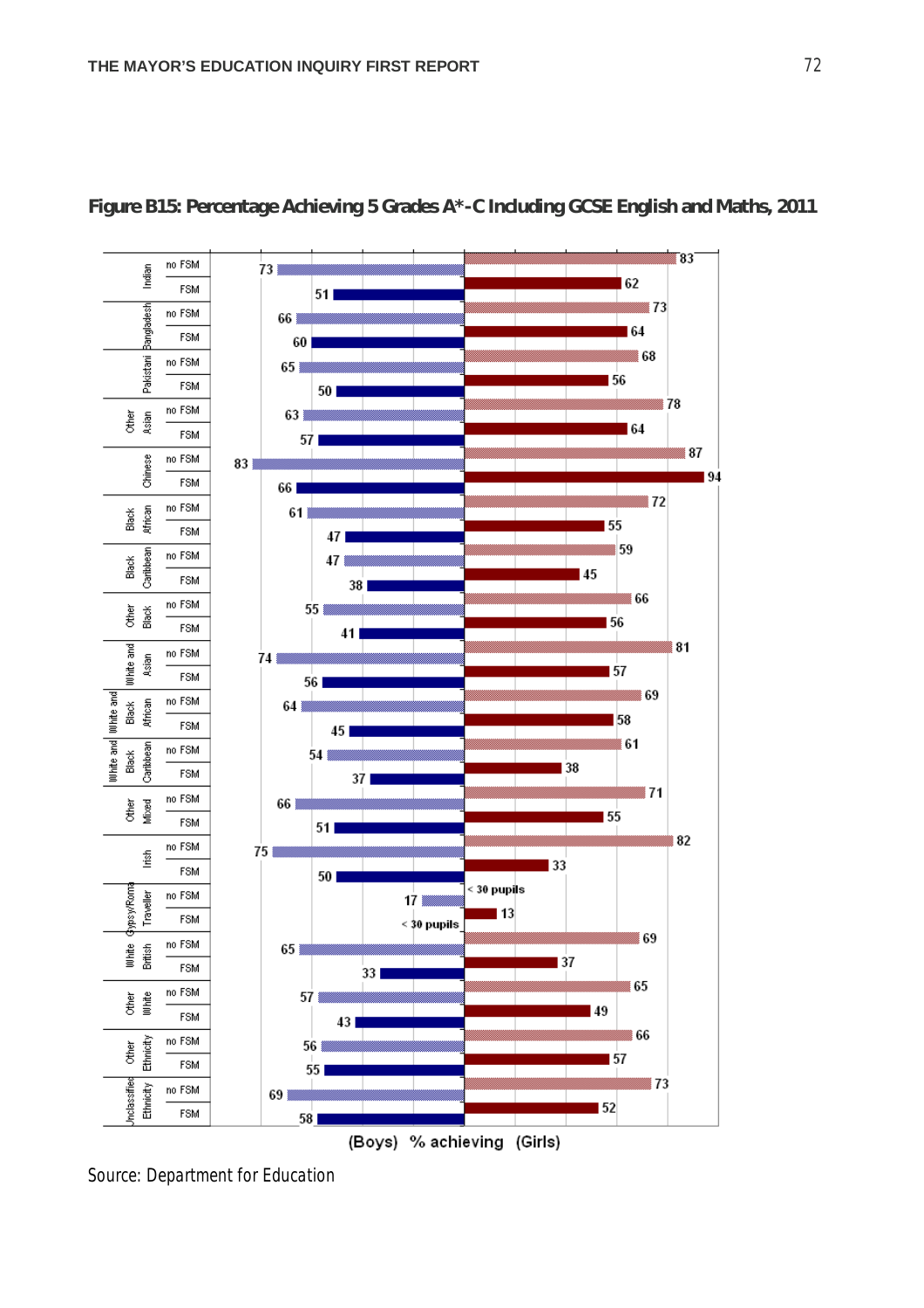

**Figure B16: Percentage of 19 Year Olds Who Have Achieved Level 3, 2005-2010**

*Source: Department for Education*





*Source: Department for Education*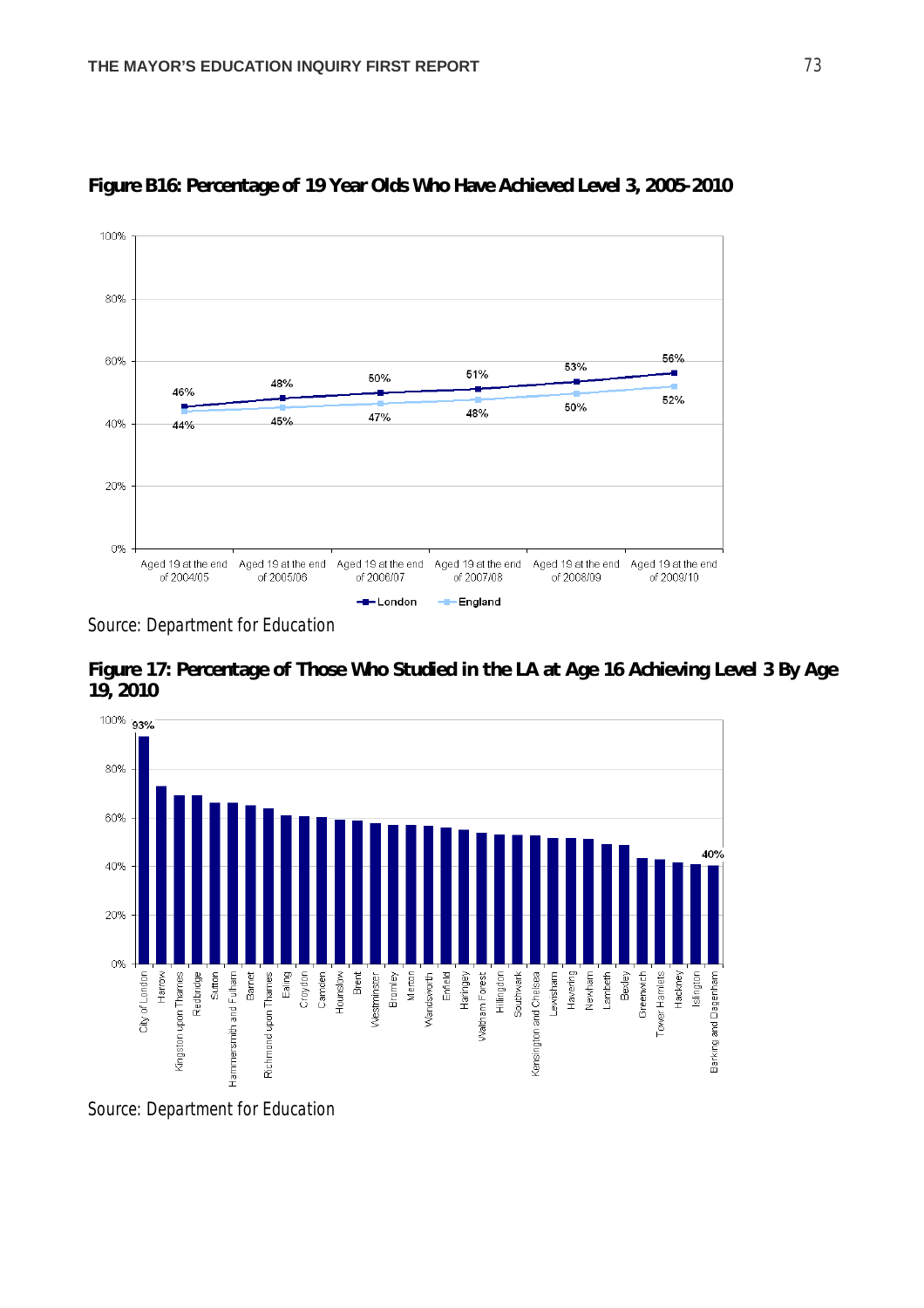

### **Figure B18: Highest qualification of all those in employment in London**

*Source: Annual Population Survey, January to December 2010*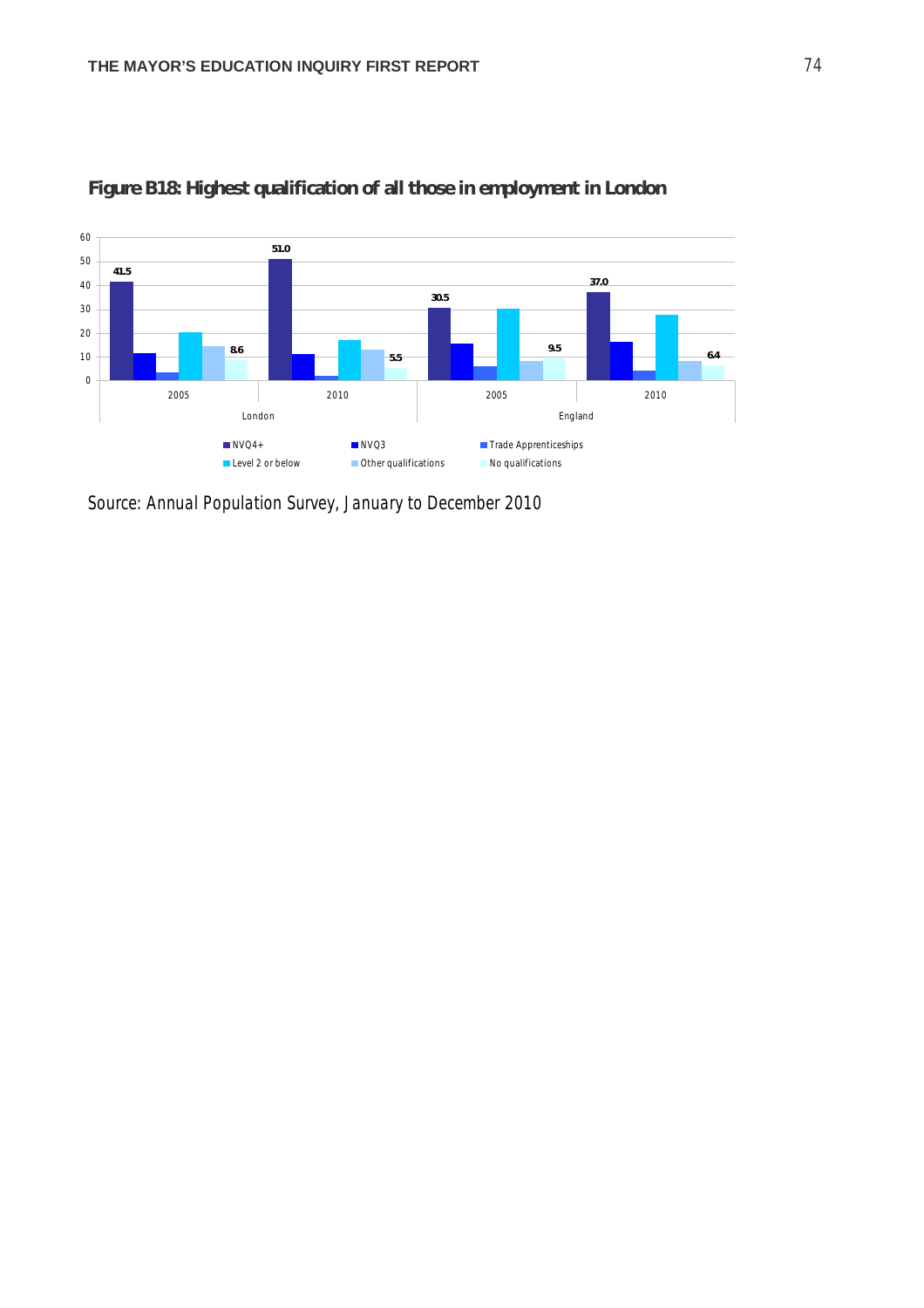### **Other formats and languages**

For a large print, Braille, disc, sign language video or audio-tape version of this document, please contact us at the address below:

## **Public Liaison Unit**

The Queen's Walk **www.london.gov.uk** More London London SE1 2AA

# Greater London Authority Telephone **020 7983 4100** City Hall Minicom **020 7983 4458**

You will need to supply your name, your postal address and state the format and title of the publication you require.

If you would like a summary of this document in your language, please phone the number or contact us at the address above.

**Chinese Hindi** 如果需要您母語版本的此文件, 請致電以下號碼或與下列地址聯絡

này bằng ngôn ngữ của mình, hãy liên hê theo số điên thoại hoặc địa chỉ dưới đây.

**Greek Urdu** εγγράφου στη δική σας γλώσσα, παρακαλείστε να επικοινωνήσετε τηλεφωνικά στον αριθμό αυτό ή ταχυδρομικά στην παρακάτω διεύθυνση.

hazırlanmış bir nüshasını edinmek için, lütfen aşağıdaki telefon numarasını arayınız veva adrese basvurunuz.

**Punjabi Gujarati**ਵਿਚ ਚਾਹੀਦੀ ਹੈ, ਤਾਂ ਹੇਠ ਲਿਖੇ ਨੰਬਰ 'ਤੇ ਫ਼ੋਨ ਕਰੋ ਜਾਂ ਹੇਠ ਲਿਖੇ ਪਤੇ 'ਤੇ ਰਾਬਤਾ ਕਰੋ:

भाषा में चाहते हैं, तो कृपया निम्नलिखित नंबर पर फोन करें अथवा नीचे दिये गये पते पर संपर्क करें

**Vietnamese Bengali** (কপি) চান, তা হলে নীচের ফোন নম্বরে বা ঠিকানায় অনুগ্রহ করে যোগাযোগ করুন।

چاھتے ھیں، تو براہ کرم نیچے دئے گئے نمبر پر فون کریں یا دیئے گئے پتے پر رابطه کریں

```
Turkish Arabic
              الاتصال بر قم الهاتف أو مر اسلة العنو ان
                             أدناه
```
જો તમને આ દસ્તાવેજની નકલ તમારી ભાષામાં જોઇતી હોય તો. કપા કરી આપેલ નંબર ઉપર કોન કરો અથવા નીચેના સરનામે સંપર્ક સાઘો.